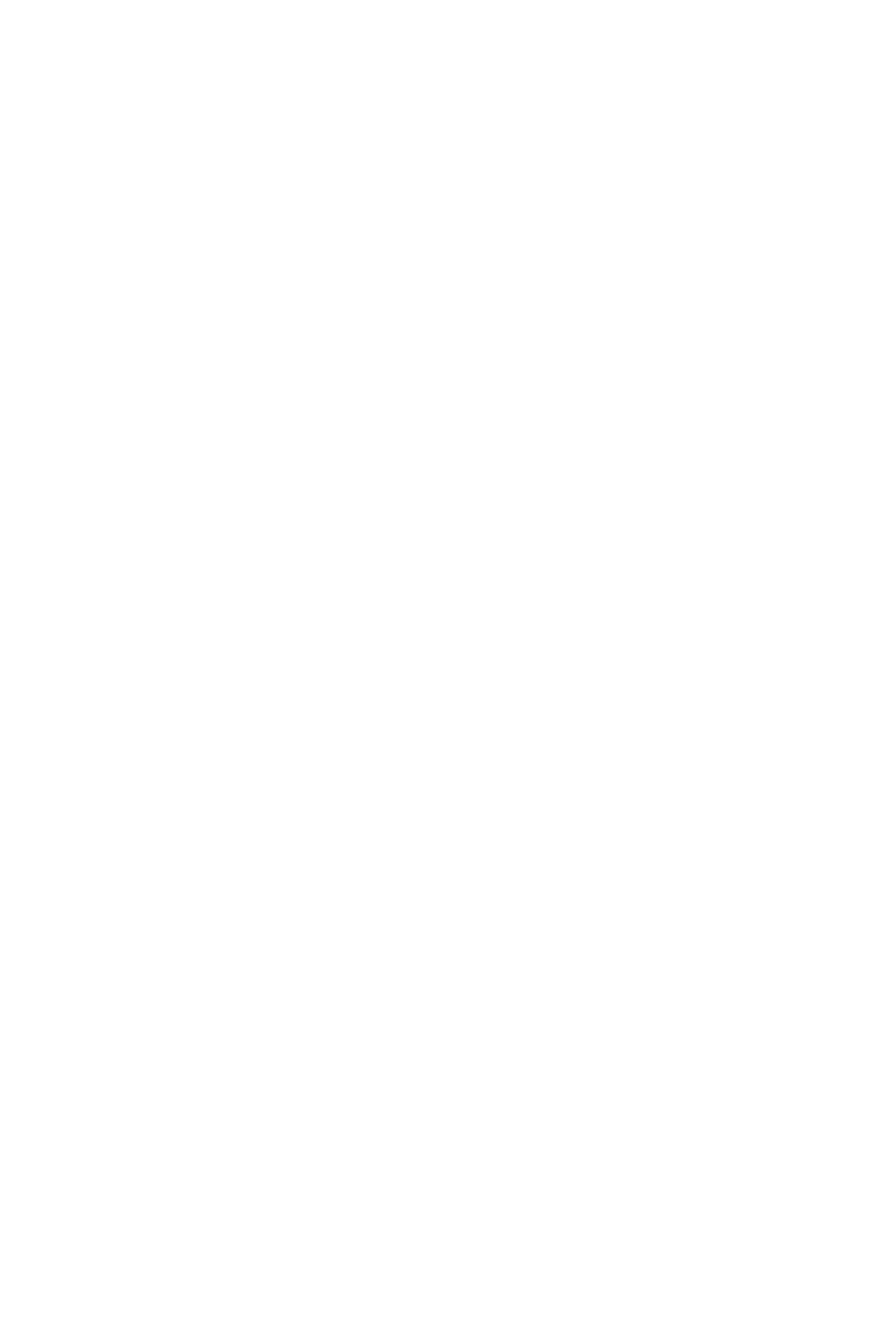

# **Rules of Hockey including explanations**

# **Effective from 1 January 2015**

Copyright © FIH 2014

The International Hockey Federation Rue du Valentin 61 CH – 1004 Lausanne **Switzerland** 

> Tel.: +41 21 641 0606 Fax: +41 21 641 0607 E-mail: info@fih.ch Internet: www.fih.ch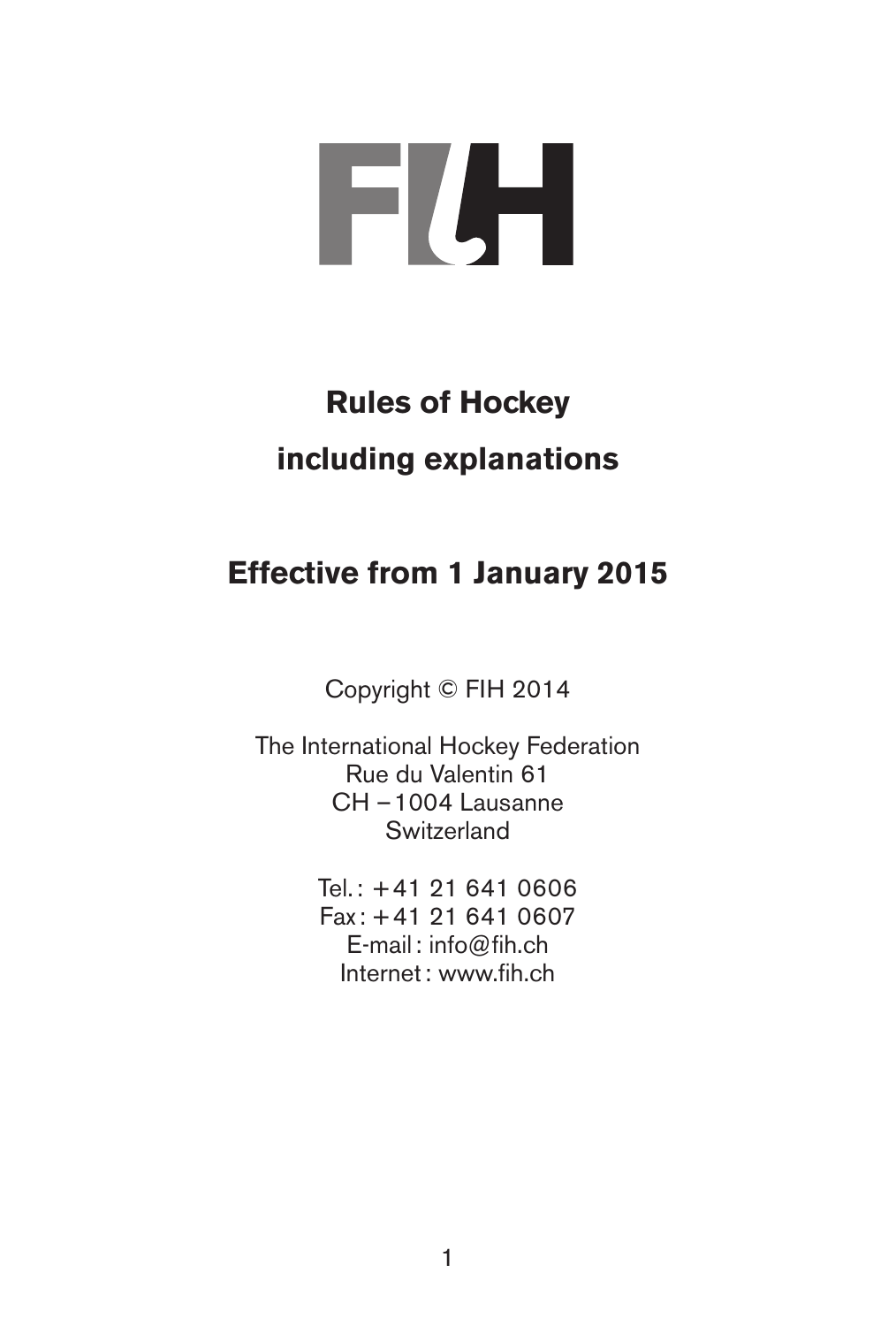# **Responsibility and Liability**

Participants in hockey must be aware of the Rules of Hockey and of other information in this publication. They are expected to perform according to the Rules.

Emphasis is placed on safety. Everyone involved in the game must act with consideration for the safety of others. Relevant national legislation must be observed. Players must ensure that their equipment does not constitute a danger to themselves or to others by virtue of its quality, materials or design.

The International Hockey Federation (FIH) does not accept responsibility for any defects or non-compliance of facilities and is not liable for any consequences resulting from their use. Any verification of facilities or equipment conducted before a match is limited to ensuring an overall appearance of compliance and sporting requirements.

Umpires exercise an important role controlling the game and ensuring fair play.

# **Implementation and Authority**

The Rules of Hockey apply to all hockey players and officials. National Associations have discretion to decide the date of implementation at national level. The date of implementation for international competition is 1 January 2015.

The Rules are issued by the FIH Rules Committee under the authority of the International Hockey Federation. Copyright is held by the International Hockey Federation.

# **Availability of the Rules**

Information about the availability of the Rules on the FIH website and about the purchase of Rules books is included at the end of this publication.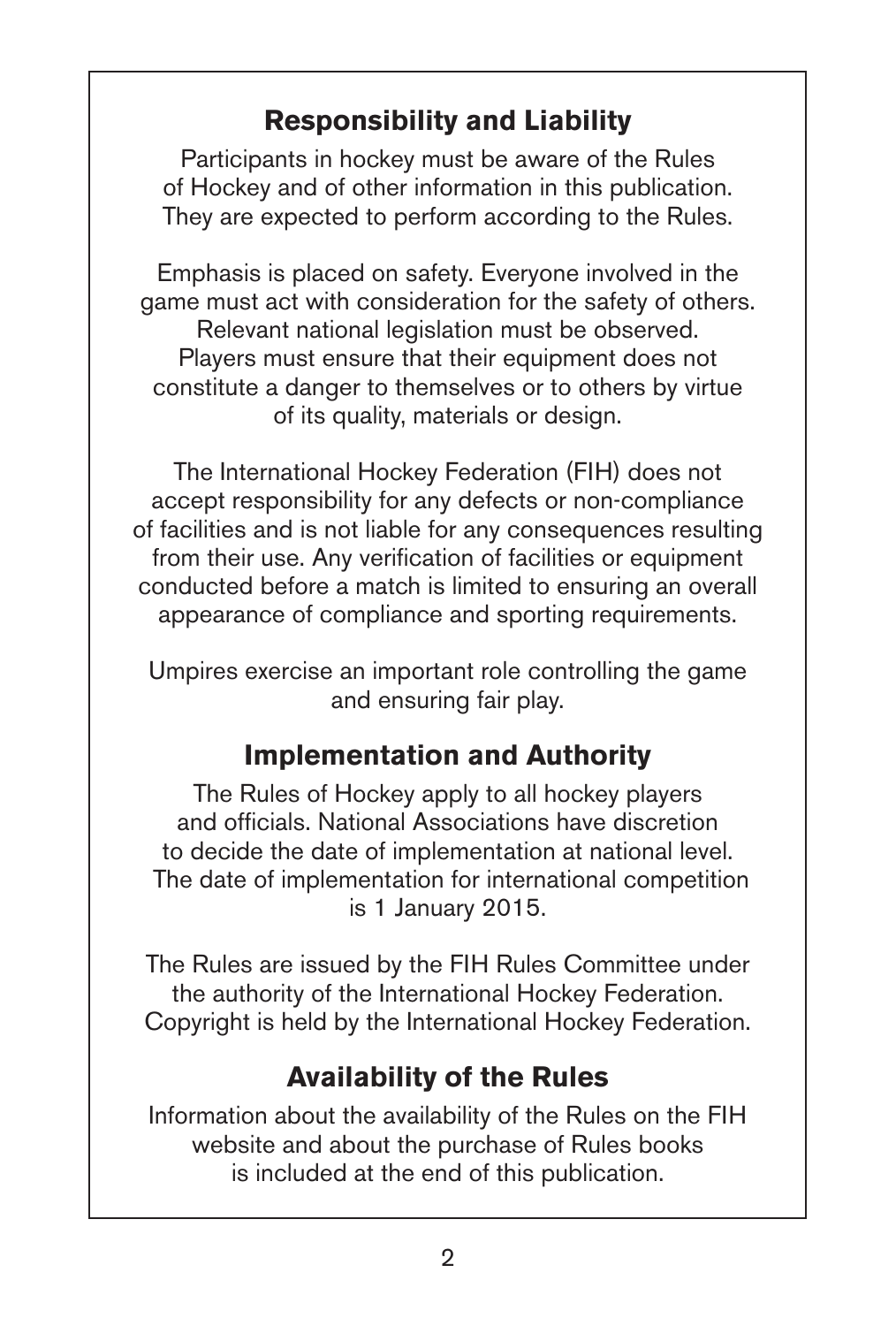# **CONTENTS**

# **PLAYING THE GAME**

| 1  |                                          | 12 |
|----|------------------------------------------|----|
| 2  |                                          |    |
| 3  |                                          | 16 |
| 4  |                                          | 17 |
| 5  |                                          | 20 |
| 6  |                                          |    |
| 7  |                                          |    |
| 8  |                                          |    |
| 9  |                                          |    |
| 10 | Conduct of play: goalkeepers and players |    |
|    |                                          | 27 |
| 11 |                                          |    |
| 12 |                                          | 30 |
| 13 |                                          |    |
| 14 |                                          |    |

# **UMPIRING**

| 2 |  |
|---|--|
| З |  |
| 4 |  |

# **FIELD AND EQUIPMENT SPECIFICATIONS**

| $1 \quad \Box$ |  |  |
|----------------|--|--|
| $\mathcal{D}$  |  |  |
| 3              |  |  |
| $4 \quad$      |  |  |
|                |  |  |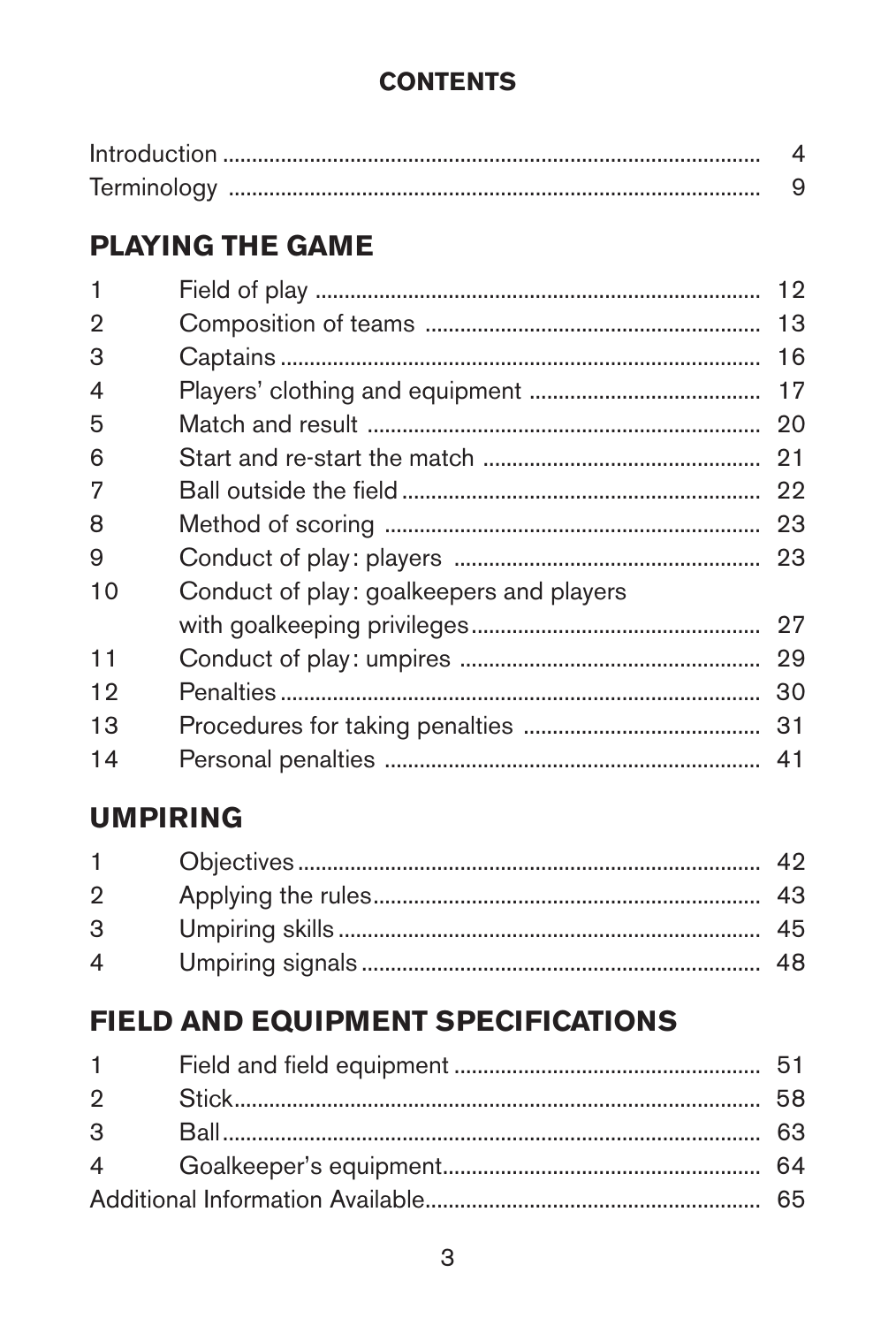# **Introduction**

### <span id="page-5-0"></span>**THE Rules CYCLE**

The Rules in this new publication are effective from 1 January 2015 at international level. National Associations have discretion to decide the date of implementation at national level.

A starting date is specified but not an end date. We will avoid implementing changes to these Rules before the 2016 Olympic Games and perhaps beyond. However, in exceptional circumstances the International Hockey Federation (FIH) retains the right to make changes which will be notified to National Associations and published on the FIH website: www.fih.ch.

### **RULES REVIEW**

The FIH Rules Committee regularly reviews all the Rules of Hockey. It takes account of information and observations from a wide variety of sources including National Hockey Associations, players, coaches, officials, media and spectators together with match and competition reports, video analysis, Rules trials and Tournament Regulations which vary the Rules. Ideas which have already been trialled with the FIH Rules Committee's approval in local or limited circumstances are especially valuable. Rules changes can then be based on practical experience.

### **PLAYING RULES IN INTERNATIONAL MATCHES**

It is the intention of the Rules and Competitions Committees to try and reduce as far as possible the number of variations to the Rules which occur through Tournament Regulations. These differences have led to some confusion on the part of players, officials, spectators and television audiences.

The Rules of Hockey and FIH Tournament Regulations apply to all International Hockey. The FIH Executive Board has agreed that the same Rules and FIH Tournament Regulations which vary the Rules of Hockey also apply to the top domestic League level of National Association Hockey. This will become mandatory at top domestic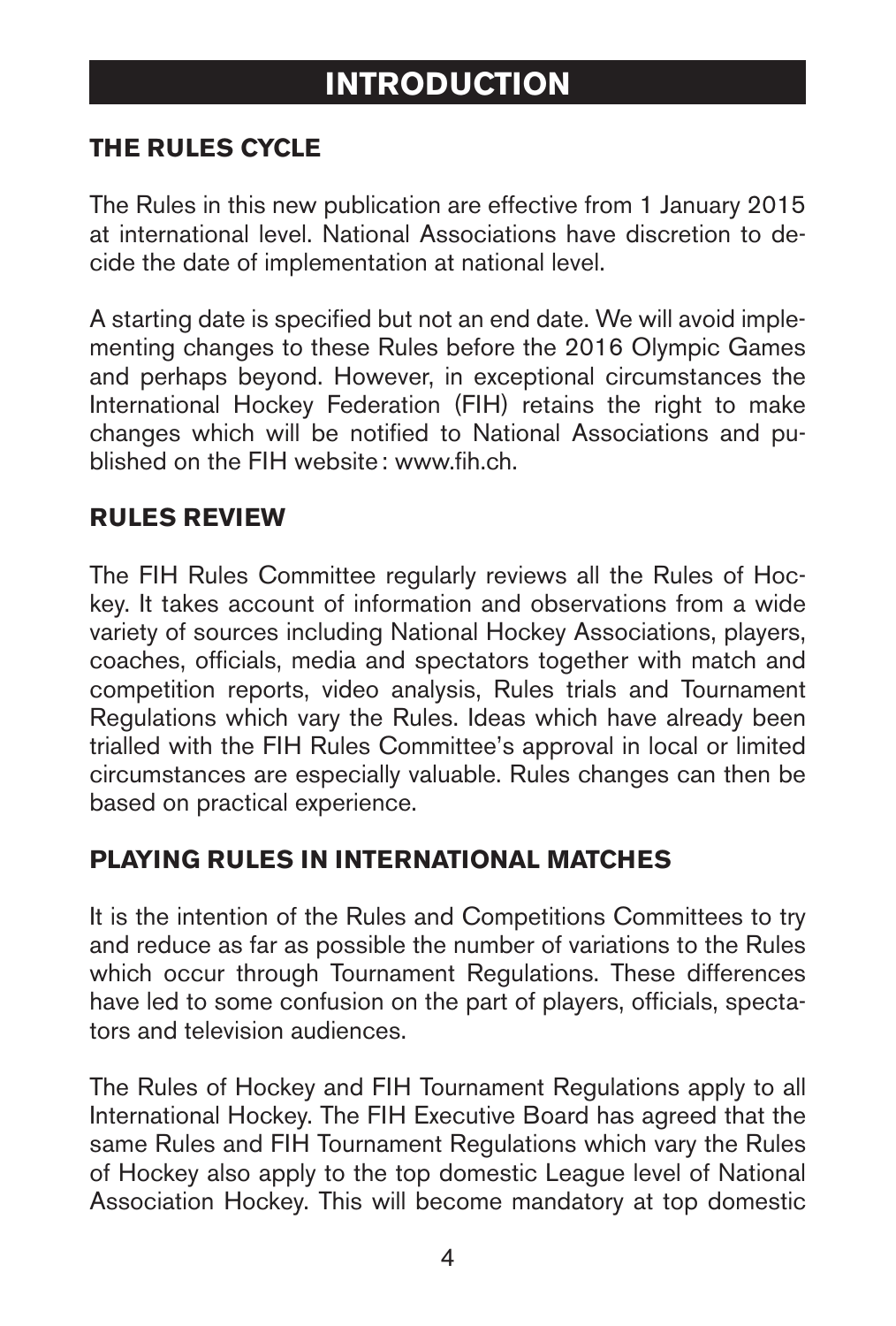League level, with effect from 1 September 2015, unless a National Association wishes to opt out of particular Rules or Regulations which vary the Rules of Hockey by applying to FIH to do so.

The Rules of Hockey apply to all levels of the game, and are effective from 1 January 2015 at International level. It is important to note that National Associations have discretion to decide the date of their implementation at National level. Additionally, National Associations may apply to FIH to opt out of particular Rules at levels below their top domestic Leagues and/or for particular age groups. should they so wish.

This approach helps bring the Rules and Regulations closer together, as well as negating the need for either Mandatory or Non-Mandatory Experimental Rules or Rules trials.

A limited number of variations in the playing conditions through Regulation will continue to exist in top level International matches played at FIH Tournaments. These include the countdown clock for penalty corners and the use of 4 x 15 minute quarters, which require additional technical table equipment and resources. Similarly Video Umpire will only be used at FIH World level Tournaments where the contracted full television coverage and facilities enable a viable system. All other matches must be played in accordance with the Rules of Hockey unless otherwise agreed by the FIH Rules Committee after submission by a National Hockey Association.

The procedure for National Associations to apply to FIH to opt out of particular Rules or Regulations which vary the Rules of Hockey will be available from the FIH website.

### **RULES CHANGES**

The FIH Tournament Regulations which have been incorporated into the Rules of Hockey for 2015 are breaking at a penalty corner, the two minute green card and the use of the stick above the shoulder.

The breaking at penalty corners Regulation has effected a significant reduction in the number of breaks at Tournaments, by both attackers and defenders. As a consequence, the requirement that a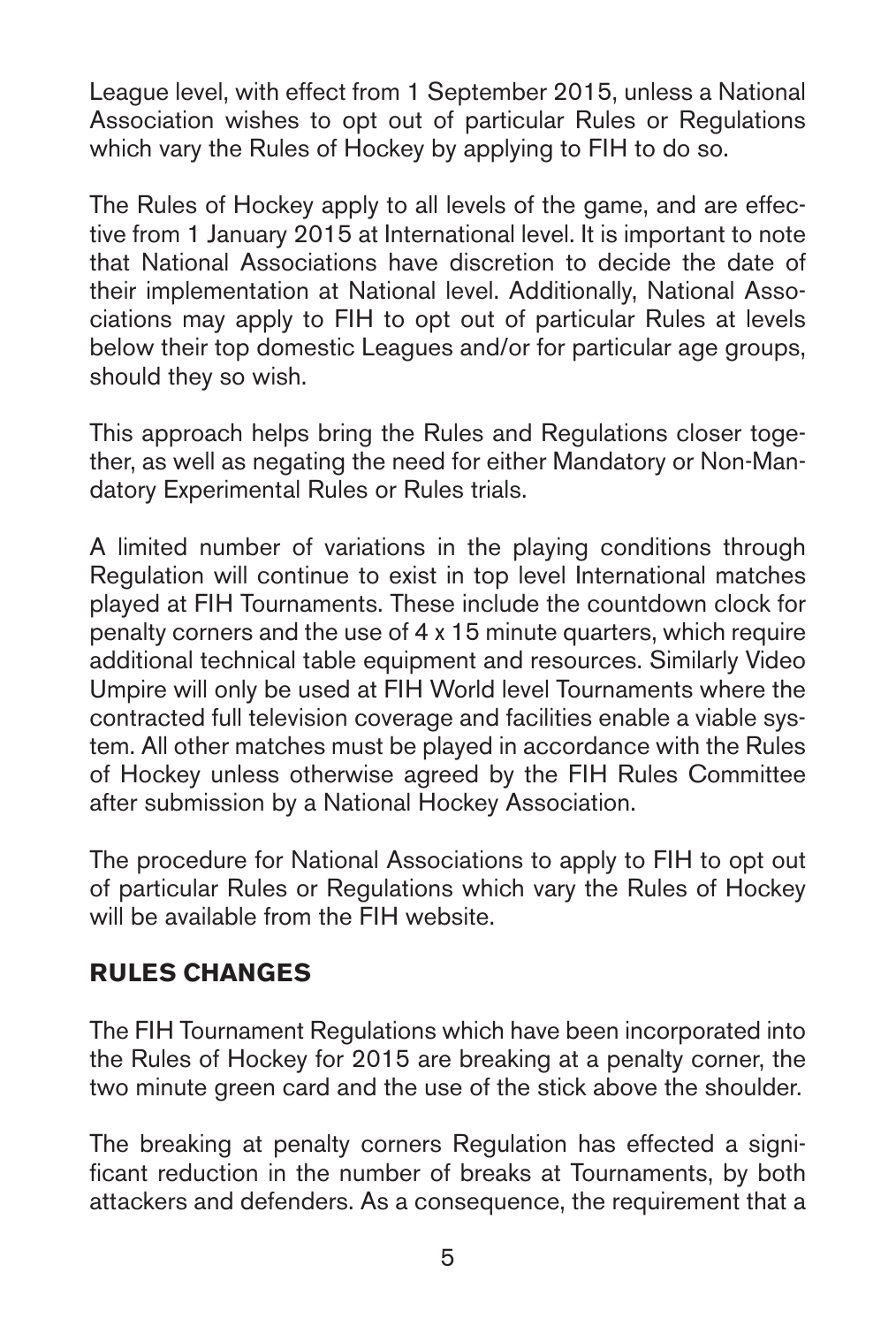penalty stroke be awarded for defenders persistently crossing the back-line before permitted has been deleted. Breaking at penalty corners can now be managed with this new Rule, noting that the penalty stroke provision was only rarely invoked.

The two minute green card will now provide an additional management aid to umpires at all levels.

The ability to play the ball with the stick above the shoulder has been in top level International hockey for well over a year. The skills of players to be able to control and play the ball above shoulder height have dramatically improved over a short period of time, and adds another dimension and set of skills to the game. Any safety fears at various levels or age groups in competitions below top domestic National League level may be allayed by the possibility for National Associations to opt out of this particular Rule.

Two Rules changes have been included. The first is the ability to take attacking free hits, awarded within 5 metres of the edge of the circle, from the point of the offence. The ball still has to travel at least 5 metres before it can be played into the circle, or alternatively has to be touched by another player of either team, other than the player taking the free hit. Having to take the ball back to the 5 metres dotted line slowed the play and was seen as a real disadvantage to the attacking team and the flow of the game.

The second change concerns the re-start after the ball has unintentionally been played over the back-line by a defender or deflected by a goalkeeper or player with goalkeeping privileges, and no goal is scored. Play will now be re-started with the ball on the 23 metres line and in line with where it crossed the back-line. The previous re-start, commonly known as a corner, was seen an inefficient and ineffective re-start with the ball often becoming trapped in the corners of the pitch. Taking the re-start from the 23 metres line opens up the play and gives more passing options.

Another Rules deletion is that of the ability to progress a free hit by up to 10 metres. This has become redundant with the new free hit Rules and the ability to self-pass, while any other misconduct can be managed using other Rules or personal penalties.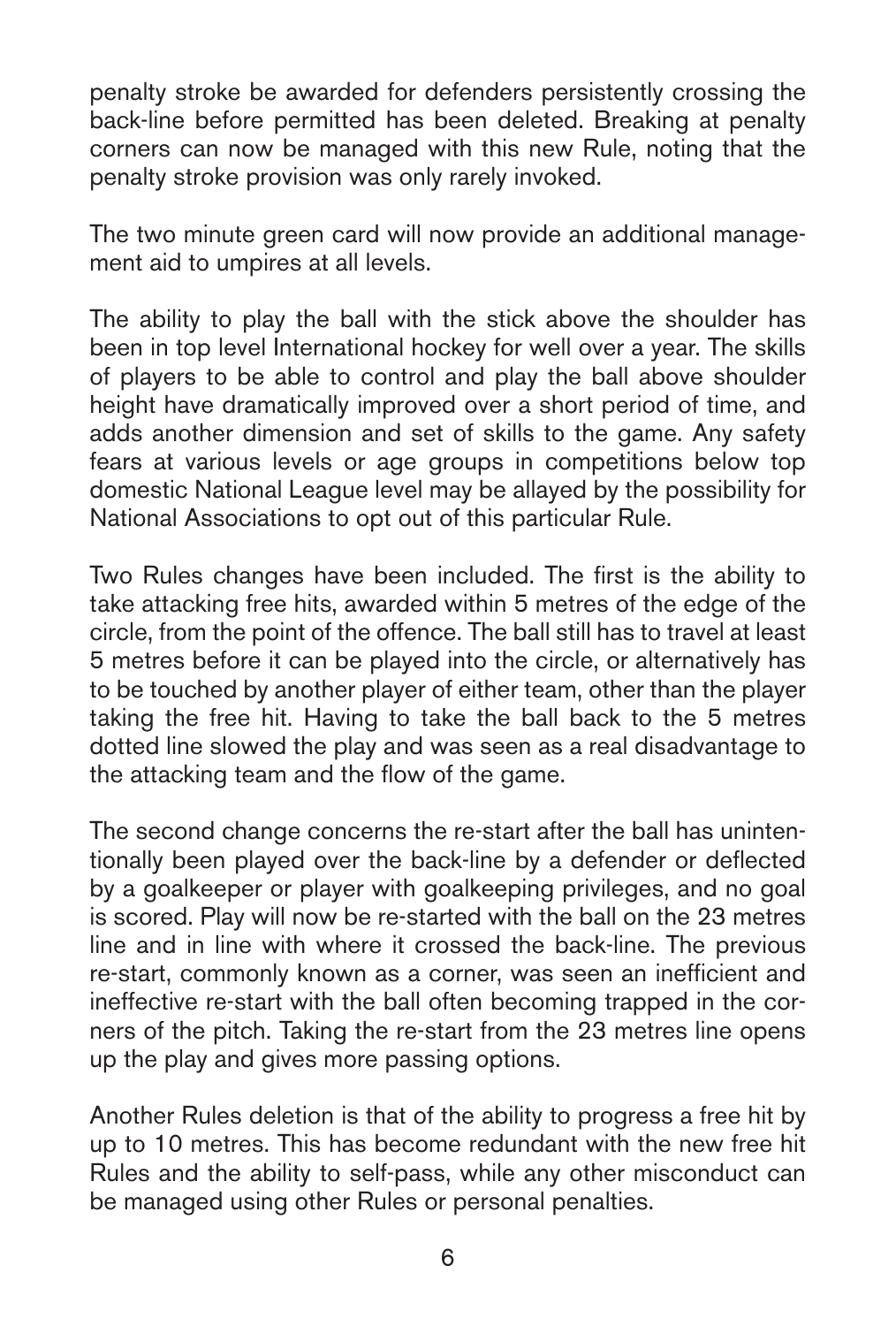There is a slight adjustment to the stick specification, with a maximum length being specified for the first time, which brings this into line with the indoor Rule and FIH Regulation changes.

There is also a lifting of the ban on certain types of face masks, in particular those with metal grills, recognising that the primary objective of wearing a face mask to defend a penalty corner should be safety. Nevertheless players wearing face masks are not permitted to conduct themselves in a manner which is dangerous to other players by taking advantage of the protective equipment that they .<br>wear

Otherwise, all other changes in this edition of the Rules are clarifications of existing Rules. To draw attention to all changes, even these minor points of clarification, a line appears in the margin of any text which has been changed.

# **APPLYING THE Rules**

The FIH Rules Committee continues to be concerned that some Rules are not applied consistently.

Rule 7.4.c: ball intentionally played over the back-line by a defender and no goal is scored. If it is clear that the action is intentional, umpires should not hesitate to award a penalty corner.

Rule 9.12: obstruction. Umpires should penalise shielding the ball with the stick more strictly. They should also look out for a tackling player who by pushing or leaning on an opponent causes them to lose possession of the ball.

Rule 13.2.a: ball stationary at a free hit. Umpires are sometimes not strict enough on requiring the ball to be stationary, albeit very briefly, for a free hit especially if it is taken using a self-pass.

### **Rules DEVELOPMENT**

We believe our sport is enjoyable to play, officiate in and watch. Nevertheless, we will continue to seek ways of making our game even more enjoyable for all its participants while retaining its unique and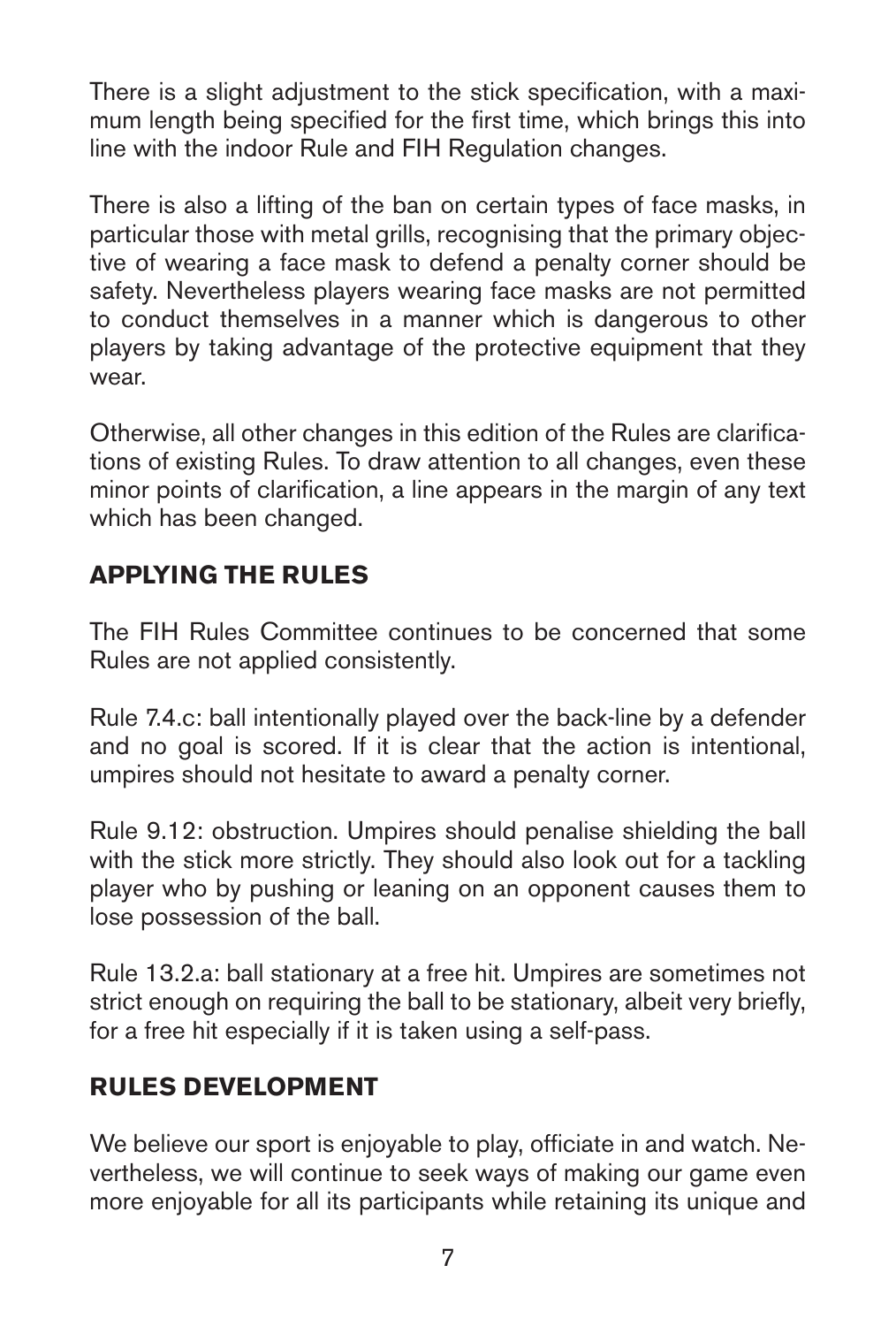attractive characteristics. This enables our sport to develop which is necessary in a world which makes large demands on personal time and in which recreation and sport can contribute to personal wellbeing.

The FIH Rules Committee will therefore continue to welcome suggestions for Rules developments or for clarification of current Rules especially from National Hockey Associations. National Associations are an important primary source of advice and guidance but, if appropriate, Rules suggestions or questions can be sent by email to info@fih.ch or to the FIH postal address.

### **MEMBERSHIP OF THE FIH RULES committee, 2014:**

| Chair:           | David Collier      |
|------------------|--------------------|
| Secretary:       | Richard Wilson     |
| <b>Members:</b>  |                    |
| Christian Blasch | Eric Donegani      |
| Peter Elders     | Margaret Hunnaball |
| Clive McMurray   | Ramesh Patel       |
| Katrina Powell   | Alain Renaud       |
|                  |                    |

Beth Smith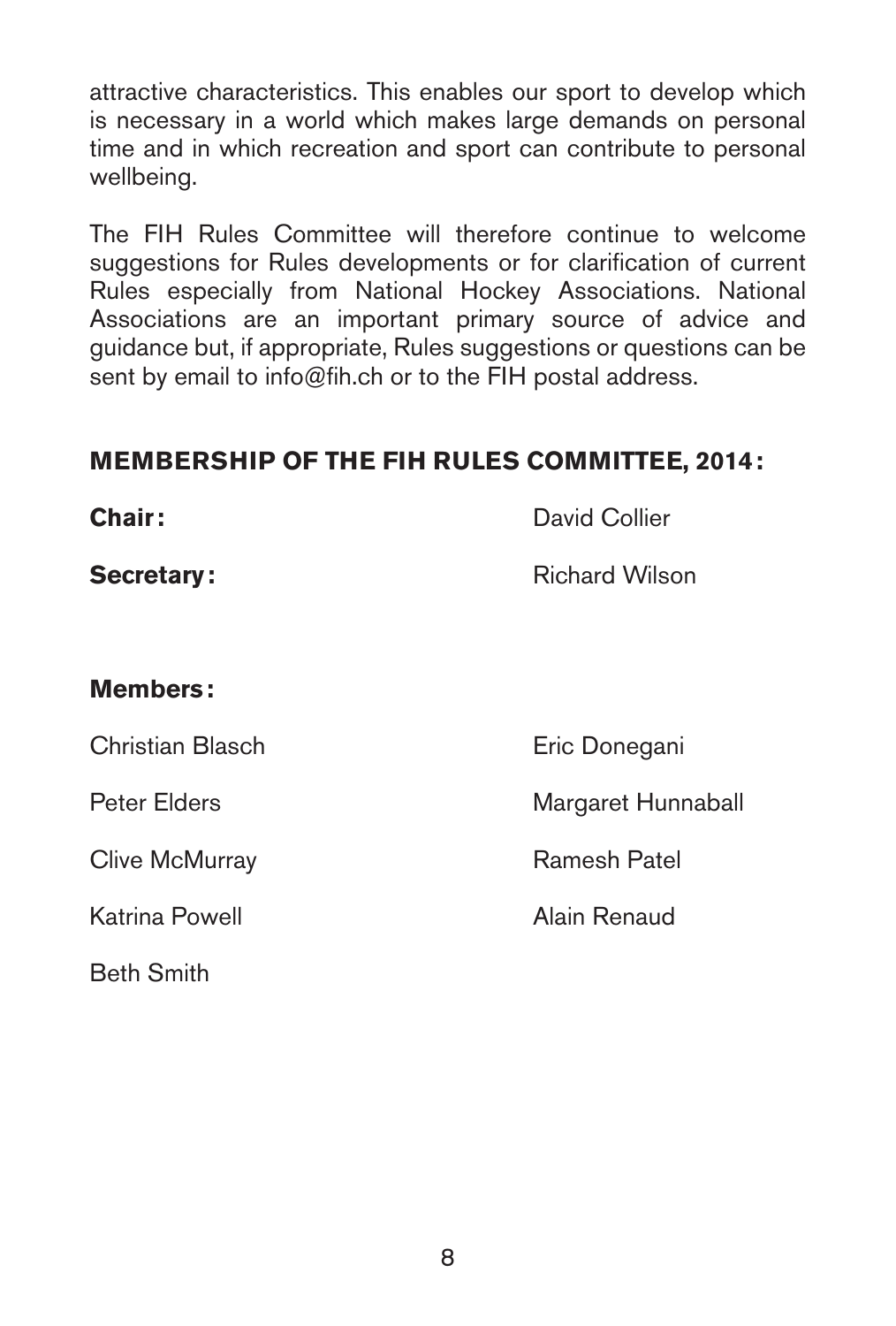# **TERMINOLOGY**

### <span id="page-10-0"></span>**Player**

One of the participants in a team.

### **Team**

A team consists of a maximum of sixteen persons composed of a maximum of eleven players on the field and up to five substitutes. *This may be amended by Regulation to a maximum of eighteen players.*

### **Field Player**

One of the participants on the field other than the goalkeeper.

### **Goalkeeper**

One of the participants of each team on the field who wears full protective equipment comprising at least headgear, leg guards and kickers and who is also permitted to wear goalkeeping hand protectors and other protective equipment.

### **Field Player with Goalkeeping Privileges**

One of the participants on the field who does not wear full protective equipment but who has goalkeeping privileges ; this player wears a different colour shirt to their other team members as identification.

### **Attack (Attacker)**

The team (player) which (who) is trying to score a goal.

### **Defence (Defender)**

The team (player) which (who) is trying to prevent a goal being scored.

### **Back-line**

The shorter (55 metres) perimeter line.

### **Goal-line**

The back-line between the goal-posts.

### **Side-line**

The longer (91.40 metres) perimeter line.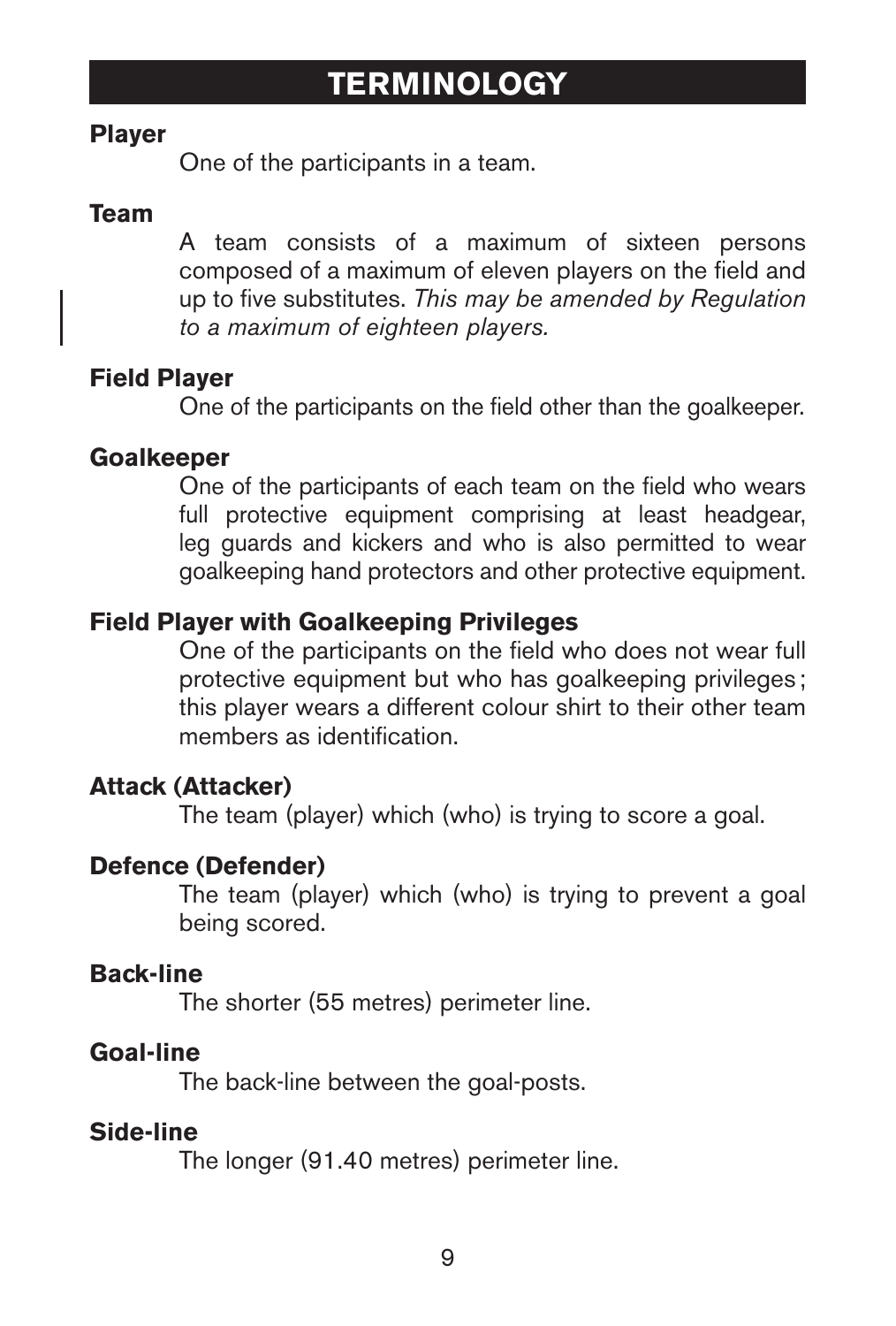### **Circle**

The area enclosed by and including the two quarter circles and the lines joining them at each end of the field opposite the centre of the back-lines.

### **23 metres area**

The area enclosed by and including the line across the field 22.90 metres from each back-line, the relevant part of the side-lines, and the back-line.

### **Playing the ball: field player**

Stopping, deflecting or moving the ball with the stick.

### **Shot at goal**

The action of an attacker attempting to score by playing the ball towards the goal from within the circle.

> *The ball may miss the goal but the action is still a " shot at goal" if the player's intention is to score with a shot directed towards the goal.*

### **Hit**

Striking or 'slapping' the ball using a swinging movement of the stick towards the ball.

> *"Slap" hitting the ball, which involves a long pushing or sweeping movement with the stick before making contact with the ball, is regarded as a hit.*

### **Push**

Moving the ball along the ground using a pushing movement of the stick after the stick has been placed close to the ball. When a push is made, both the ball and the head of the stick are in contact with the ground.

### **Flick**

Pushing the ball so that it is raised off the ground.

### **Scoop**

Raising the ball off the ground by placing the head of the stick under the ball and using a lifting movement.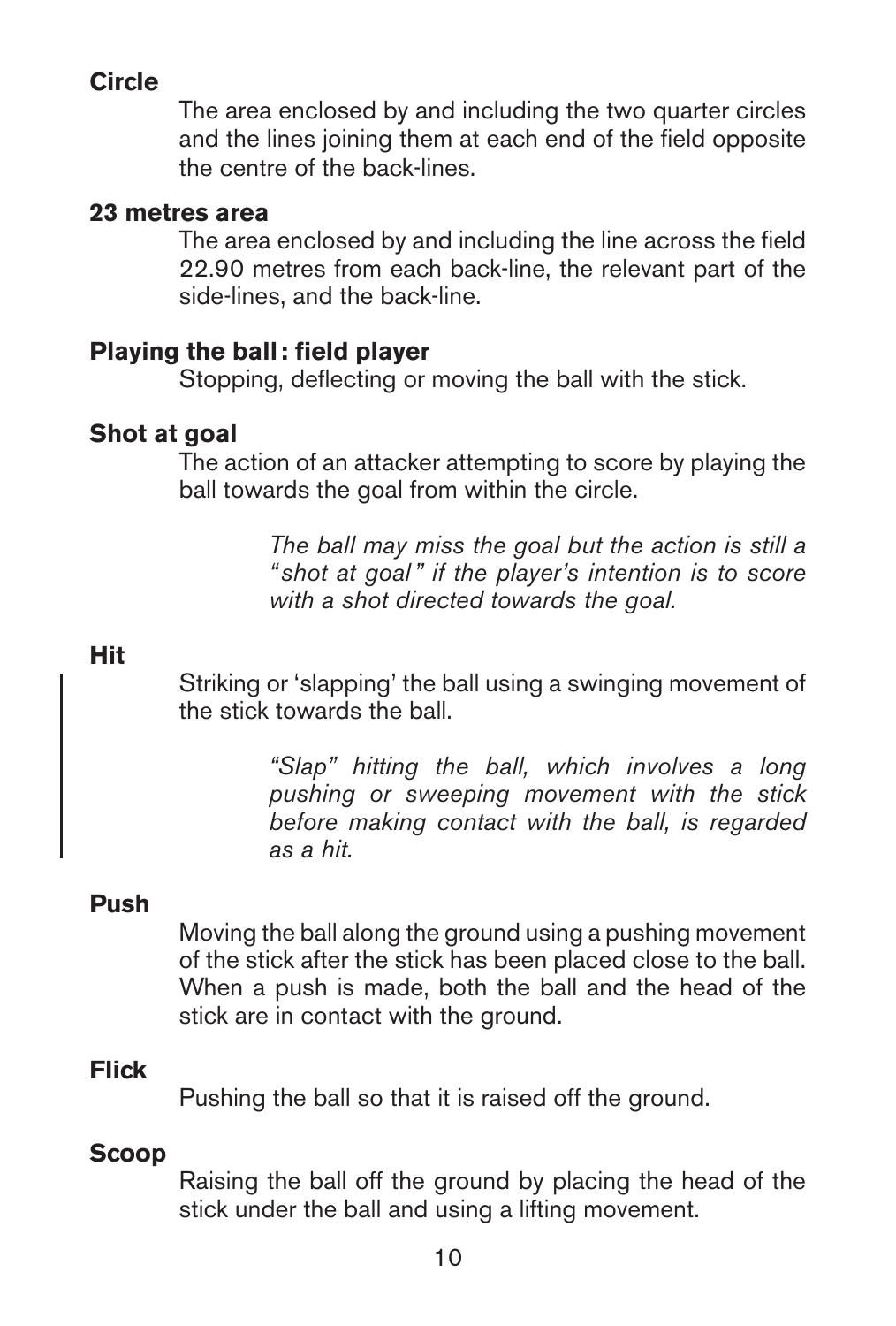# **Forehand**

Playing a ball which is to the right of the player in a forwards direction.

### **Playing distance**

The distance within which a player is capable of reaching the ball to play it.

### **Tackle**

An action to stop an opponent retaining possession of the ball.

### **Offence**

An action contrary to the Rules which may be penalised by an umpire.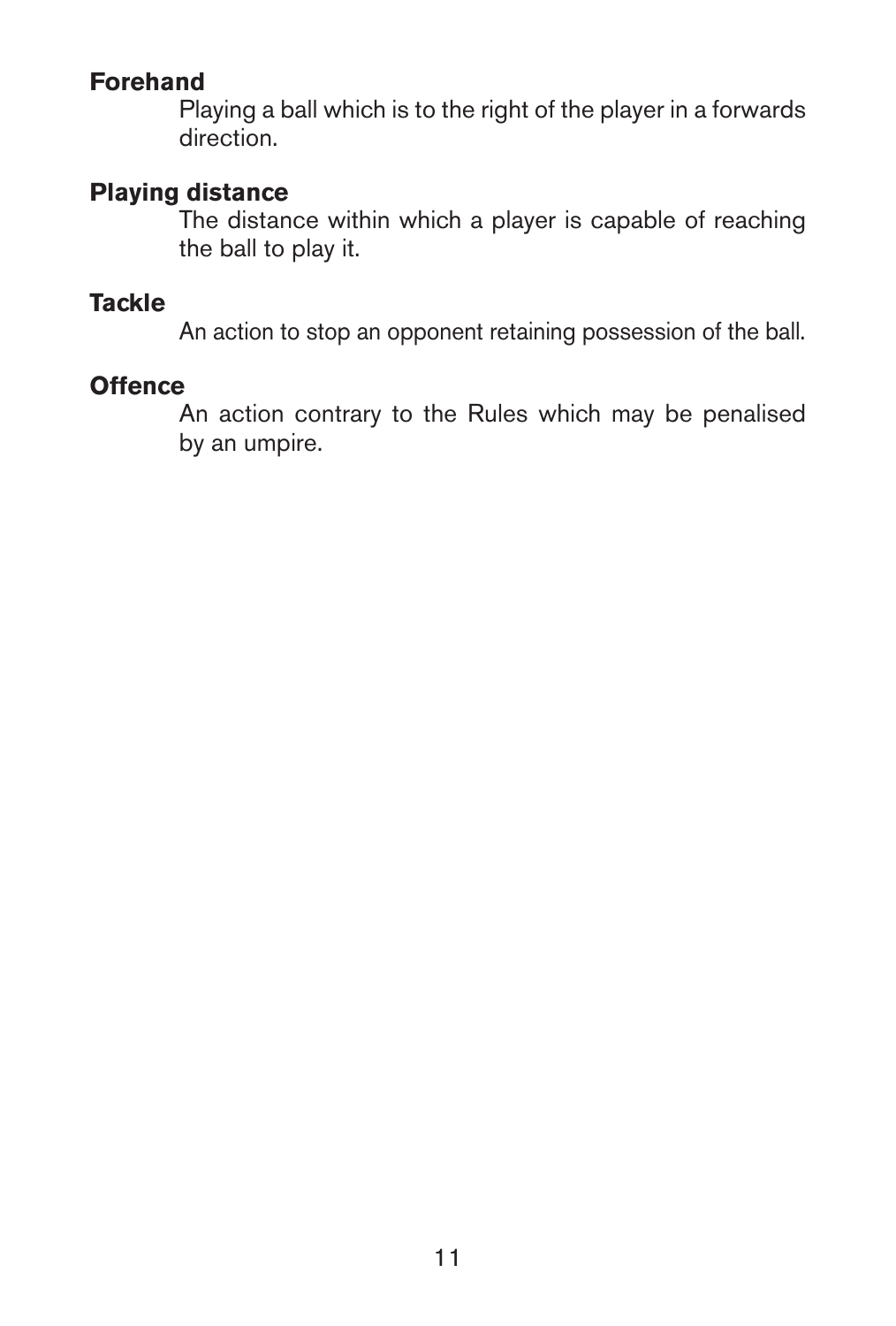# <span id="page-13-0"></span>**Field of play**

*The information below provides a simplified description of the field of play. Detailed specifications of the field and equipment are provided in a separate section at the end of these Rules.*

- 1.1 The field of play is rectangular, 91.40 metres long and 55.00 metres wide.
- 1.2 Side-lines mark the longer perimeters of the field; backlines mark the shorter perimeters of the field.
- 1.3 The goal-lines are the parts of the back-lines between the goal-posts.
- 1.4 A centre-line is marked across the middle of the field.
- 1.5 Lines known as 23 metres lines are marked across the field 22.90 metres from each back-line.
- 1.6 Areas referred to as the circles are marked inside the field around the goals and opposite the centres of the backlines.
- 1.7 Penalty spots 150 mm in diameter are marked in front of the centre of each goal with the centre of each spot 6.40 metres from the inner edge of the goal-line.
- 1.8 All lines are 75 mm wide and are part of the field of play.
- 1.9 Flag-posts between 1.20 and 1.50 metres in height are placed at each corner of the field.
- 1.10 Goals are positioned outside the field of play at the centre of and touching each back-line.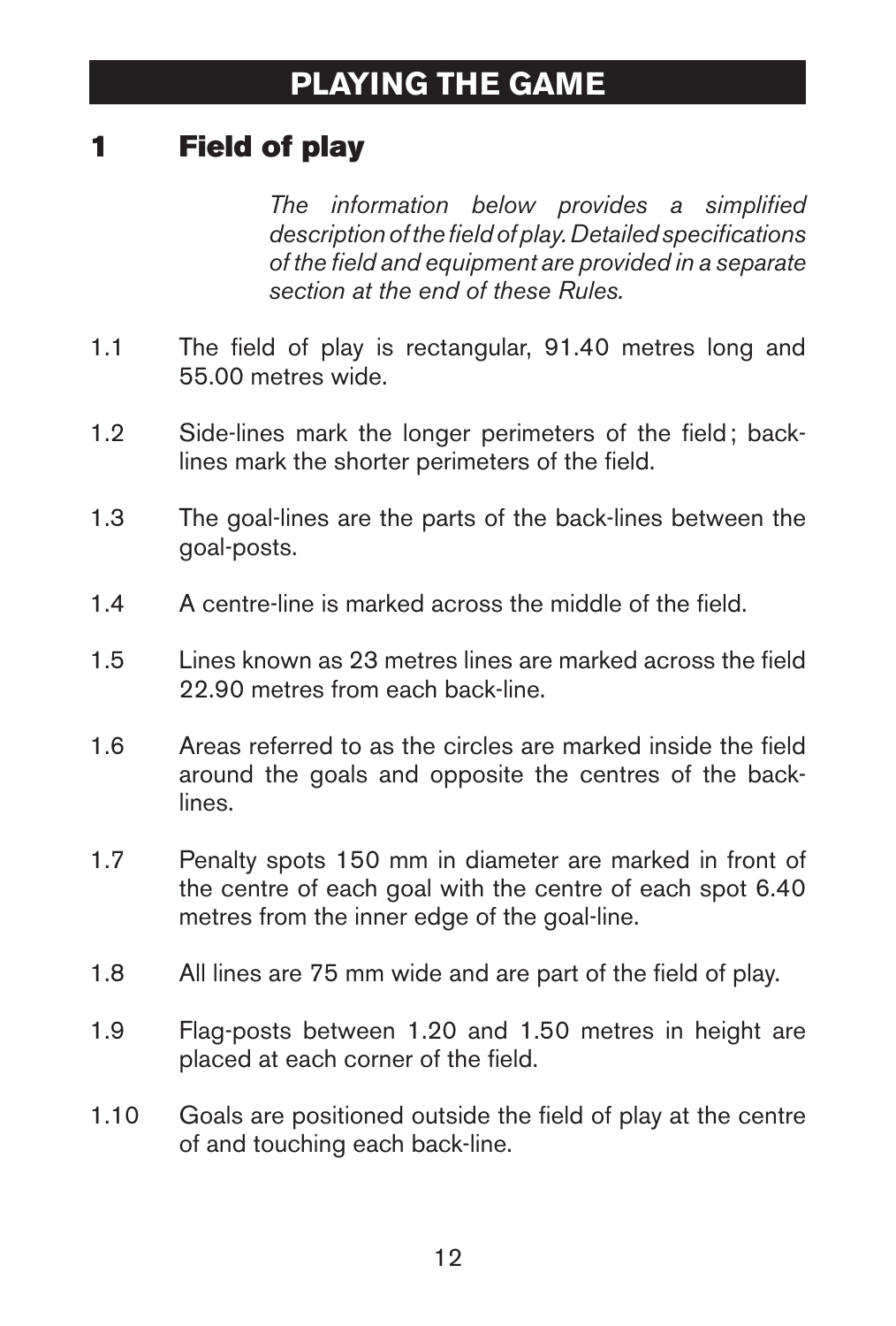# <span id="page-14-0"></span>2 Composition of teams

2.1 A maximum of eleven players from each team take part in play at any particular time during the match.

> *If a team has more than the permitted number of players on the field, time should be stopped to correct the situation. A personal penalty may be awarded against the captain of the team involved, if inadvertently having too many players on the pitch occurs for a very short period of time and does not materially affect the match. In cases where this occurs and materially affects the match, a personal penalty must be awarded against the captain of the team involved. Decisions taken prior to correcting the situation cannot be changed.*

> *Play and time is restarted with a free hit to the opposing team unless another penalty had been awarded against the offending team immediately before time was stopped in which case that penalty is taken.*

2.2 Each team has either a goalkeeper or player with goalkeeping privileges on the field or plays only with field players.

*Each team may play with:*

- *– a goalkeeper wearing a different colour shirt and full protective equipment comprising at least headgear, leg guards and kickers ; this player is referred to in these Rules as a goalkeeper; or*
- *– a field player with goalkeeping privileges wearing a different colour shirt and who may wear protective headgear (but not leg guards and kickers or other goalkeeping protective equipment) when inside their defending*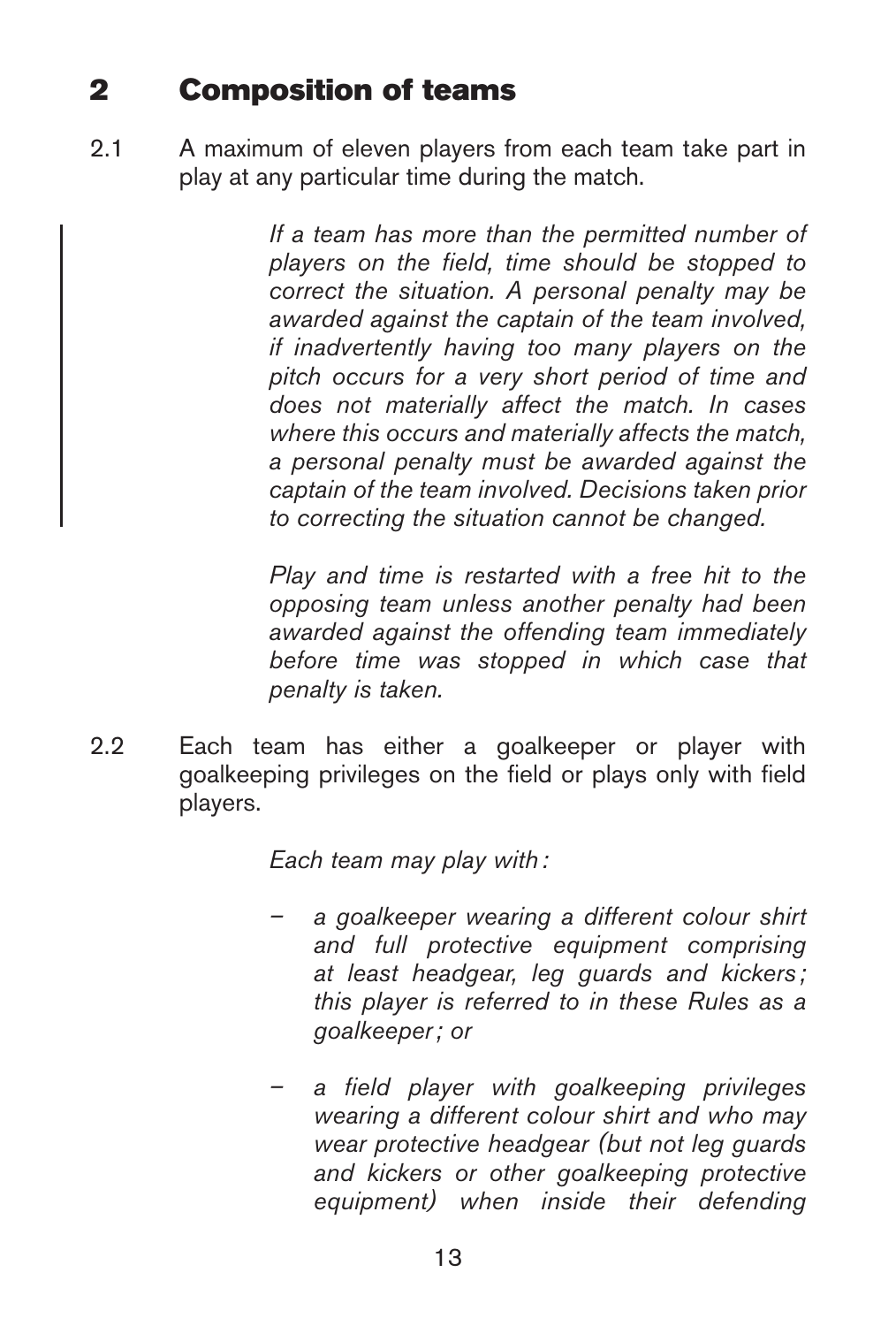*23 metres area ; they must wear protective headgear when defending a penalty corner or penalty stroke; this player is referred to in these Rules as a player with goalkeeping privileges ; or*

*– only field players ; no player has goalkeeping privileges or wears a different colour shirt; no player may wear protective headgear except a face mask when defending a penalty corner or a penalty stroke; all team players wear the same colour shirt.*

*Any change between these options must take place as a substitution.*

- 2.3 Each team is permitted to substitute from its players not on the field of play :
	- a substitution is permitted at any time except within the period from the award of a penalty corner until after it has been completed; during this period substitution is only permitted for injury to or suspension of the defending goalkeeper or defending player with goalkeeping privileges

*If another penalty corner is awarded before completion of the previous penalty corner, substitution other than for an injured or suspended defending goalkeeper or defending player with goalkeeping privileges must not take place until that subsequent penalty corner has been completed.*

*At a penalty corner, a defending goalkeeper (ie wearing full protective equipment) who is injured or suspended may be substituted by another goalkeeper wearing full protective equipment or by a player with goalkeeping privileges.*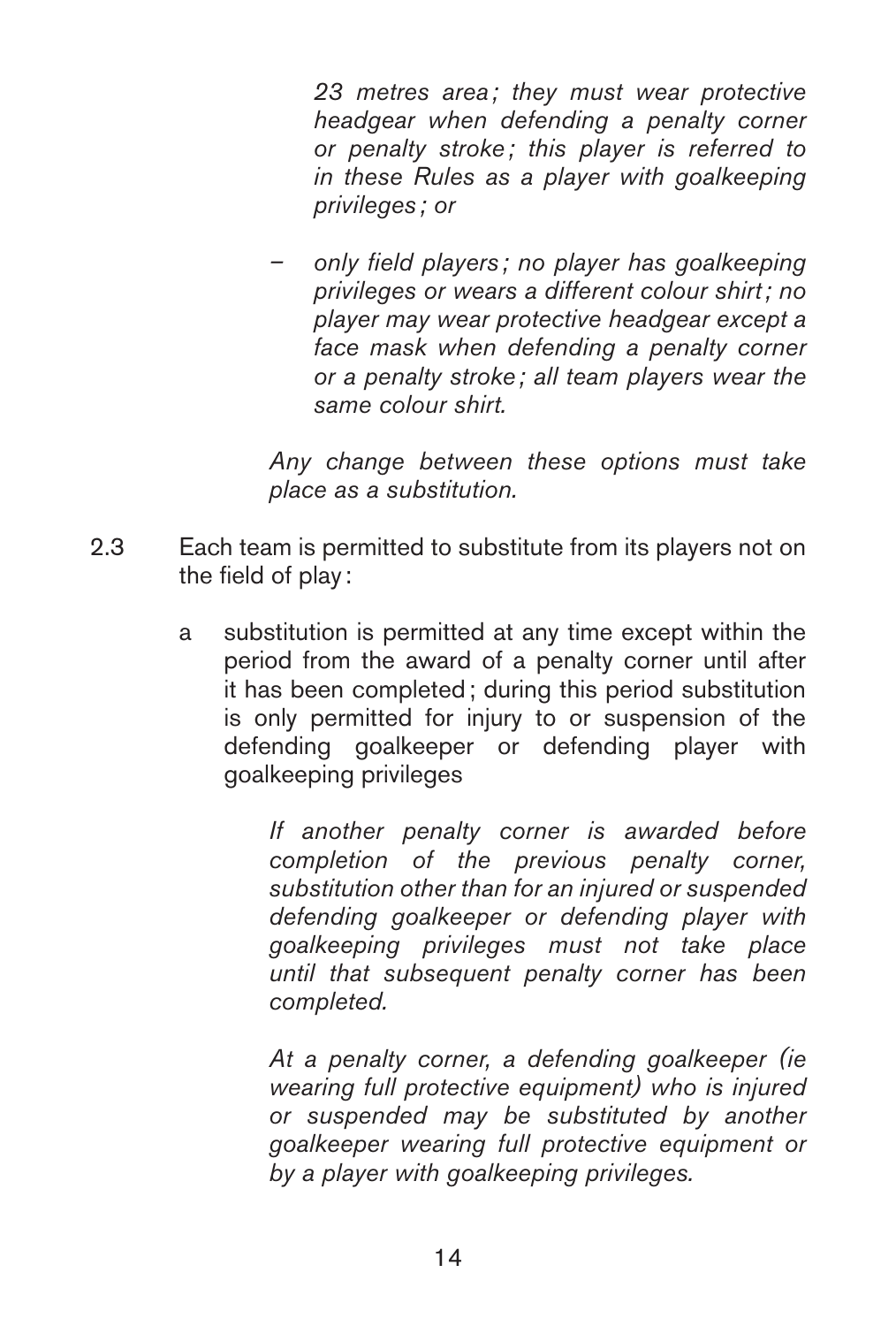*At a penalty corner, a defending player with goalkeeping privileges who is injured or suspended may be substituted by another player with goalkeeping privileges and not by a goalkeeper wearing full protective equipment.*

*If a team has only field players, no substitution is permitted at a penalty corner until it has been completed.*

*If the goalkeeper or player with goalkeeping privileges is suspended, the offending team plays with one fewer player.*

- b there is no limit to the number of players who are permitted to be substituted at the same time or to the number of times any player is permitted to substitute or be substituted
- c substitution of a player is permitted only after that player has left the field
- d substitutions are not permitted for suspended players during their suspension
- e after completing a suspension, a player is permitted to be substituted without first returning to the field
- f field players must leave or enter the field for substitution purposes within 3 metres of the centre-line on a side of the field agreed with the umpires
- g time is stopped for substitution of goalkeepers (ie wearing full protective equipment) but not for other substitutions.

*Time is stopped briefly to permit a goalkeeper who is wearing full protective equipment to take part in a substitution. The time stoppage is not extended for a goalkeeper to put on or take off protective equipment*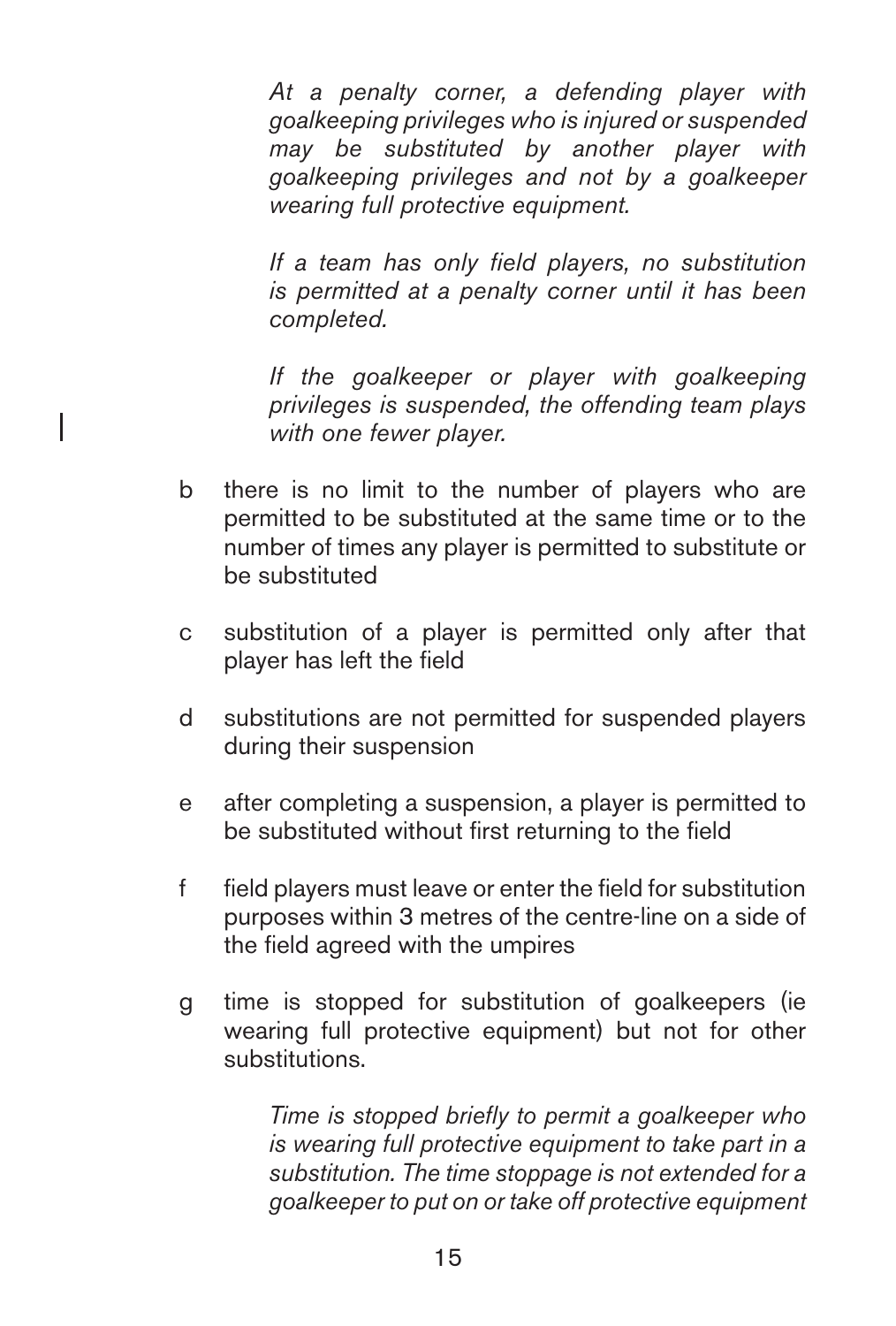<span id="page-17-0"></span>*as part of a substitution including following a goalkeeper injury or suspension. If necessary, play should continue with a player with goalkeeping privileges and wearing a different coloured shirt or only with field players while a substitute goalkeeper puts on or takes off protective equipment.*

2.4 Field players who leave the field for injury treatment, refreshment, to change equipment or for some reason other than substitution are only permitted to re-enter between the 23 metres areas on the side of the field used for substitutions.

> *Leaving and re-entering the field as part of play (eg when a defender puts on a face mask at a penalty corner) takes place at any appropriate part of the field.*

- 2.5 No persons other than field players, players with goalkeeping privileges, goalkeepers and umpires are permitted on the field during the match without the permission of an umpire.
- 2.6 Players on or off the field are under the jurisdiction of the umpires throughout the match including the half-time interval.
- 2.7 A player who is injured or bleeding must leave the field unless medical reasons prevent this and must not return until wounds have been covered; players must not wear blood stained clothing.

# 3 Captains

- 3.1 One player of each team must be appointed as captain.
- 3.2 A replacement captain must be appointed when a captain is suspended.
- 3.3 Captains must wear a distinctive arm-band or similar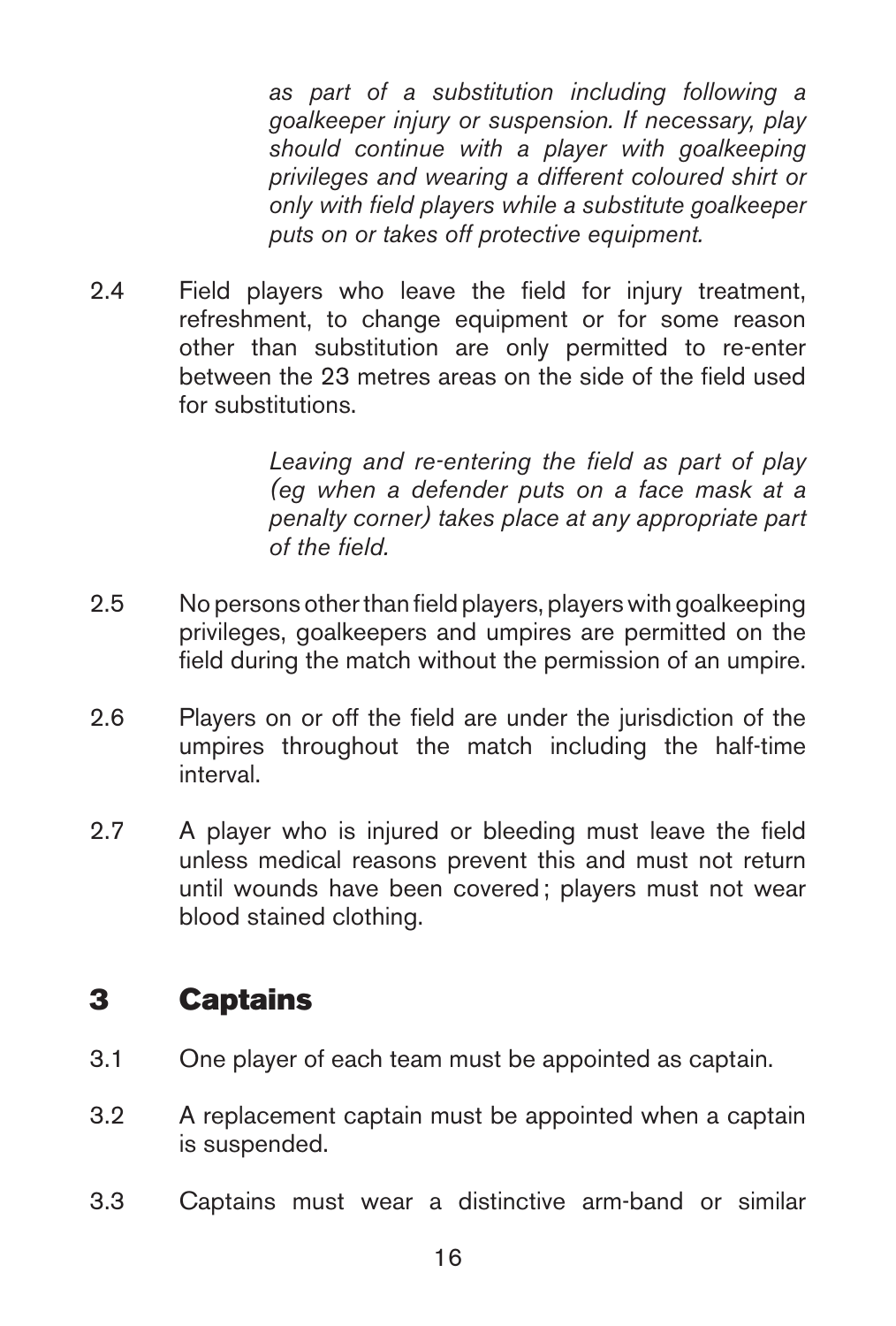distinguishing article on an upper arm or shoulder or over the upper part of a sock.

<span id="page-18-0"></span>3.4 Captains are responsible for the behaviour of all players on their team and for ensuring that substitutions of players on their team are carried out correctly.

> *A personal penalty is awarded if a captain does not exercise these responsibilities.*

# 4 Players' clothing and equipment

*Competition Regulations available from the FIH provide additional information and requirements about players' clothing, personal equipment and advertising. Refer also to regulations established by Continental Federations and National Associations.*

- 4.1 Field players of the same team must wear uniform clothing.
- 4.2 Players must not wear anything which is dangerous to other players.

*Field players :*

- *– are permitted to wear gloves for protection which do not increase the natural size of the hands significantly ;*
- *– are recommended to wear shin, ankle and mouth protection;*
- *– are permitted to wear throughout a match for medical reasons only a smooth preferably transparent or white but otherwise single coloured face mask which closely fits the face, soft protective head-covering or eye protection in the form of plastic goggles (ie goggles with a soft-covered frame and*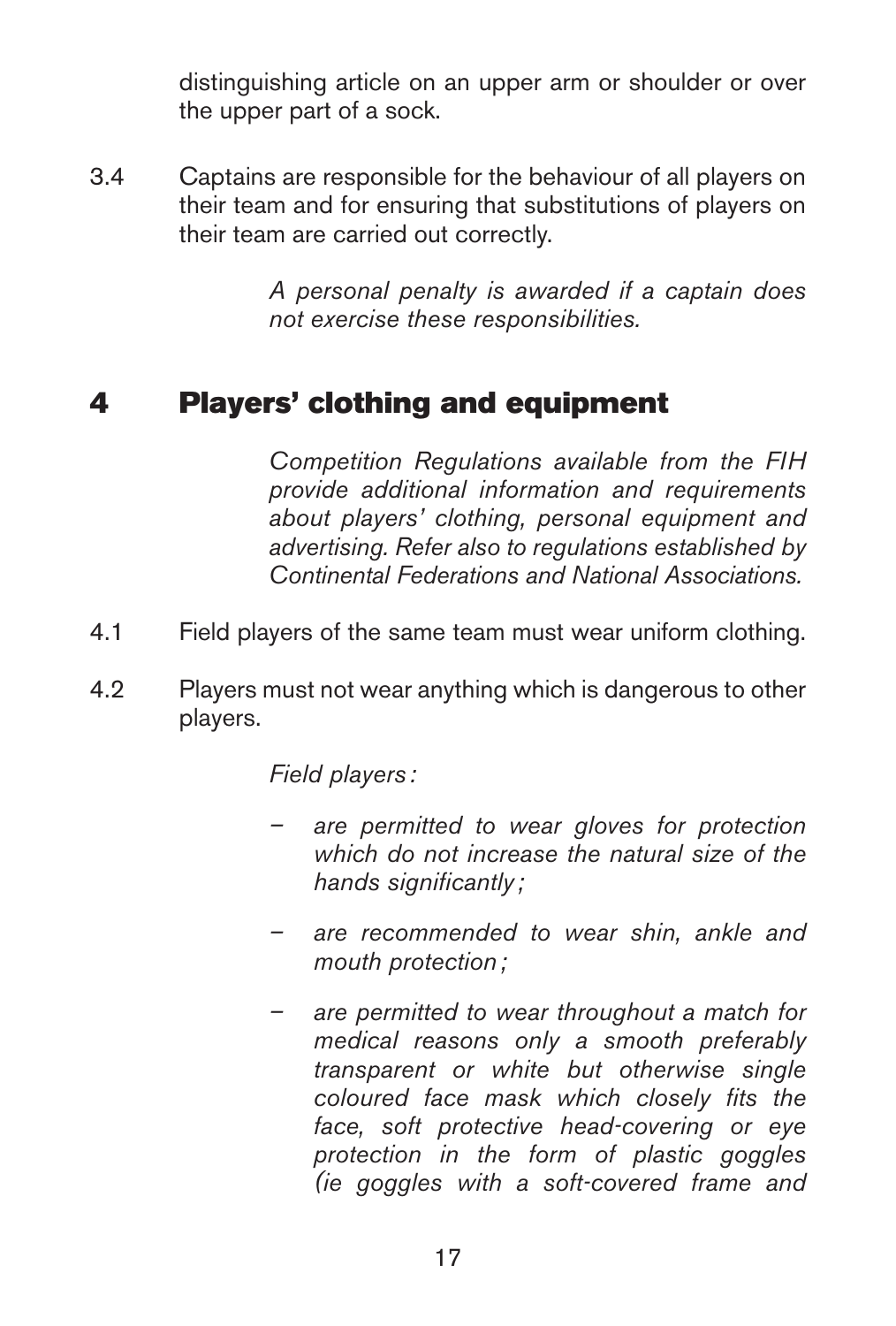*plastic lenses); the medical reasons must be assessed by an appropriate authority and the player concerned must understand the possible implications of playing with the medical condition;*

- *– are permitted to wear a smooth preferably transparent or white but otherwise single coloured face mask or metal grill face mask, which follows the contours of the face, when defending a penalty corner or penalty stroke for the duration of that penalty corner or penalty stroke and when they are inside the circle they are defending; the primary objective of wearing a face mask to defend a penalty corner is safety; wearing of face masks which are consistent with the underlying spirit of this guidance should be allowed;*
- *– are not permitted, when wearing face masks, to conduct themselves in a manner which is dangerous to other players by taking advantage of the protective equipment they wear;*
- *– other than players with goalkeeping privileges, are not permitted to wear protective headgear (face mask or other protective head covering) in any other circumstances.*
- 4.3 Goalkeepers and players with goalkeeping privileges must wear a single coloured shirt or garment which is different in colour from that of both teams.

*Goalkeepers (ie wearing full protective equipment) must wear this shirt or garment over any upper body protection.*

4.4 Goalkeepers must wear protective equipment comprising at least headgear, leg guards and kickers except that the headgear and any hand protectors may be removed when taking a penalty stroke.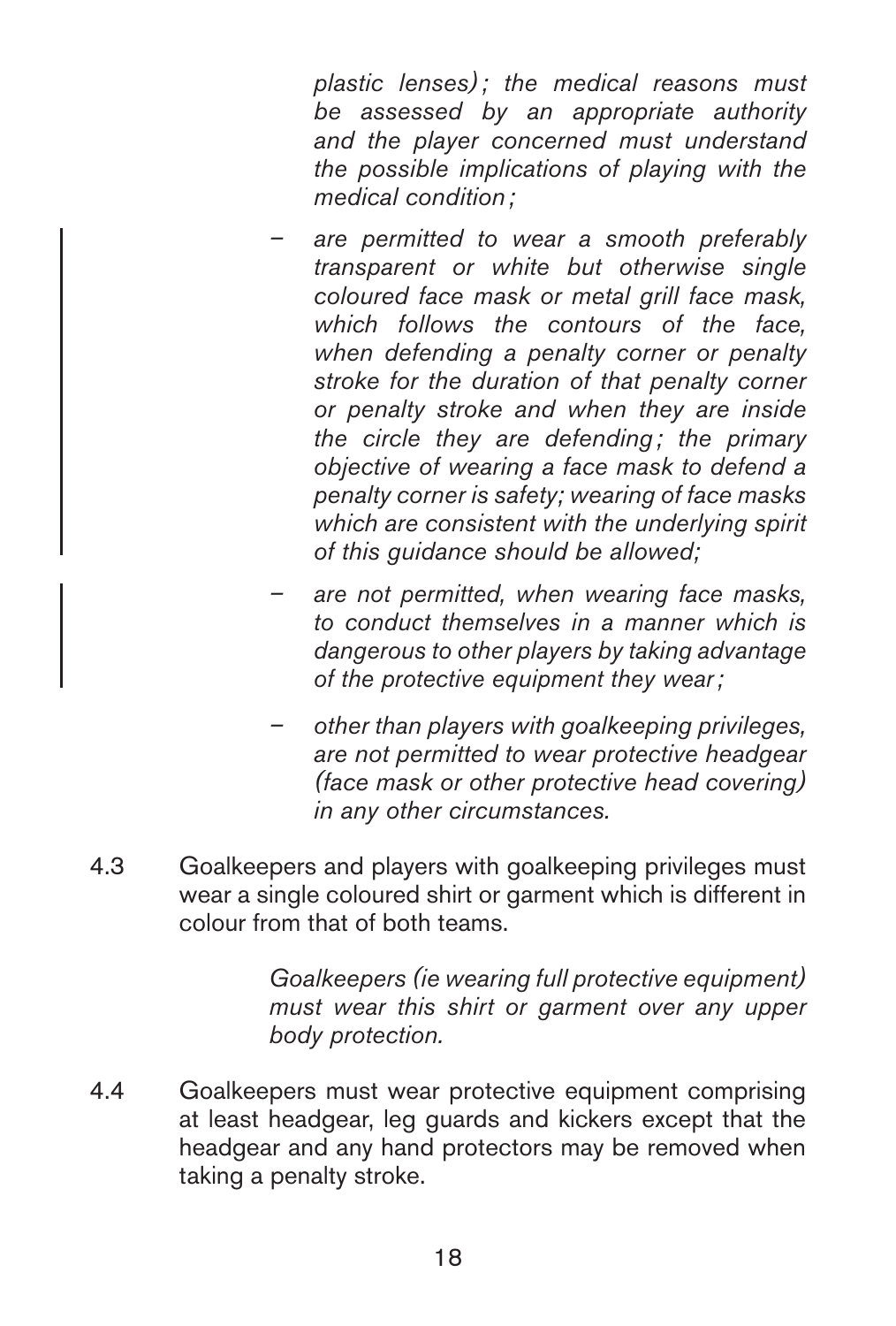*The following are permitted for use only by fully equipped goalkeepers : body, upper arm, elbow, forearm, hand, thigh and knee protectors, leg guards and kickers.*

4.5 A player with goalkeeping privileges may wear protective headgear when inside their defending 23 metres area ; they must wear protective headgear when defending a penalty corner or penalty stroke.

> *Protective headgear incorporating a helmet with fixed full-face protection and cover for the entire head and throat is recommended for goalkeepers and players with goalkeeping privileges.*

- 4.6 Clothing or protective equipment which significantly increases the natural size of a goalkeeper's body or area of protection is not permitted.
- 4.7 The stick has a traditional shape with a handle and a curved head which is flat on its left side:
	- a the stick must be smooth and must not have any rough or sharp parts
	- b inclusive of any additional coverings used, the stick must be able to pass through a ring with an interior diameter of 51 mm
	- c any curvature along the length of the stick (the rake or bow) must have a continuous smooth profile along the whole length, must occur along the face side or the back of the stick but not both and is limited to a depth of 25 mm
	- d the stick must conform with the specification agreed by the FIH Rules Committee.
- 4.8 The ball is spherical, hard and white (or an agreed colour which contrasts with the playing surface).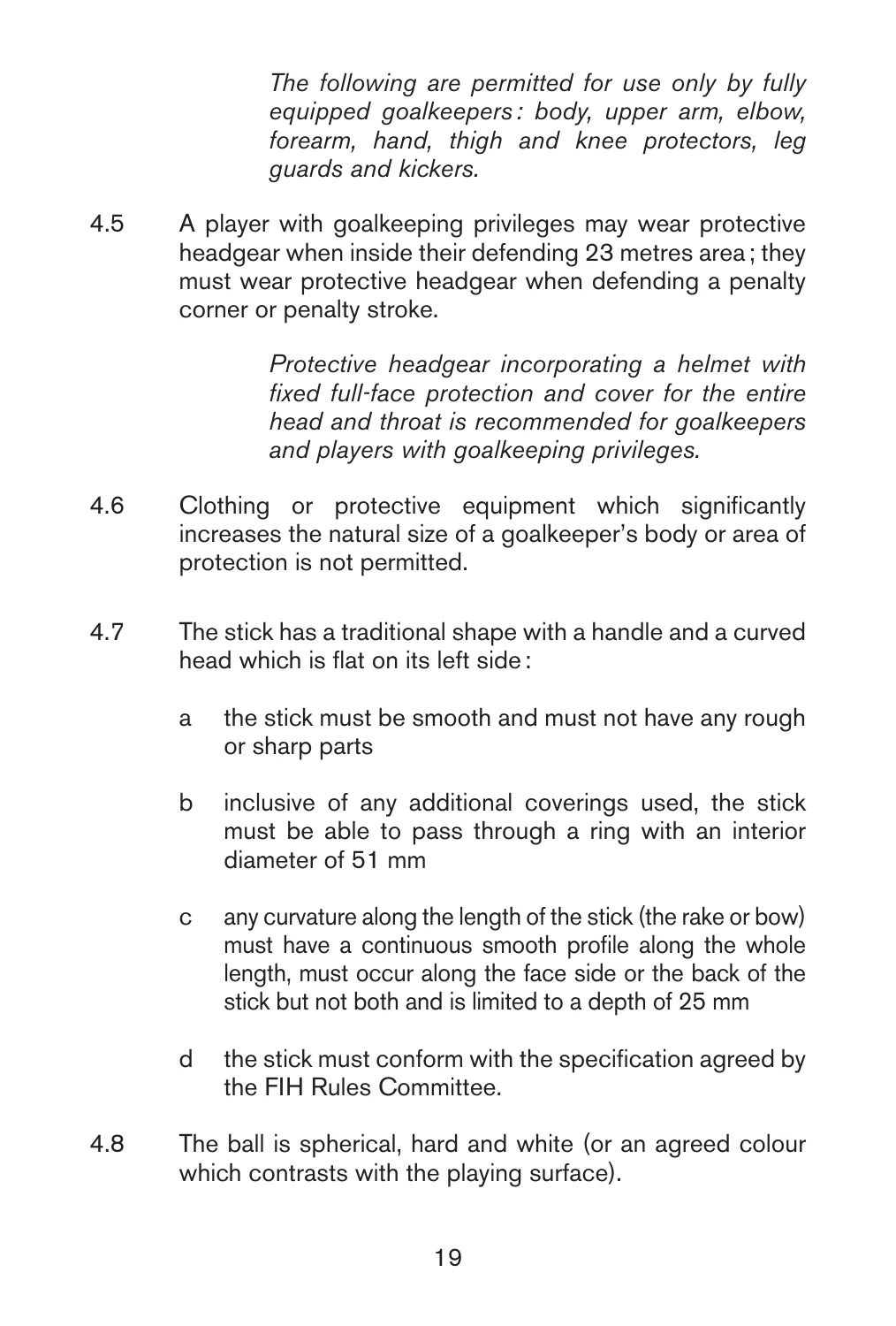*Detailed specifications of the stick, ball and goalkeeper's equipment are provided in a separate section at the end of these Rules.*

# <span id="page-21-0"></span>5 Match and result

5.1 A match consists of two periods of 35 minutes and a halftime interval of 5 minutes.

> *Other periods and interval may be agreed by both teams except as specified in Regulations for particular competitions.*

> *If time expires just before an umpire would otherwise have made a decision, umpires are permitted to make that decision immediately after the end of the first period or the match.*

> *If an incident arises immediately before the end of the first period (half) or the end of the match which requires review by the umpires, the review may be conducted even though time has subsequently been completed and signalled. The review should take place immediately and action taken to revert to and correct the situation as appropriate.*

5.2 The team scoring the most goals is the winner; if no goals are scored, or if the teams score an equal number of goals, the match is drawn.

> *Information about a Shoot-out competition as a way of reaching a result in a drawn match is included in Competition Regulations which are available, if required, from the FIH website.*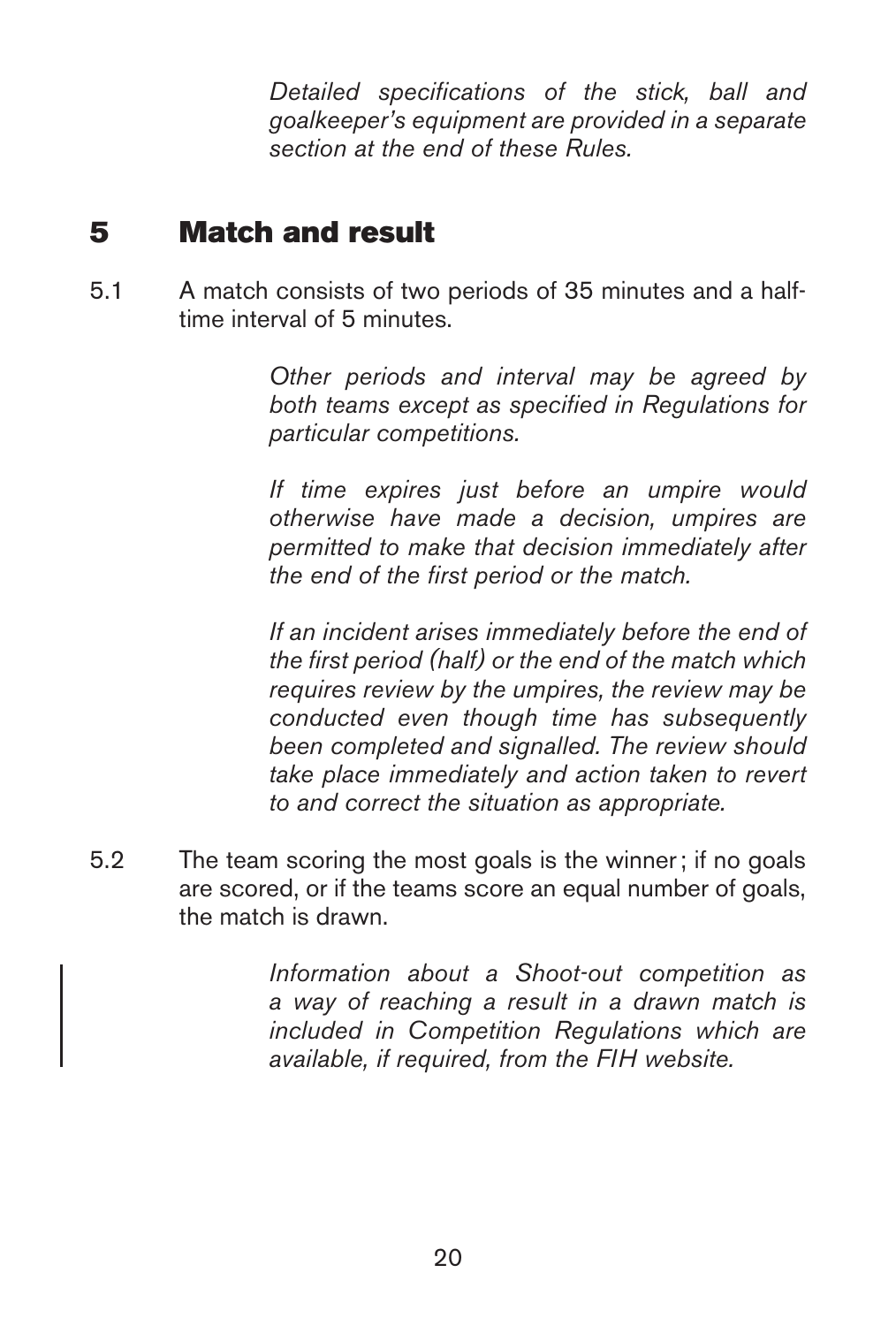# <span id="page-22-0"></span>6 Start and re-start the match

- 6.1 A coin is tossed:
	- a the team which wins the toss has the choice of which goal to attack in the first half of the match or to start the match with a centre pass
	- b if the team winning the toss chooses which goal to attack in the first half of the match, the opposing team starts the match
	- c if the team winning the toss chooses to start the match, the opposing team has the choice of which goal to attack in the first half of the match.
- 6.2 Direction of play is reversed in the second half of the match.
- 6.3 A centre pass is taken:
	- a to start the match by a player from the team winning the toss if they chose this option; otherwise by a player from the opposing team
	- b to re-start the match after half-time by a player of the team which did not take the centre pass to start the match
	- c after a goal by a player of the team against which the goal was scored.
- 6.4 Taking a centre pass :
	- a taken at the centre of the field
	- b it is permitted to play the ball in any direction
	- c all players other than the player taking the centre pass must be in the half of the field which includes the goal they are defending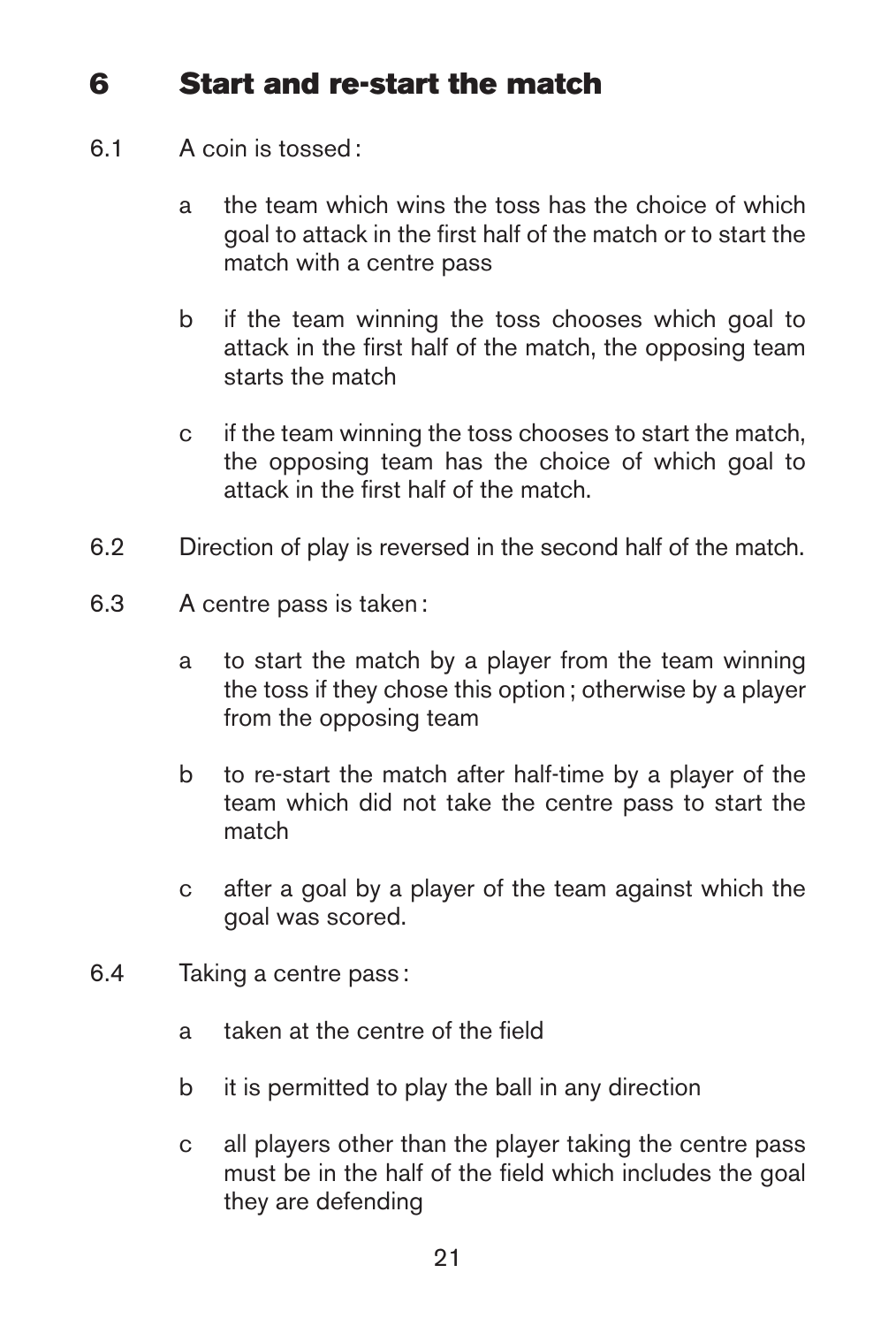- d the procedures for taking a free hit apply.
- <span id="page-23-0"></span>6.5 A bully takes place to re-start a match when time or play has been stopped for an injury or for any other reason and no penalty has been awarded:
	- a a bully is taken close to the location of the ball when play was stopped but not within 15 metres of the backline and not within 5 metres of the circle
	- b the ball is placed between one player from each team who face each other with the goal they are defending to their right
	- c the two players start with their sticks on the ground to the right of the ball and then tap the flat faces of their sticks together once just over the ball after which either player is permitted to play the ball
	- d all other players must be at least 5 metres from the ball.
- 6.6 A free hit is taken by a defender 15 metres in front of the centre of the goal-line to re-start a match when a penalty stroke has been completed and no goal has been scored.

# 7 Ball outside the field

- 7.1 The ball is out of play when it passes completely over the side-line or back-line.
- 7.2 Play is restarted by a player of the team which was not the last team to touch or play the ball before it went out of play.
- 7.3 When the ball travels over the side-line, play is re-started where the ball crossed the line and the procedures for taking a free hit apply.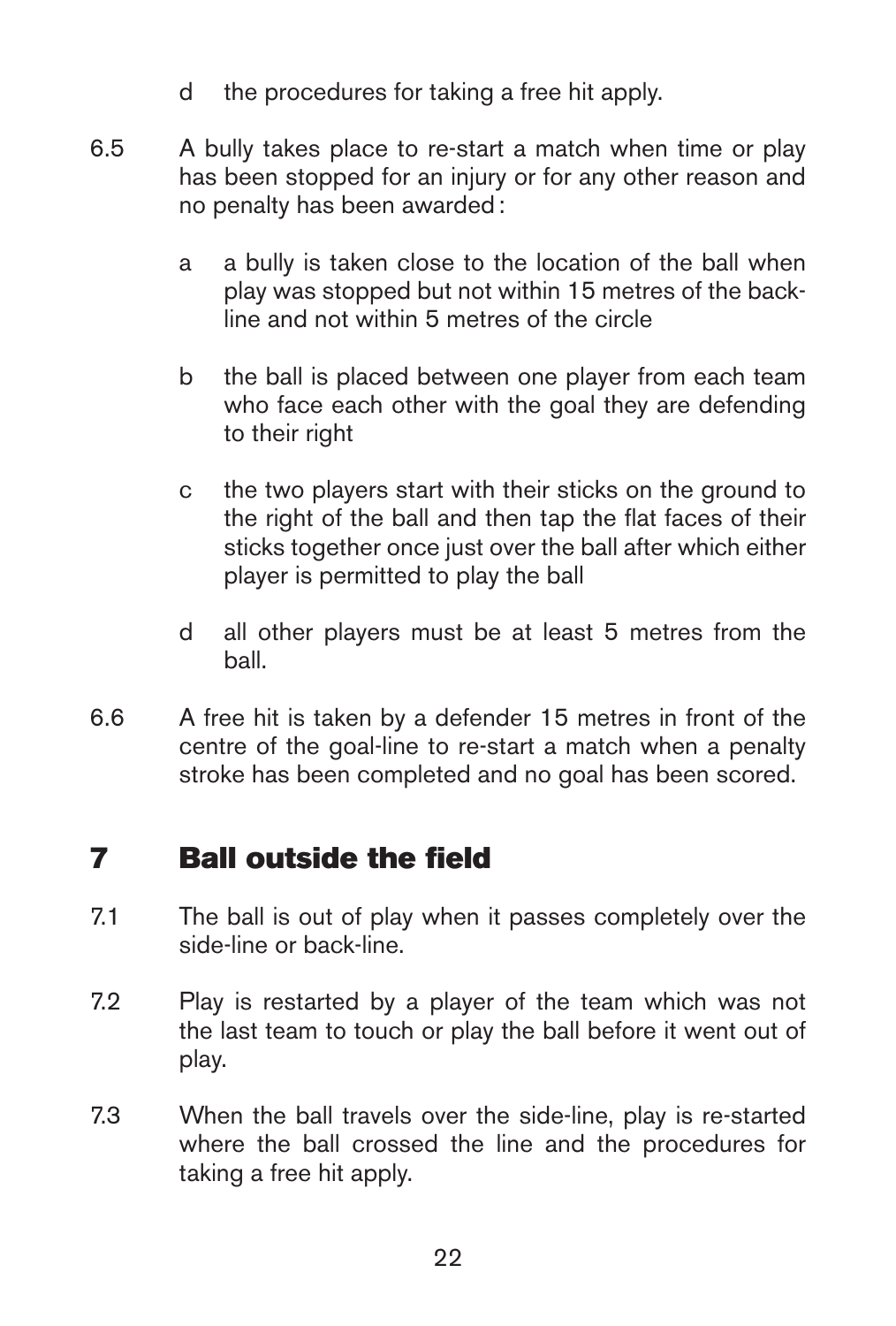- <span id="page-24-0"></span>7.4 When the ball is played over the back-line and no goal is scored:
	- a if played by an attacker, play is re-started with the ball up to 15 metres from and in line with where it crossed the back-line and the procedures for taking a free hit apply
	- b if played unintentionally by a defender or deflected by a goalkeeper or player with goalkeeping privileges, play is re-started with the ball on the 23 metres line and in line with where it crossed the back-line and the procedures for taking a free hit apply

*With the ball being placed on the line, the re-start is effectively within the 23 metres area and the provisions for taking a free hit are applicable*

c if played intentionally by a defender, unless deflected by a goalkeeper or player with goalkeeping privileges, play is re-started with a penalty corner.

# 8 Method of scoring

8.1 A goal is scored when the ball is played within the circle by an attacker and does not travel outside the circle before passing completely over the goal-line and under the crossbar.

> *The ball may be played by a defender or touch their body before or after being played in the circle by an attacker.*

# 9 Conduct of play: players

*Players are expected to act responsibly at all times.*

9.1 A match is played between two teams with not more than eleven players of each team on the field at the same time.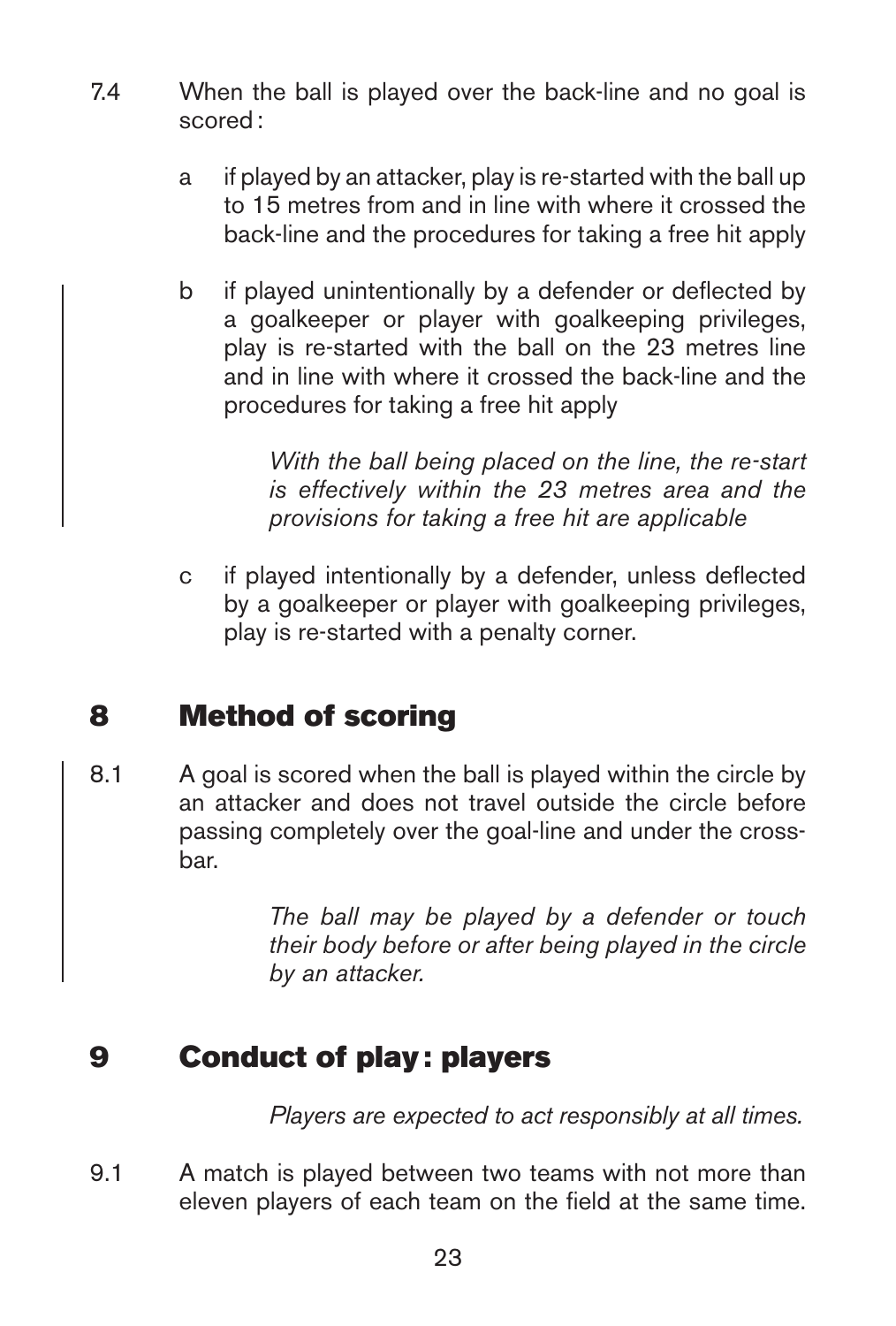9.2 Players on the field must hold their stick and not use it in a dangerous way.

> *Players must not lift their stick over the heads of other players.*

- 9.3 Players must not touch, handle or interfere with other players or their sticks or clothing.
- 9.4 Players must not intimidate or impede another player.
- 9.5 Players must not play the ball with the back of the stick.
- 9.6 Players must not hit the ball hard on the forehand with the edge of the stick.

*This does not prohibit use of the edge of the stick on the forehand in a controlled action in a tackle, when raising the ball in a controlled way over an opponent's stick or over a goalkeeper or player with goalkeeping privileges who is lying on the ground or when using a long pushing motion along the ground.*

*The use of the edge of the stick on the backhand has developed as a technical skill and is permitted subject to danger.*

- 9.7 Players may stop, receive and deflect or play the ball in a controlled manner in any part of the field when the ball is at any height including above the shoulder unless this is dangerous or leads to danger.
- 9.8 Players must not play the ball dangerously or in a way which leads to dangerous play.

*A ball is considered dangerous when it causes legitimate evasive action by players.*

*The penalty is awarded where the action causing the danger took place.*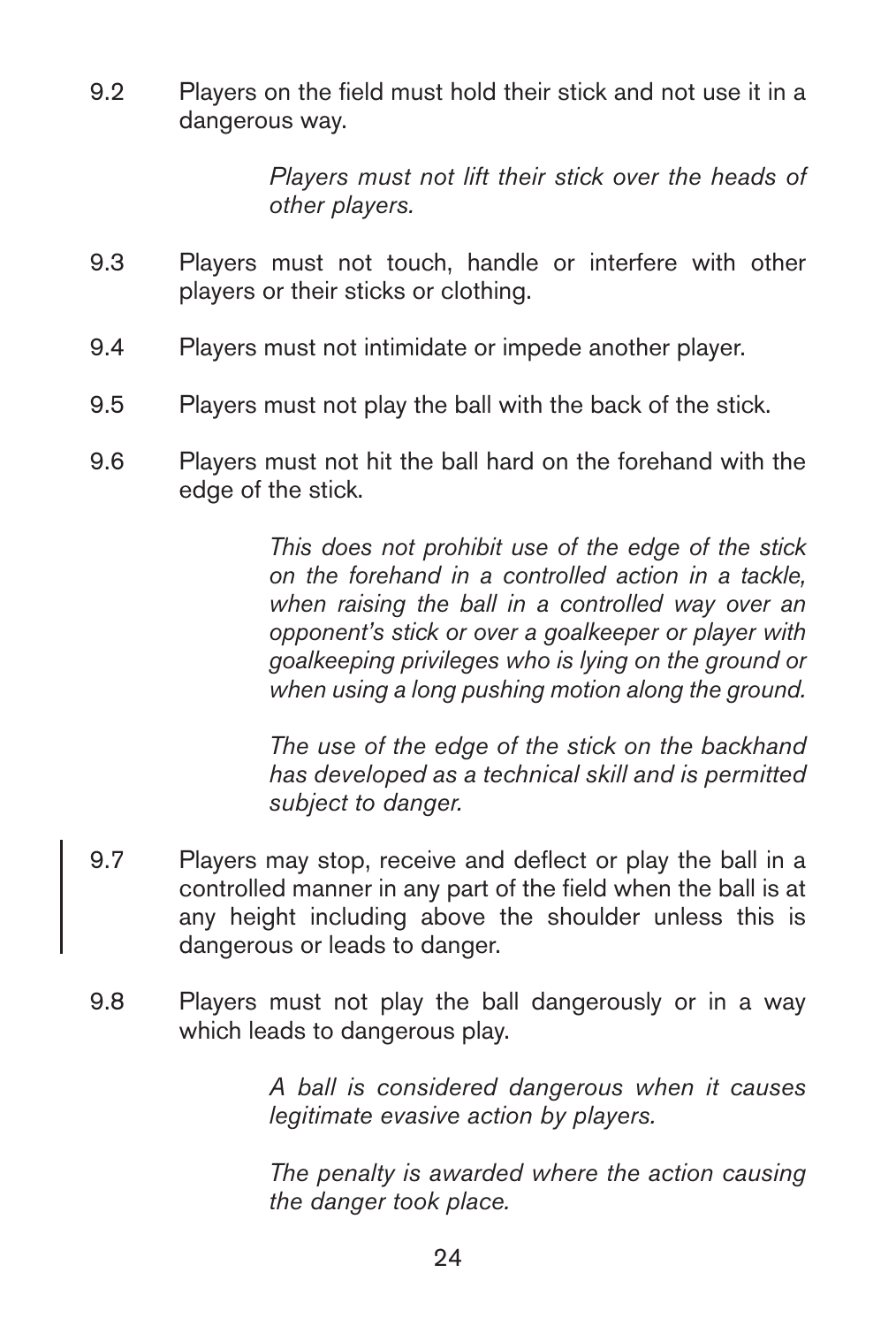9.9 Players must not intentionally raise the ball from a hit except for a shot at goal.

> *A raised hit must be judged explicitly on whether or not it is raised intentionally. It is not an offence to raise the ball unintentionally from a hit, including a free hit, anywhere on the field unless it is dangerous. If the ball is raised over an opponent's stick or body on the ground, even within the circle, it is permitted unless judged to be dangerous.*

> *Players are permitted to raise the ball with a flick or scoop provided it is not dangerous. A flick or scoop towards an opponent within 5 metres is considered dangerous. If an opponent is clearly running into the shot or into the attacker without attempting to play the ball with their stick, they should be penalised for dangerous play.*

9.10 Players must not approach within 5 metres of an opponent receiving a falling raised ball until it has been received, controlled and is on the ground.

> *The initial receiver has a right to the ball. If it is not clear which player is the initial receiver, the player of the team which raised the ball must allow the opponent to receive it.*

9.11 Field players must not stop, kick, propel, pick up, throw or carry the ball with any part of their body.

> *It is not always an offence if the ball hits the foot, hand or body of a field player. The player only commits an offence if they gain an advantage or if they position themselves with the intention of stopping the ball in this way.*

> *It is not an offence if the ball hits the hand holding the stick but would otherwise have hit the stick.*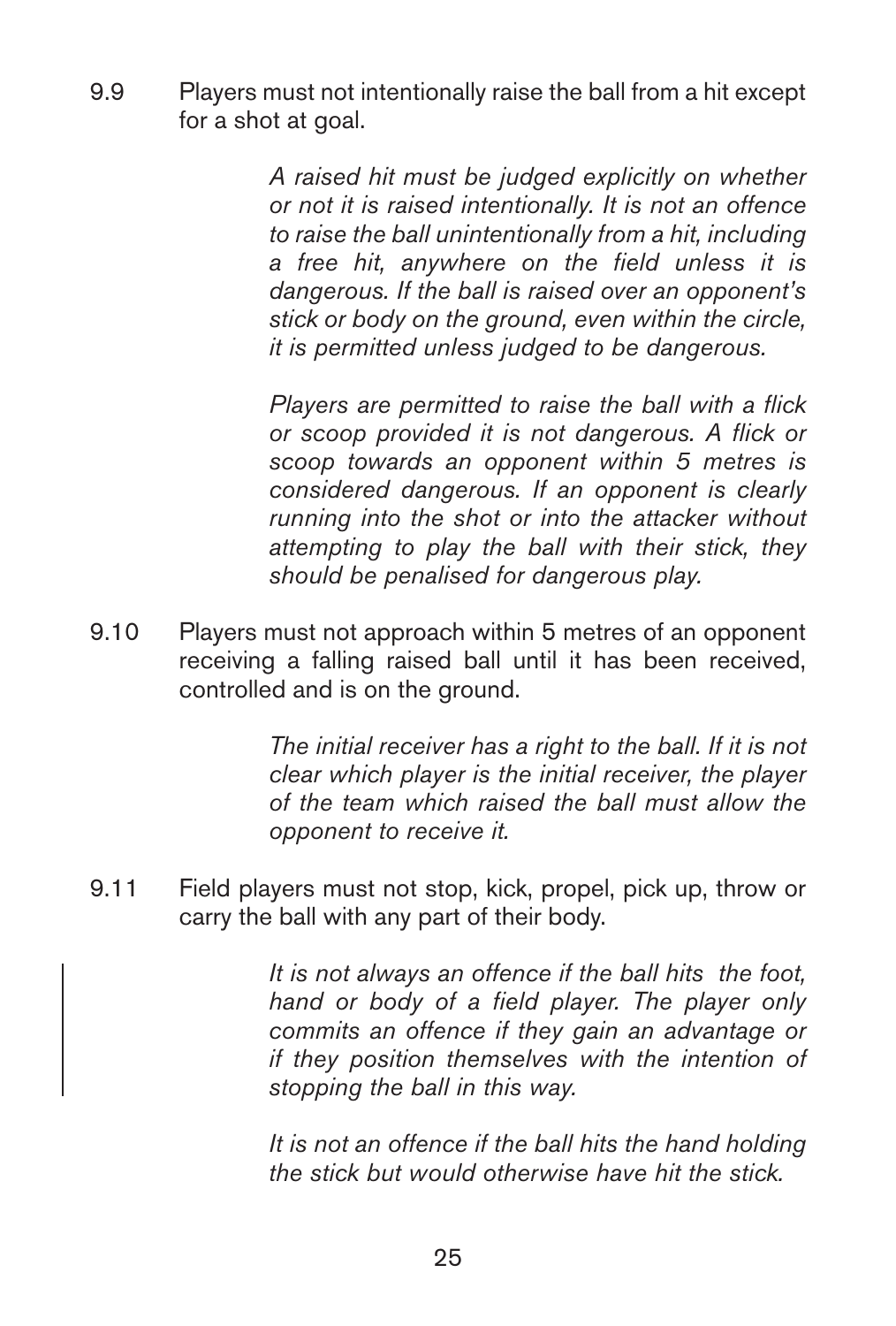9.12 Players must not obstruct an opponent who is attempting to play the ball.

*Players obstruct if they :*

- *– back into an opponent*
- *– physically interfere with the stick or body of an opponent*
- *– shield the ball from a legitimate tackle with their stick or any part of their body.*

*A stationary player receiving the ball is permitted to face in any direction.*

*A player with the ball is permitted to move off with it in any direction except bodily into an opponent or into a position between the ball and an opponent who is within playing distance of the ball and attempting to play it.*

*A player who runs in front of or blocks an opponent to stop them legitimately playing or attempting to play the ball is obstructing (this is third party or shadow obstruction). This also applies if an attacker runs across or blocks defenders (including the goalkeeper or player with goalkeeping privileges) when a penalty corner is being taken.*

9.13 Players must not tackle unless in a position to play the ball without body contact.

> *Reckless play, such as sliding tackles and other overly physical challenges by field players, which take an opponent to ground and which have the potential to cause injury should attract appropriate match and personal penalties.*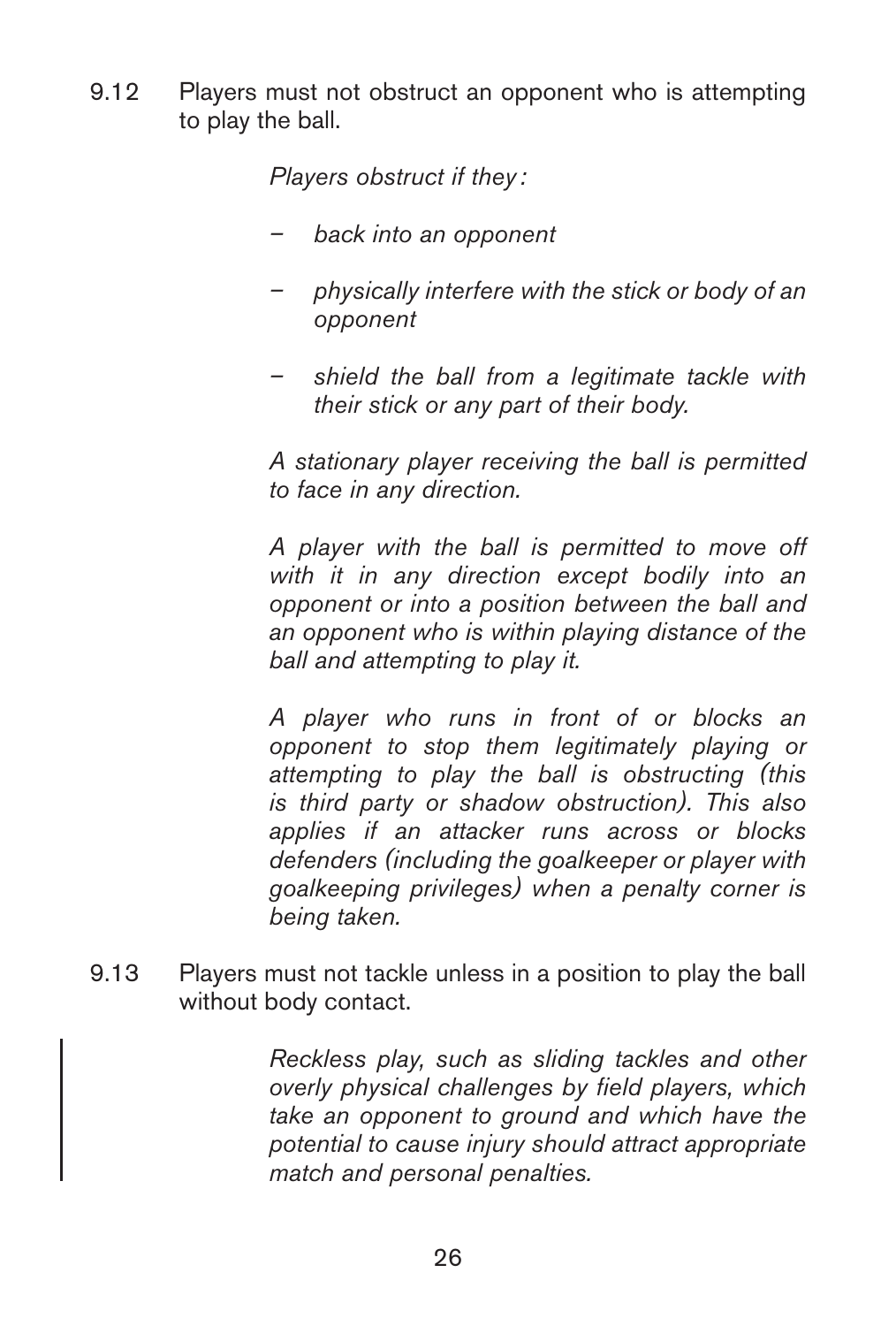- <span id="page-28-0"></span>9.14 Players must not intentionally enter the goal their opponents are defending or run behind either goal.
- 9.15 Players must not change their stick between the award and completion of a penalty corner or penalty stroke unless it no longer meets the stick specification.
- 9.16 Players must not throw any object or piece of equipment onto the field, at the ball, or at another player, umpire or person.
- 9.17 Players must not delay play to gain benefit by time-wasting.

# 10 Conduct of play: goalkeepers and players with goalkeeping privileges

10.1 A goalkeeper who wears protective equipment comprising at least headgear, leg guards and kickers must not take part in the match outside the 23 metres area they are defending, except when taking a penalty stroke.

> *Protective headgear must be worn by a goalkeeper at all times, except when taking a penalty stroke.*

10.2 A player with goalkeeping privileges must not take part in the match outside the 23 metres area they are defending when wearing the protective headgear but may remove the headgear and take part in the match anywhere on the field.

> *Protective headgear must be worn by a player with goalkeeping privileges when defending a penalty corner or penalty stroke.*

- 10.3 When the ball is inside the circle they are defending and they have their stick in their hand:
	- a goalkeepers wearing full protective equipment are permitted to use their stick, feet, kickers, legs or leg guards to propel the ball and to use their stick, feet, kickers, legs, leg guards or any other part of their body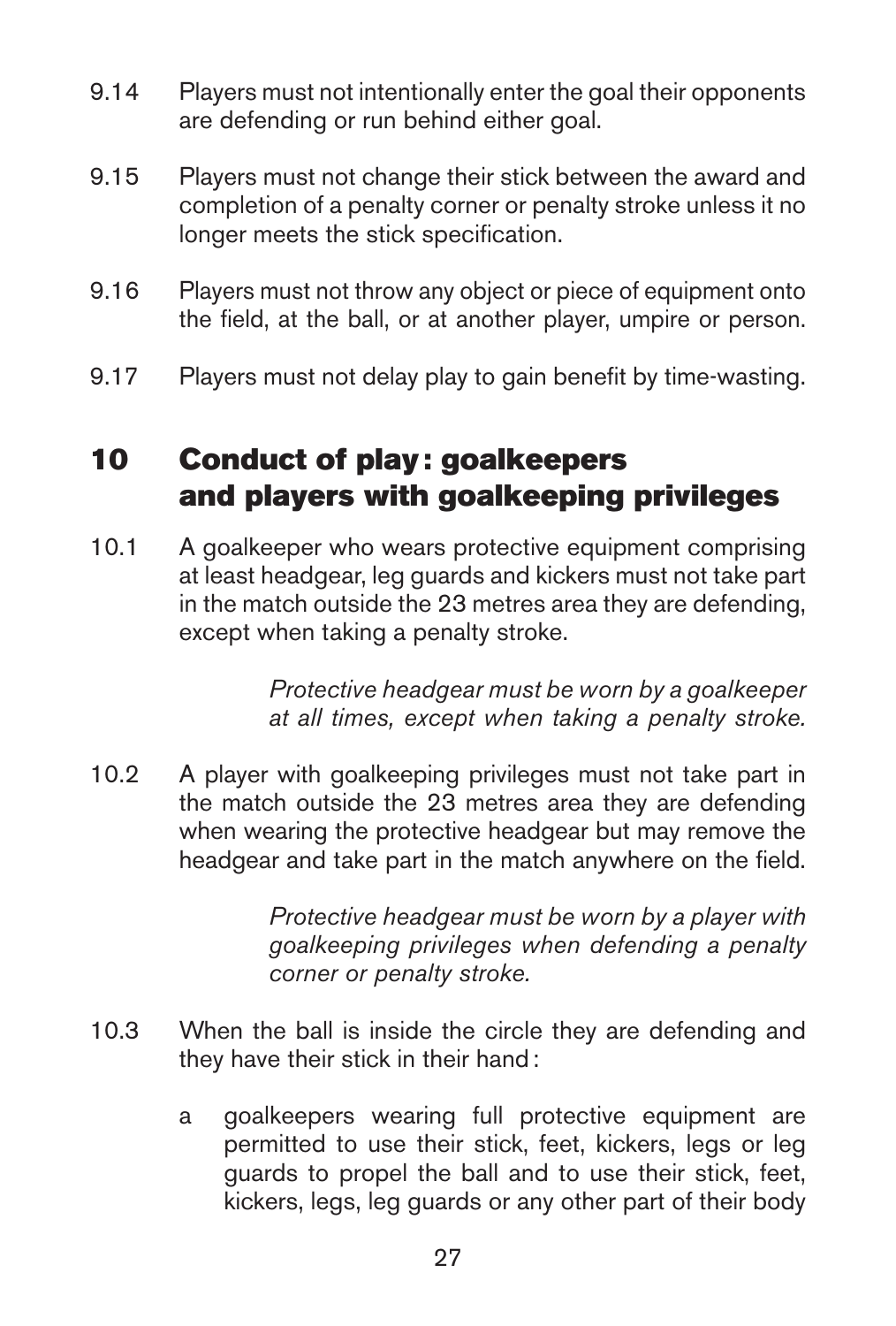to stop the ball or deflect it in any direction including over the back-line

*Goalkeepers are not permitted to conduct themselves in a manner which is dangerous to other players by taking advantage of the protective equipment they wear.*

- b players with goalkeeping privileges are permitted to use their stick, feet and legs to propel the ball and to use their stick, feet, legs or any other part of their body to stop the ball or deflect it in any direction including over the back-line
- c goalkeepers wearing full protective equipment and players with goalkeeping privileges are permitted to use arms, hands and any other part of their body to push the ball away.

*The action in rule c above is permitted only as part of a goal saving action or to move the ball away from the possibility of a goal scoring action by opponents. It does not permit a goalkeeper or player with goalkeeping privileges to propel the ball forcefully with arms, hands or body so that it travels a long distance.*

- 10.4 Goalkeepers or players with goalkeeping privileges must not lie on the ball.
- 10.5 When the ball is outside the circle they are defending, goalkeepers or players with goalkeeping privileges are only permitted to play the ball with their stick.

*A player with goalkeeping privileges is considered to be a field player when outside the circle they are defending.*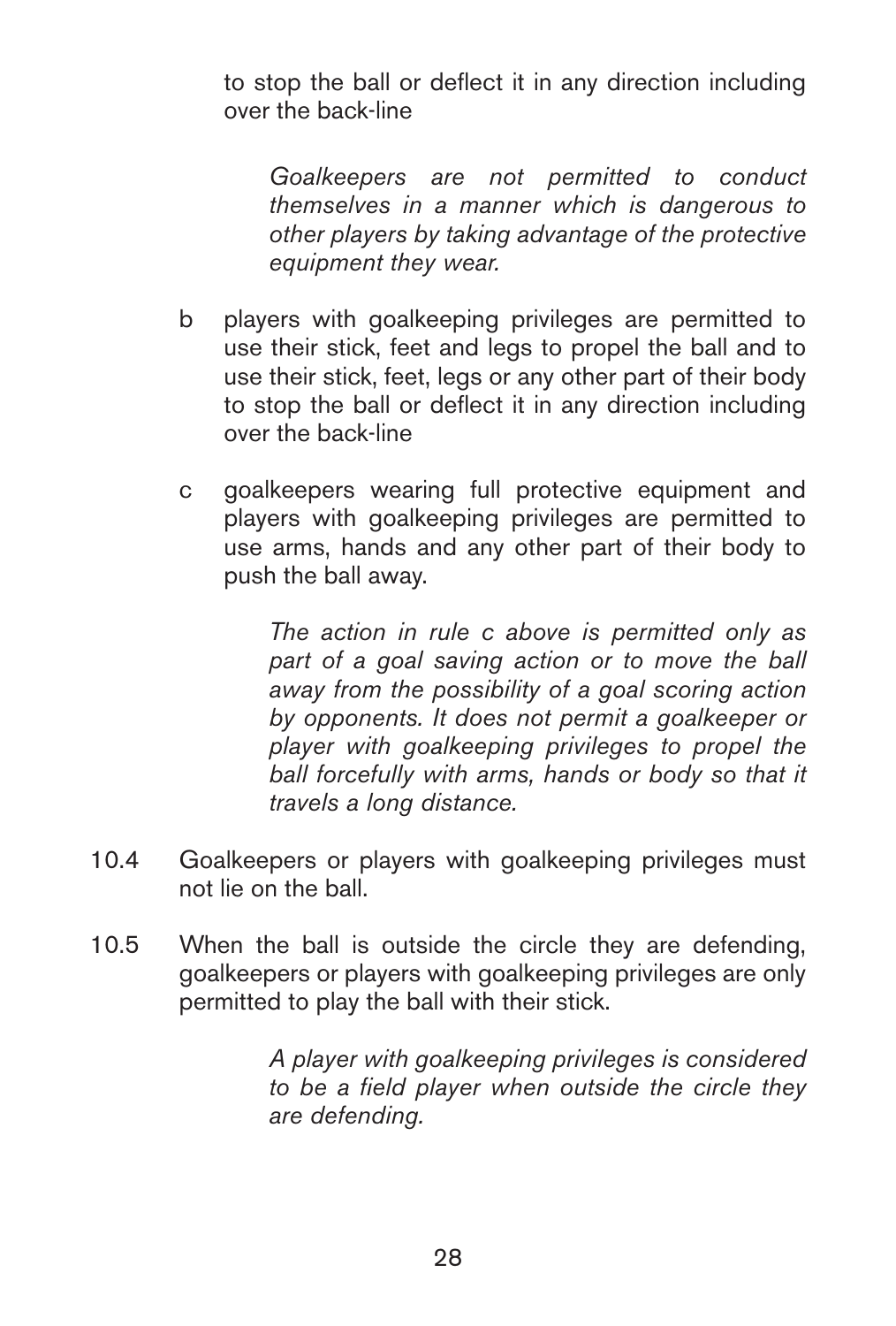# <span id="page-30-0"></span>11 Conduct of play: umpires

- 11.1 Two umpires control the match, apply the Rules and are the judges of fair play.
- 11.2 Each umpire has primary responsibility for decisions in one half of the field for the duration of the match.
- 11.3 Each umpire is responsible for decisions on free hits in the circle, penalty corners, penalty strokes and goals in one half of the field.
- 11.4 Umpires are responsible for keeping a written record of goals scored and of warning or suspension cards used.
- 11.5 Umpires are responsible for ensuring that the full time is played and for indicating the end of time for each half and for the completion of a penalty corner if a half is prolonged.
- 11.6 Umpires blow the whistle to:
	- a start and end each half of the match
	- b start a bully
	- c enforce a penalty
	- d start and end a penalty stroke
	- e indicate a goal
	- f re-start the match after a goal has been scored
	- g re-start the match after a penalty stroke when a goal was not scored
	- h stop the match for the substitution onto or off the field of a fully equipped goalkeeper and to restart the match on completion of the substitution
	- i stop the match for any other reason and to re-start it
	- j indicate, when necessary, that the ball has passed wholly outside the field.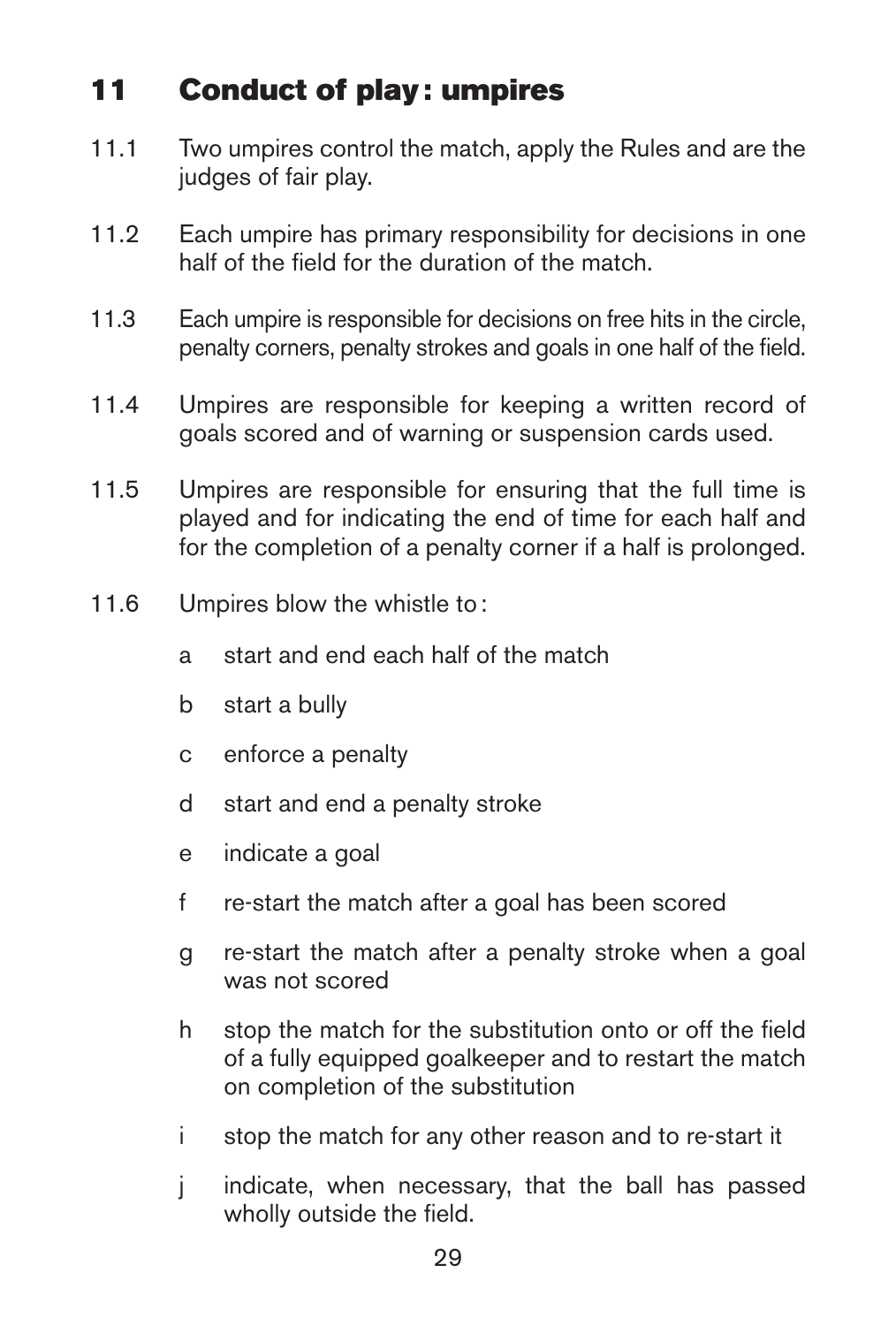- <span id="page-31-0"></span>11.7 Umpires must not coach during a match.
- 11.8 If the ball strikes an umpire, unauthorised person or any loose object on the field, play continues.

# 12 Penalties

- 12.1 Advantage: a penalty is awarded only when a player or team has been disadvantaged by an opponent breaking the Rules.
- 12.2 A free hit is awarded to the opposing team:
	- a for an offence by any player between the 23 metres areas
	- b for an offence by an attacker within the 23 metres area their opponents are defending
	- c for an unintentional offence by a defender outside the circle but within the 23 metres area they are defending.
- 12.3 A penalty corner is awarded:
	- a for an offence by a defender in the circle which does not prevent the probable scoring of a goal
	- b for an intentional offence in the circle by a defender against an opponent who does not have possession of the ball or an opportunity to play the ball
	- c for an intentional offence by a defender outside the circle but within the 23 metres area they are defending
	- d for intentionally playing the ball over the back-line by a defender

*Goalkeepers or players with goalkeeping privileges are permitted to deflect the ball with their stick,*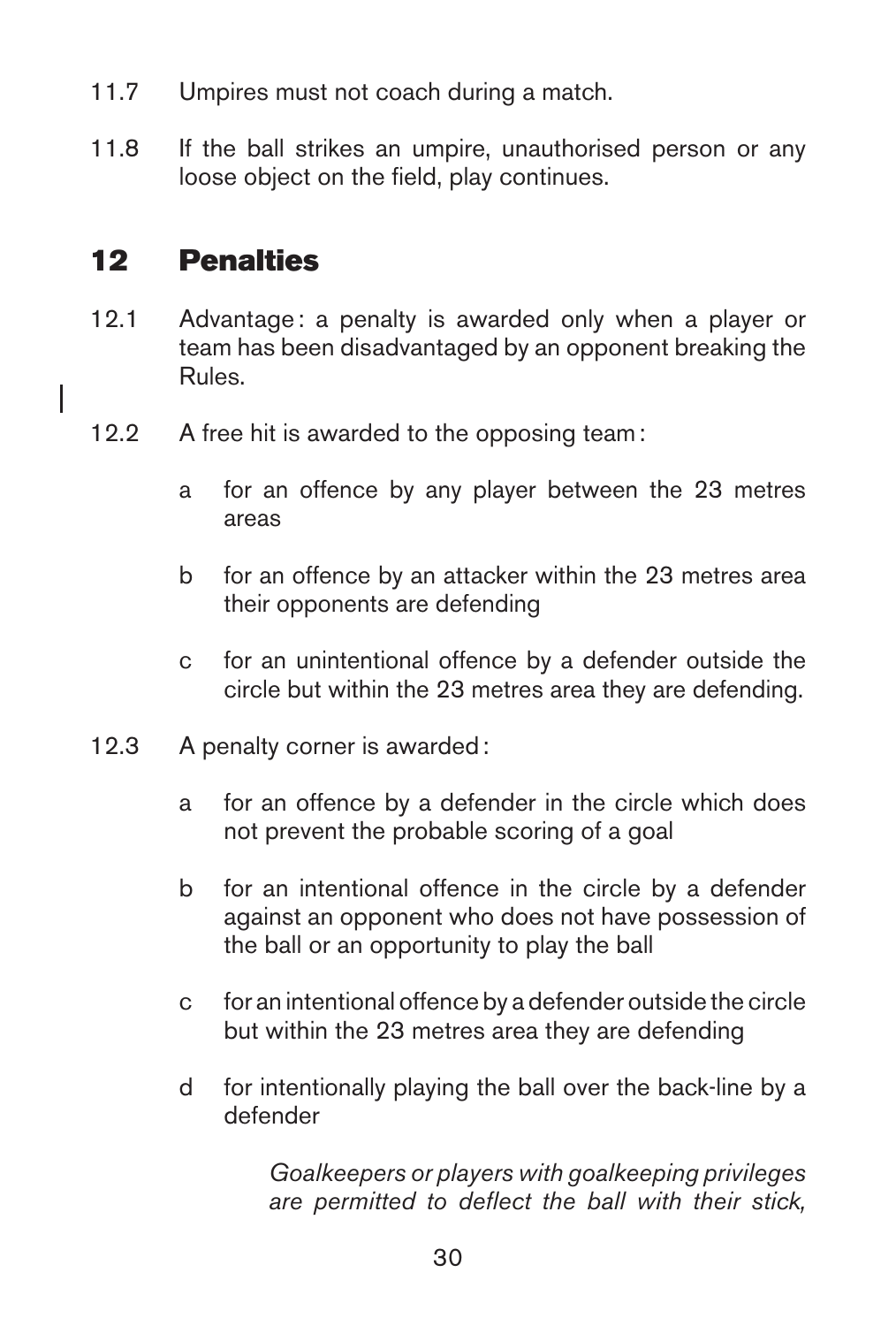*protective equipment or any part of their body in any direction including over the back-line.*

- <span id="page-32-0"></span>e when the ball becomes lodged in a player's clothing or equipment while in the circle they are defending.
- 12.4 A penalty stroke is awarded:
	- a for an offence by a defender in the circle which prevents the probable scoring of a goal
	- b for an intentional offence in the circle by a defender against an opponent who has possession of the ball or an opportunity to play the ball
- 12.5 If there is another offence or misconduct before the awarded penalty has been taken:
	- a a more severe penalty may be awarded
	- b a personal penalty may be awarded
	- c the penalty may be reversed if the subsequent offence was committed by the team first awarded the penalty.

# 13 Procedures for taking penalties

- 13.1 Location of a free hit:
	- a a free hit is taken close to where the offence occurred

*'Close to' means within playing distance of where the offence occurred and with no significant advantage gained.*

*The location from which a free hit is taken must be more precise inside the 23 metres area.*

b a free hit awarded to the defence within 15 metres of the back-line is taken up to 15 metres from the back-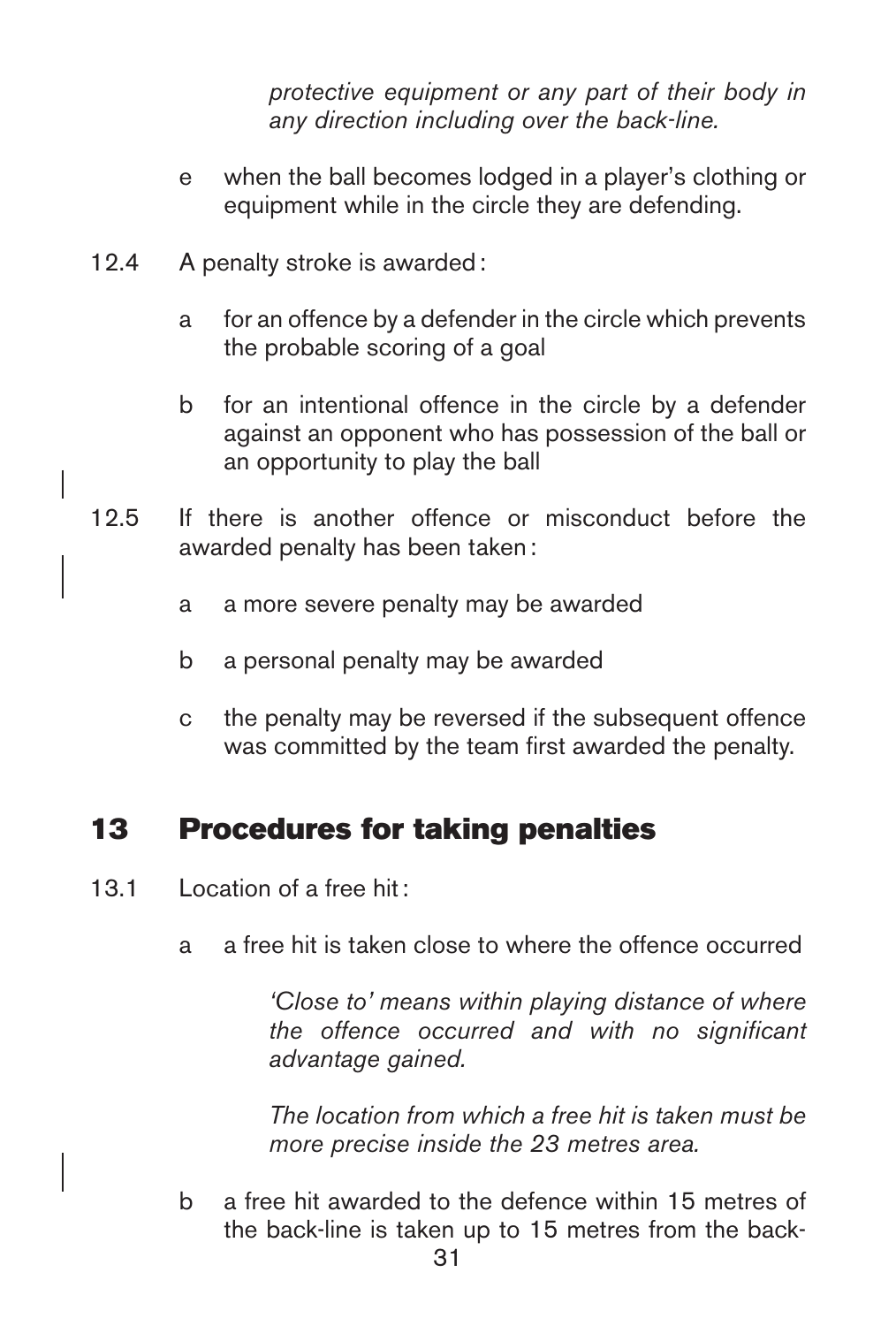line in line with the location of the offence, parallel to the side-line

13.2 Procedures for taking a free hit, centre pass and putting the ball back into play after it has been outside the field:

> *All parts of this Rule apply as appropriate to a free hit, centre pass and putting the ball back into play after it has been outside the field.*

- a the ball must be stationary
- b opponents must be at least 5 metres from the ball

*If an opponent is within 5 metres of the ball, they must not interfere with the taking of the free hit or must not play or attempt to play the ball. If this player is not playing the ball, attempting to play the ball or influencing play, the free hit need not be delayed.*

- c when a free hit is awarded to the attack within the 23 metres area, all players other than the player taking the free hit must be at least 5 metres from the ball
- d the ball is moved using a hit, push, flick or scoop
- e the ball may be raised immediately using a push, flick or scoop but must not be raised intentionally using a hit
- f from a free hit awarded to the attack within the 23 metres area, the ball must not be played into the circle until it has travelled at least 5 metres or has been touched by a player of either team other than the player taking the free hit.

*If the player taking the free hit continues to play the ball (ie no other player has yet played it):*

*– that player may play the ball any number of times, but*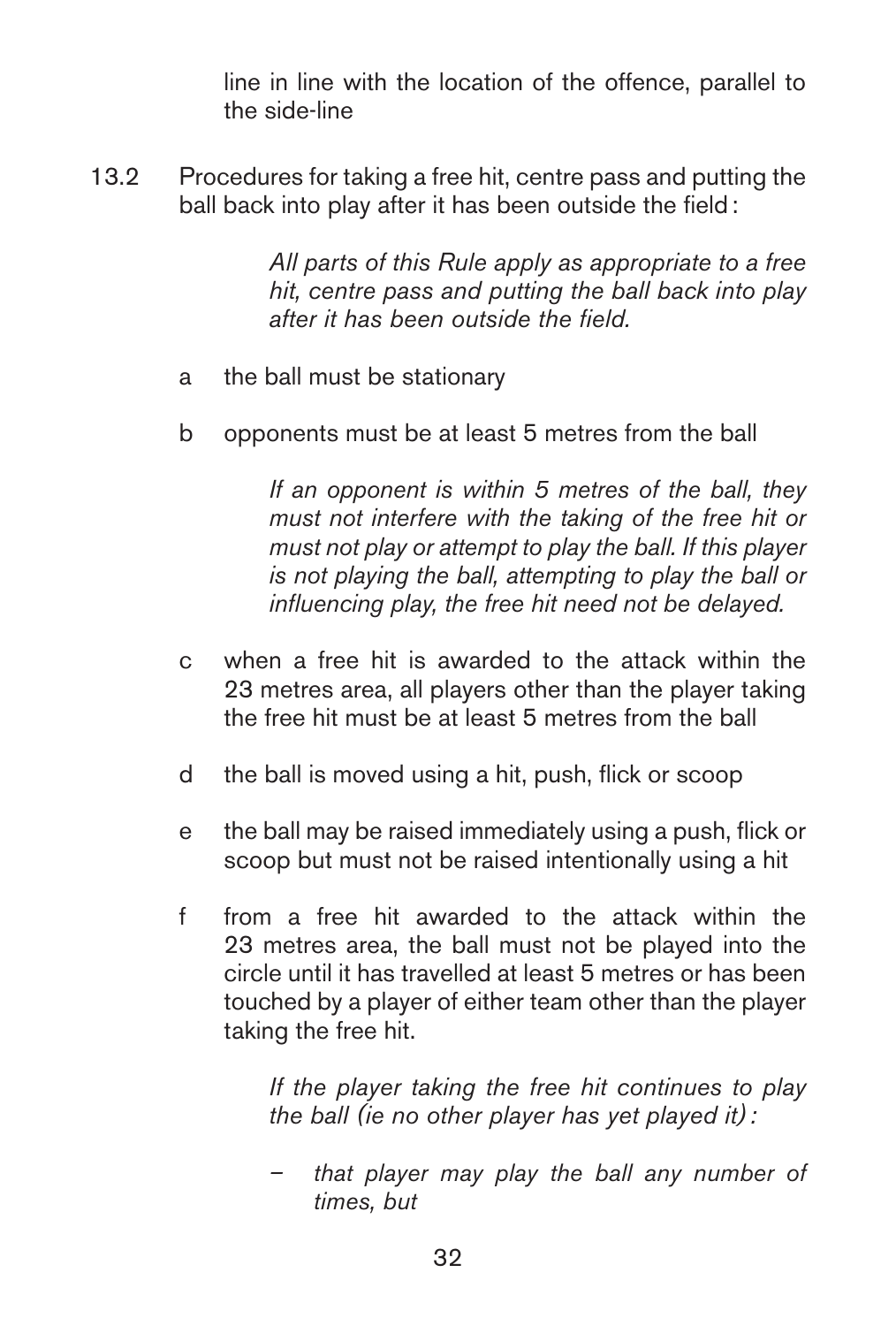- *– the ball must travel at least 5 metres, before*
- *– that player plays the ball into the circle by hitting or pushing the ball again.*

*Alternatively :*

- *– another player of either team who can legitimately play the ball must deflect, hit or push the ball before it enters the circle, or*
- *– after this player has touched the ball, it can be played into the circle by any other player including the player who took the free hit.*

*It is permitted to play the ball high above the attacking circle so that it lands outside the circle subject to Rules related to dangerous play and that the ball is not legitimately playable inside or above the circle by another player during its flight.*

- 13.3 Taking a penalty corner:
	- a the ball is placed on the back-line inside the circle at least 10 metres from the goal-post on whichever side of the goal the attacking team prefers
	- b an attacker pushes or hits the ball without intentionally raising it
	- c the attacker taking the push or hit from the back-line must have at least one foot outside the field
	- d the other attackers must be on the field, outside the circle with sticks, hands and feet not touching the ground inside the circle
	- e no defender or attacker other than the attacker taking the push or hit from the back-line is permitted to be within 5 metres of the ball when the push or hit is taken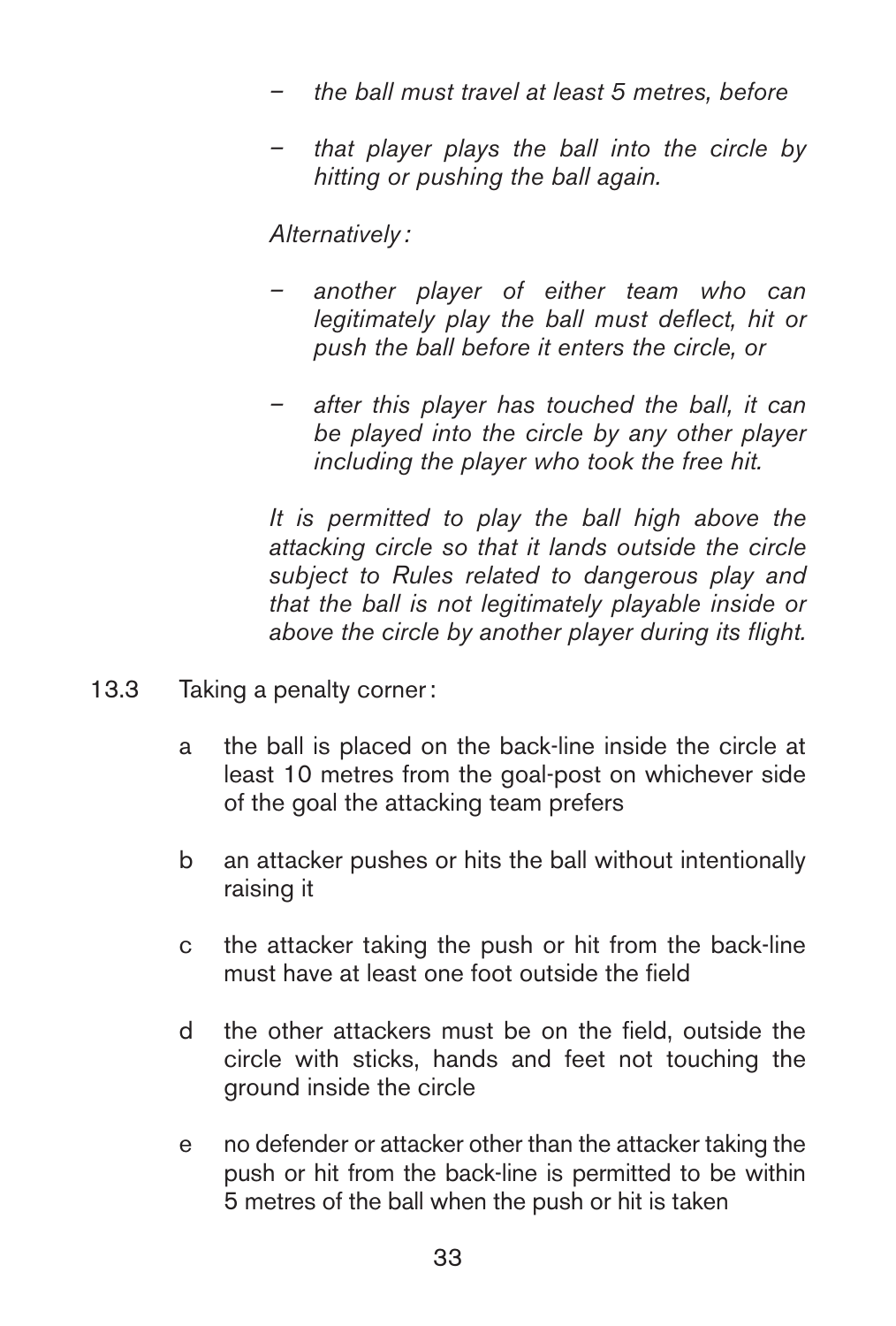f not more than five defenders, including the goalkeeper or player with goalkeeping privileges if there is one, must be positioned behind the back-line with their sticks, hands and feet not touching the ground inside the field

> *If the team defending a penalty corner has chosen to play only with field players, none of the defenders referred to above has goalkeeping privileges.*

- g the other defenders must be beyond the centre-line
- h until the ball has been played, no attacker other than the one taking the push or hit from the back-line is permitted to enter the circle and no defender is permitted to cross the centre-line or back-line
- i after playing the ball, the attacker taking the push or hit from the back-line must not play the ball again or approach within playing distance of it until it has been played by another player
- j a goal cannot be scored until the ball has travelled outside the circle
- k if the first shot at goal is a hit (as opposed to a push, flick or scoop), the ball must cross the goal-line, or be on a path which would have resulted in it crossing the goal-line, at a height of not more than 460 mm (the height of the backboard) before any deflection, for a goal to be scored

*The requirements of this Rule apply even if the ball touches the stick or body of a defender before the first shot at goal.*

*If the first shot at goal is a hit and the ball is, or will be, too high crossing the goal-line it must be penalised even if the ball is subsequently deflected off the stick or body of another player.*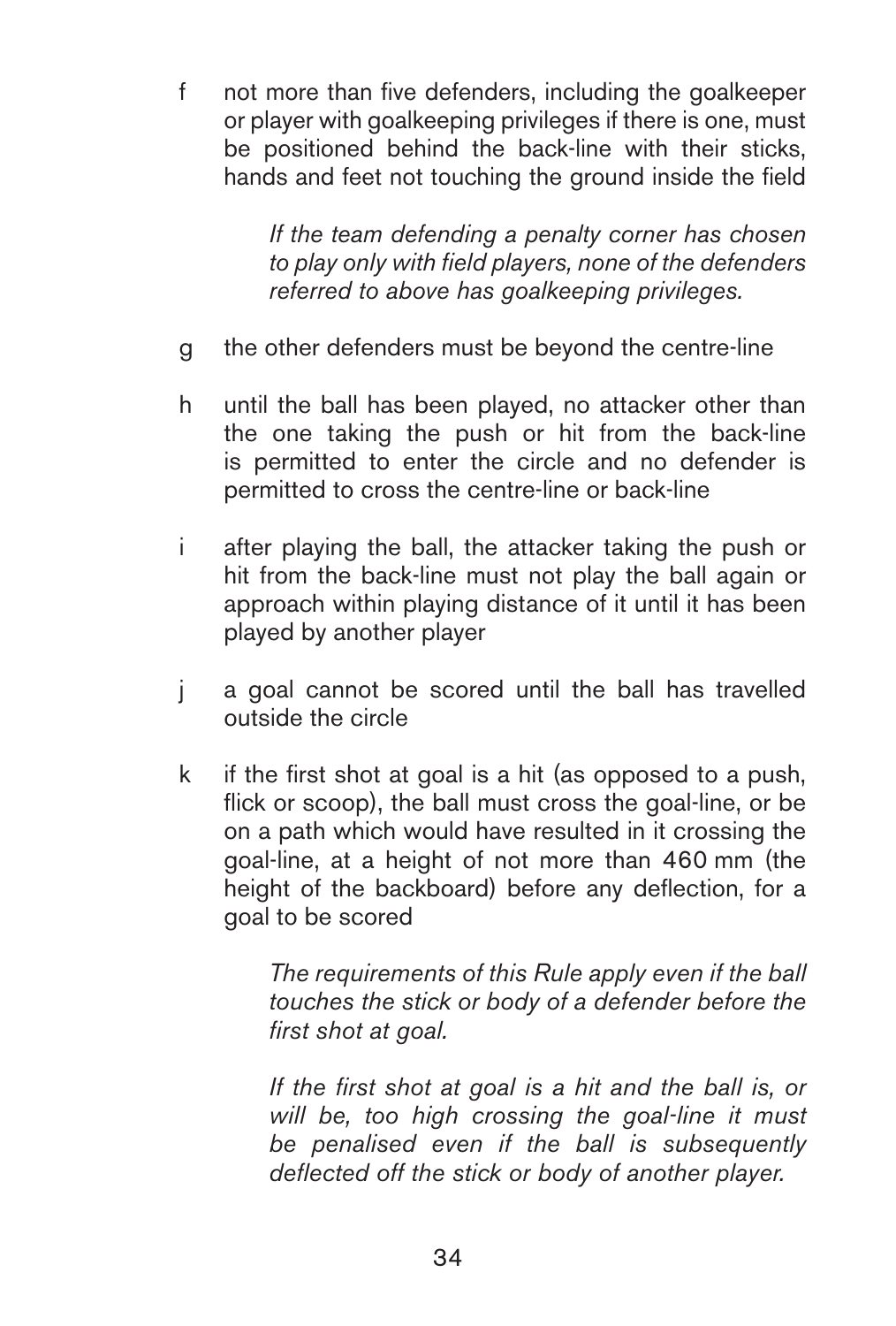*The ball may be higher than 460 mm during its flight before it crosses the goal-line provided there is no danger and provided it would drop of its own accord below 460 mm before crossing the line.*

l for second and subsequent hits at the goal and for flicks, deflections and scoops, it is permitted to raise the ball to any height but this must not be dangerous

> *A defender who is clearly running into the shot or into the taker without attempting to play the ball with their stick must be penalised for dangerous play.*

> *Otherwise, if a defender is within five metres of the first shot at goal during the taking of a penalty corner and is struck by the ball below the knee, another penalty corner must be awarded or is struck on or above the knee in a normal stance, the shot is judged to be dangerous and a free hit must be awarded to the defending team.*

- m the penalty corner Rules no longer apply if the ball travels more than 5 metres from the circle.
- 13.4 The match is prolonged at half-time and full-time to allow completion of a penalty corner or any subsequent penalty corner or penalty stroke.
- 13.5 The penalty corner is completed when:
	- a a goal is scored
	- b a free hit is awarded to the defending team
	- c the ball travels more than 5 metres outside the circle
	- d the ball is played over the back-line and a penalty corner is not awarded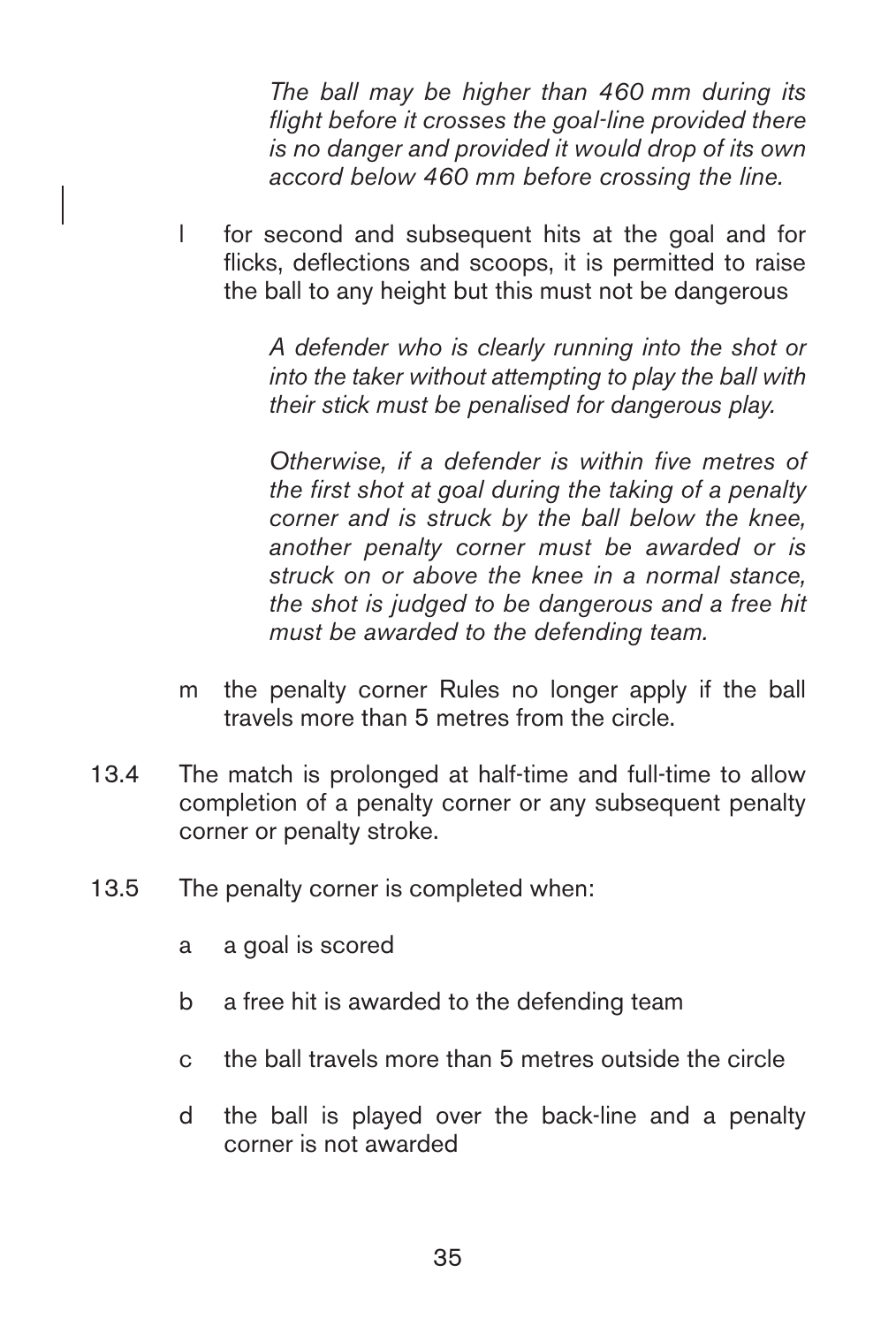- e a defender commits an offence which does not result in another penalty corner
- f a penalty stroke is awarded
- g a bully is awarded.

*If play is stopped because of an injury or for any other reason during the taking of a penalty corner at the end of a prolonged first or second half and a bully would otherwise be awarded, the penalty corner must be taken again.*

- 13.6 For substitution purposes and for completion of a penalty corner at half-time and full-time, the penalty corner is also completed when the ball travels outside the circle for the second time.
- 13.7 For an offence during the taking of a penalty corner:
	- a the player taking the push or hit from the back-line does not have at least one foot outside the field: the penalty corner is taken again
	- b the player taking the push or hit from the back-line feints at playing the ball, the offending player is required to go beyond the centre-line but is replaced by another attacker : the penalty corner is taken again

*If this feinting leads to what otherwise would be a breach of this rule by a defender, only the attacker is required to go beyond the centre-line.*

c a defender, other than the goalkeeper, crosses the back-line or goal-line before permitted, the offending player is required to go beyond the centre-line and cannot be replaced by another defender : the penalty corner is taken again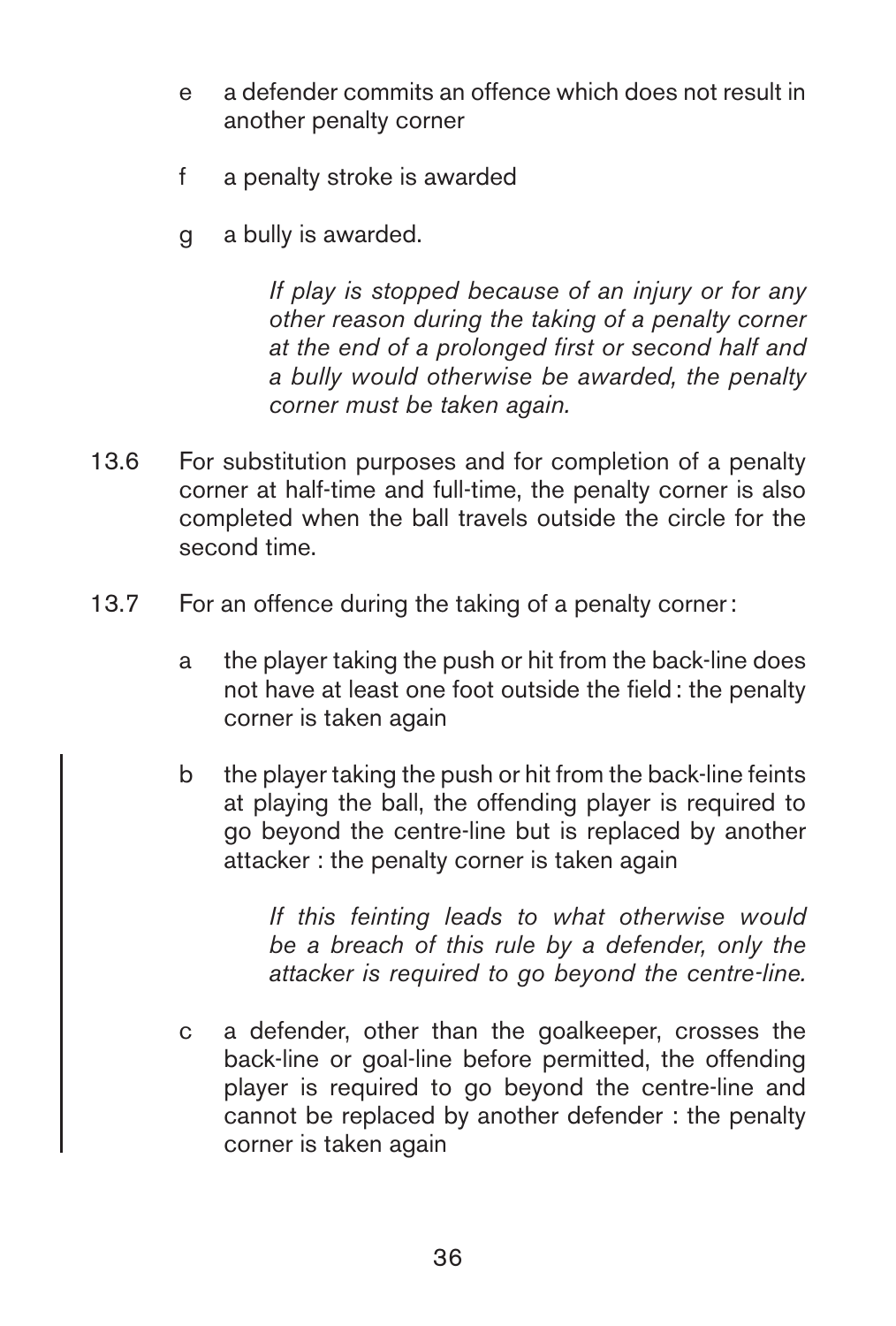*If a defender at this or any subsequently re-taken penalty corner crosses the back-line or goal-line before permitted, the offending player is also required to go beyond the centre-line and cannot be replaced* 

*A penalty corner is considered as re-taken until any of the conditions of Rules 13.5 and 13.6 for its completion are met*

*A subsequently awarded penalty corner, as opposed to a re-taken penalty corner, may be defended by up to five players*

*If a defender crosses the centre-line before permitted, the penalty corner is taken again*

d a goalkeeper, or player with goalkeeping privileges, crosses the goal-line before permitted, the defending team defends the penalty corner with one fewer player: the penalty corner is taken again

> *The defending team nominates which player is required to go beyond the centre-line, and they cannot be replaced by another defender*

> *If a goalkeeper, or player with goalkeeping privileges, at this or any subsequently re-taken penalty corner crosses the goal-line before permitted, the defending team is required to nominate a further player to go beyond the centreline, and they cannot be replaced*

> *A penalty corner is considered as re-taken until any of the conditions of Rules 13.5 and 13.6 for its completion are met*

> *A subsequently awarded penalty corner, as opposed to a re-taken penalty corner, may be defended by up to five players*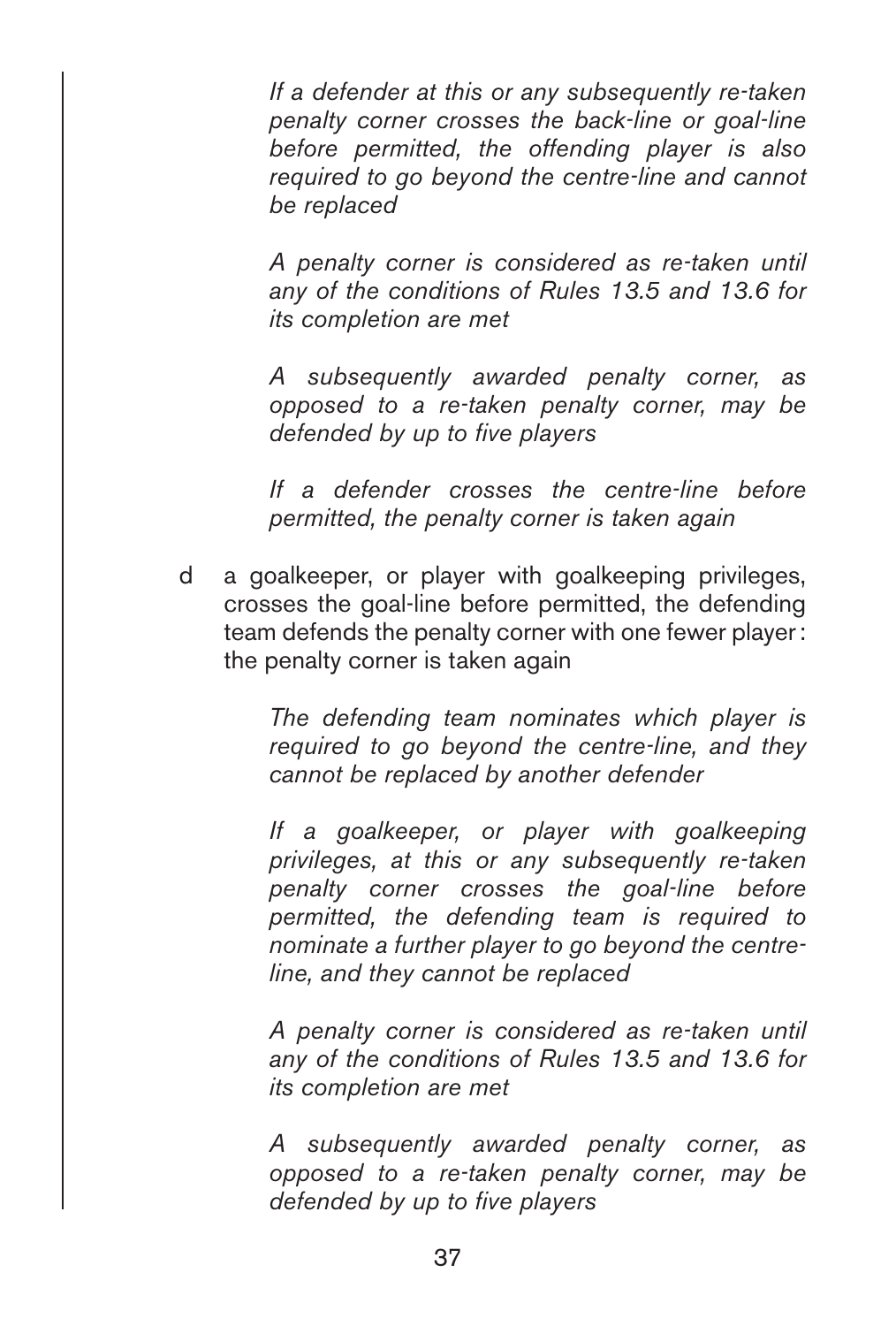e an attacker enters the circle before permitted, the offending player is required to go beyond the centreline : the penalty corner is taken again

> *Attackers who are sent beyond the centre-line may not return for re-taken penalty corners, but may do so for a subsequently awarded penalty corner*

f for any other offence by attackers : a free hit is awarded to the defence.

> *Except as specified above, a free hit, penalty corner or penalty stroke is awarded as specified elsewhere in the Rules.*

- 13.8 Taking a penalty stroke:
	- a time and play is stopped when a penalty stroke is awarded
	- b all players on the field other than the player taking the stroke and the player defending it must stand outside the 23 metres area and must not influence the taking of the stroke
	- c the ball is placed on the penalty spot
	- d the player taking the stroke must stand behind and within playing distance of the ball before beginning the stroke
	- e the player defending the stroke must stand with both feet on the goal-line and must not leave the goal-line or move either foot until the ball has been played
	- f if the player defending the stroke is a goalkeeper or player with goalkeeping privileges, they must wear protective headgear; if the player defending the stroke is otherwise taking part in the game as a field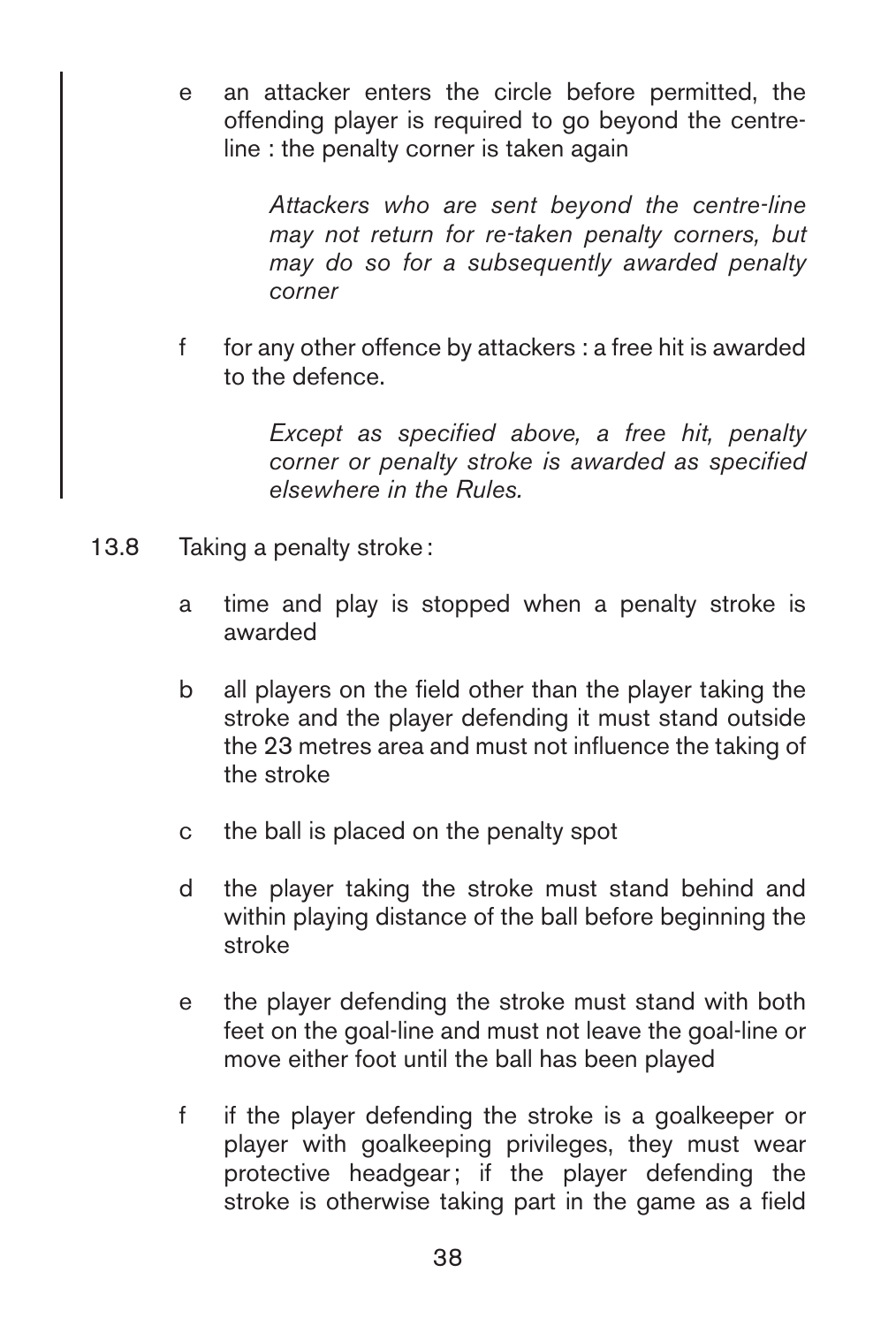player, they may wear only a face mask as protective equipment

*If the team defending a penalty stroke has chosen to play only with field players and not to use a substitute goalkeeper or player with goalkeeping privileges to defend the penalty stroke, the defender may only use their stick to make a save.*

- g the whistle is blown when the player taking the stroke and the player defending it are in position
- h the player taking the stroke must not take it until the whistle has been blown

*The player taking the stroke or the player defending it must not delay the taking of the stroke.*

- i the player taking the stroke must not feint at playing the ball
- j the player taking the stroke must push, flick or scoop the ball and is permitted to raise it to any height

*Using a 'dragging' action to play the ball at a penalty stroke is not permitted.*

- k the player taking the stroke must play the ball only once and must not subsequently approach either the ball or the player defending the stroke.
- 13.9 The penalty stroke is completed when:
	- a a goal is scored
	- b the ball comes to rest inside the circle, lodges in the goalkeeper's equipment, is caught by the goalkeeper or player with goalkeeping privileges, or goes outside the circle.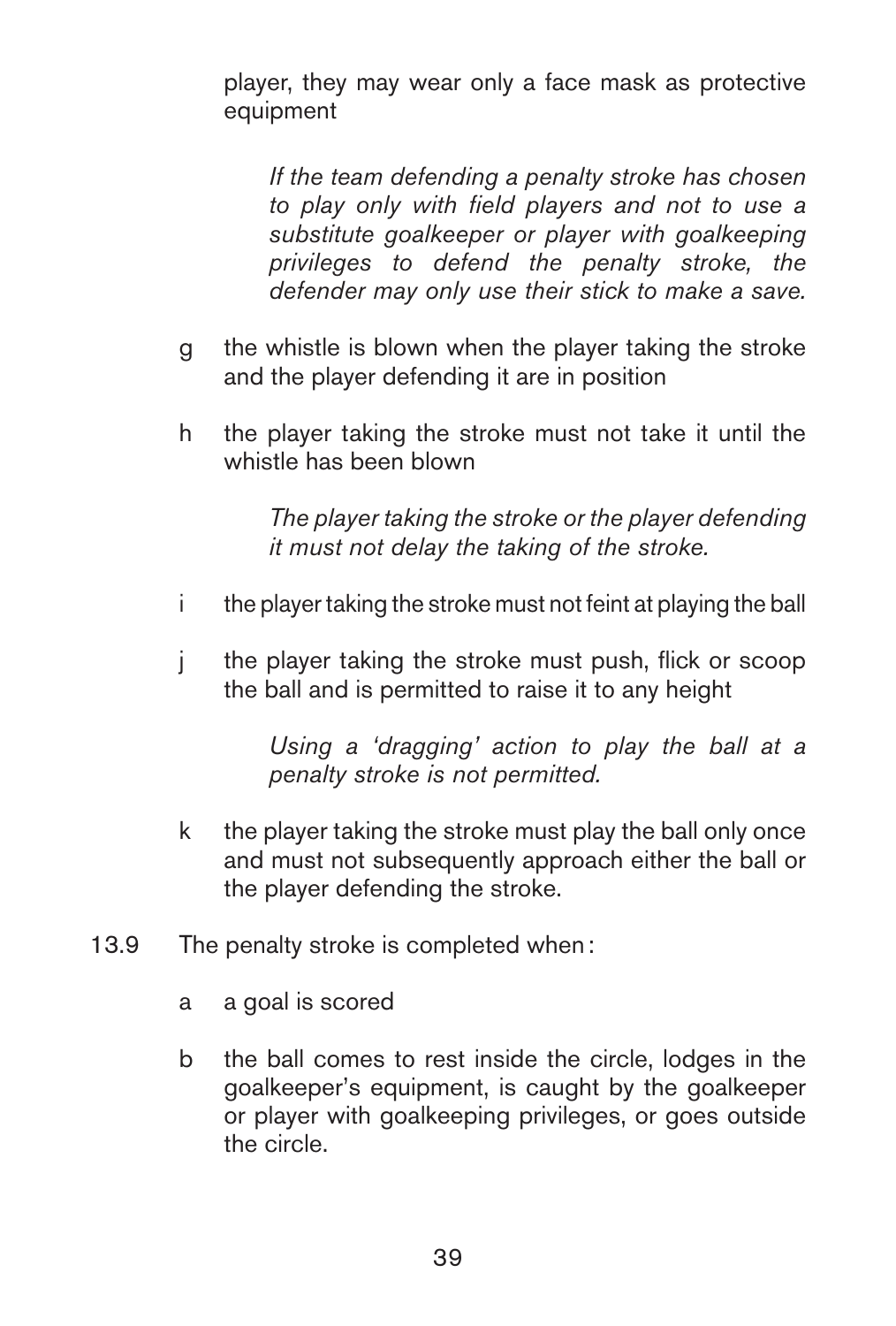- 13.10 For an offence during the taking of a penalty stroke:
	- a the stroke is taken before the whistle is blown and a goal is scored: the penalty stroke is taken again
	- b the stroke is taken before the whistle is blown and a goal is not scored: a free hit is awarded to the defence
	- c for any other offence by the player taking the stroke: a free hit is awarded to the defence
	- d for any offence by the player defending the stroke including moving either foot before the ball has been played: the penalty stroke is taken again

*If the player defending the stroke prevents a goal being scored but moves either foot before the ball has been played, this player may be warned (green card) and for any subsequent offence must be suspended (yellow card).*

*If a goal is scored even though there has been an offence by the player defending the stroke, the goal is awarded.*

- e for an offence by a player of the defending team and a goal is not scored: the penalty stroke is taken again
- f for an offence by a player of the attacking team other than the player taking the stroke and a goal is scored: the penalty stroke is taken again.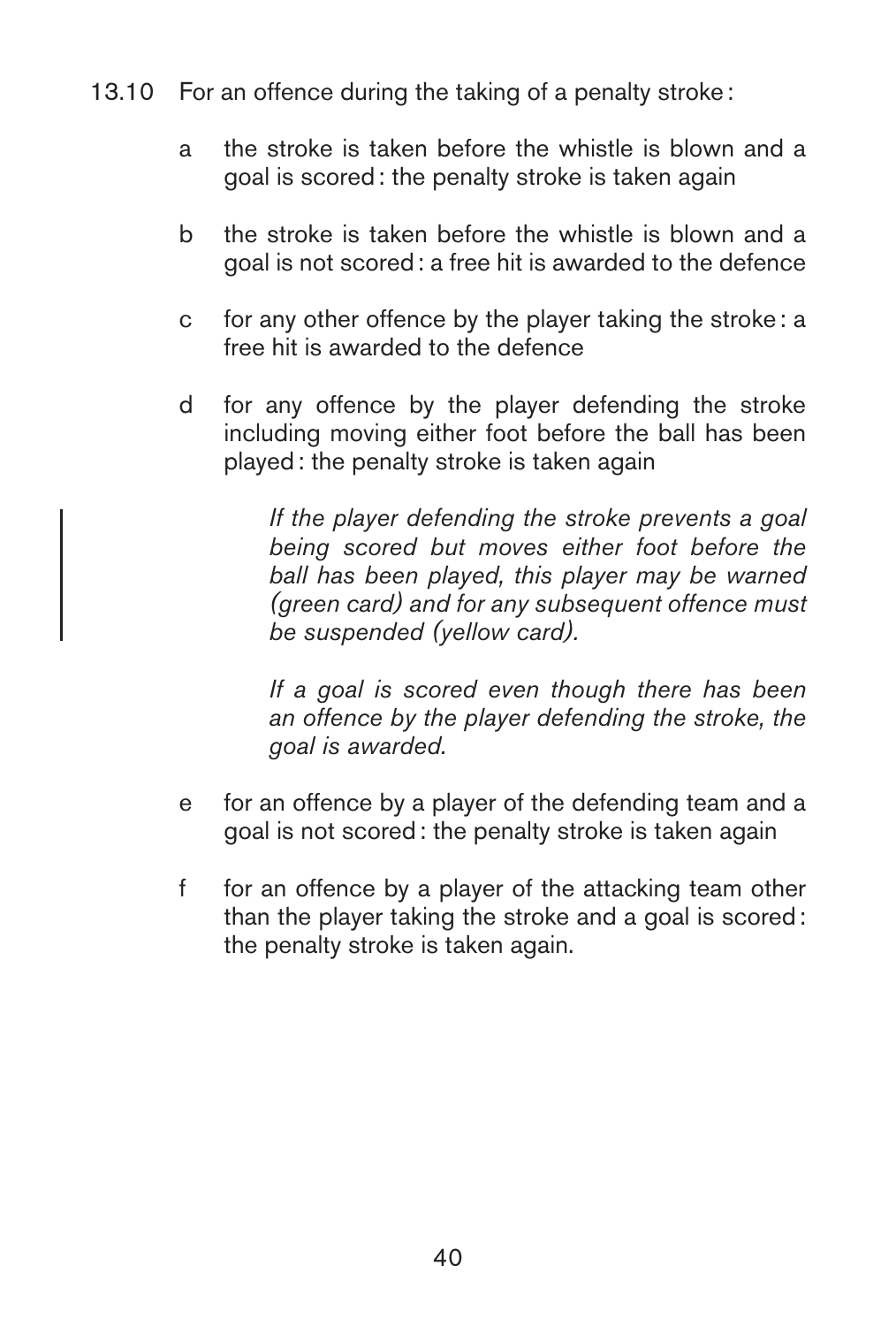# 14 Personal penalties

- 14.1 For any offence, the offending player may be:
	- a cautioned (indicated by spoken words)
	- b warned and temporarily suspended for 2 minutes of playing time (indicated by a green card)
	- c temporarily suspended for a minimum of 5 minutes of playing time (indicated by a yellow card)

*For the duration of each temporary green and yellow card suspension of a player on or off the field, the offending team plays with one fewer player.* 

d permanently suspended from the current match (indicated by a red card).

> *For each permanent suspension, the offending team plays for the remainder of the match with one fewer player.*

> *A personal penalty may be awarded in addition to the appropriate penalty.*

- 14.2 Temporarily suspended players must remain in a designated place until permitted by the umpire who suspended them to resume play.
- 14.3 Temporarily suspended players are permitted to rejoin their team at half-time after which they must return to a designated place to complete their suspension.
- 14.4 The intended duration of a temporary suspension may be extended for misconduct by a player while suspended.
- 14.5 Permanently suspended players must leave the field and its surrounding area.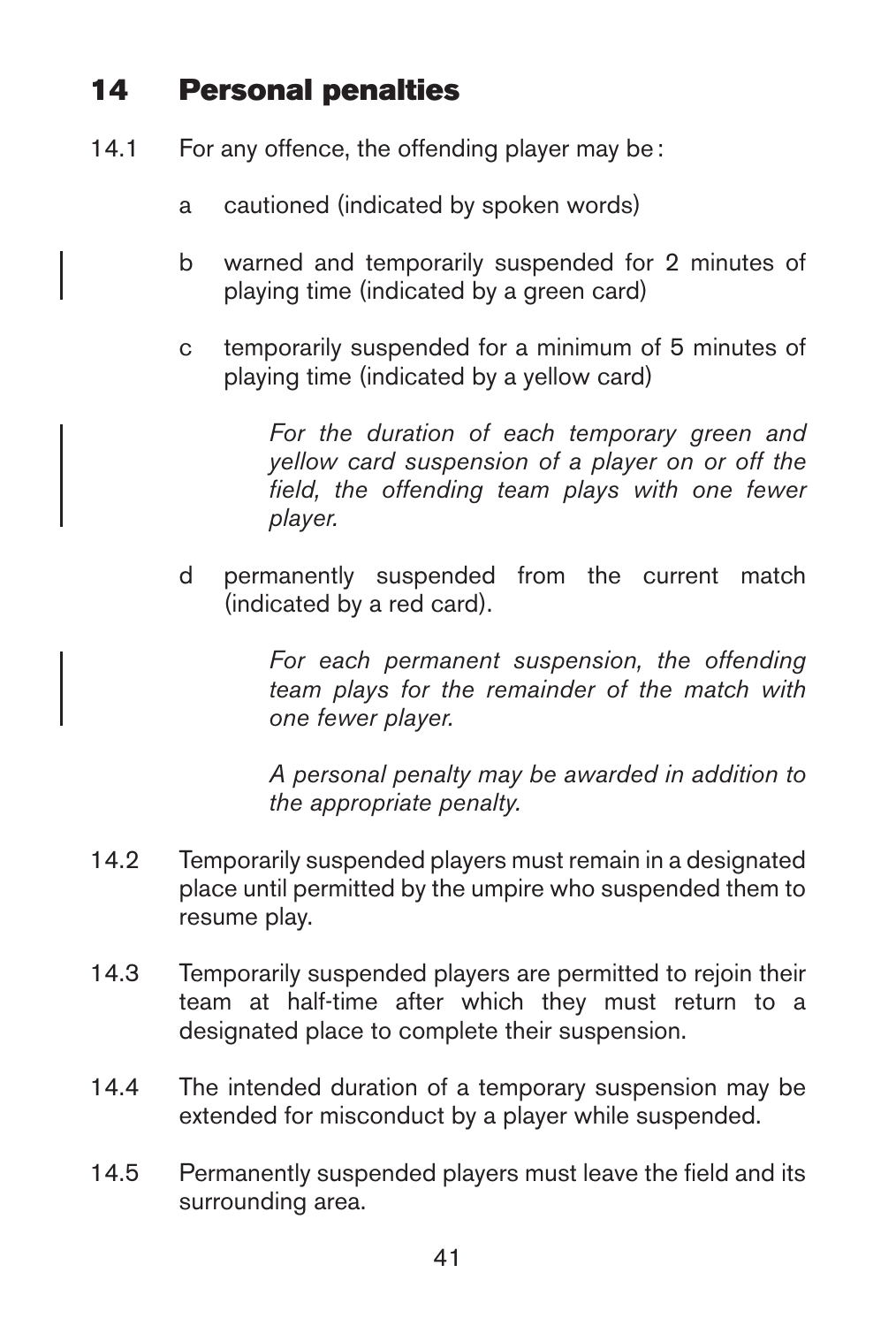# 1 Objectives

- 1.1 Umpiring hockey is a challenging but rewarding way to participate in the game.
- 1.2 Umpires contribute to the game by:
	- a helping to raise the standard of the game at all levels by ensuring that players observe the Rules
	- b ensuring that every game is played in the right spirit
	- c helping to increase the enjoyment of the game for players, spectators, and others.
- 1.3 These objectives can be achieved by umpires being:
	- a consistent: umpires maintain the respect of players by being consistent
	- b fair: decisions must be made with a sense of justice and integrity
	- c prepared: no matter how long an umpire has been officiating, it is important to prepare thoroughly for every match
	- d focused: concentration must be maintained at all times ; nothing must be allowed to distract an umpire
	- e approachable: a good understanding of the Rules must be combined with a good rapport with the players
	- f better: umpires must aim to become even better with each and every match
	- g natural: an umpire must be themselves, and not imitate another person, at all times.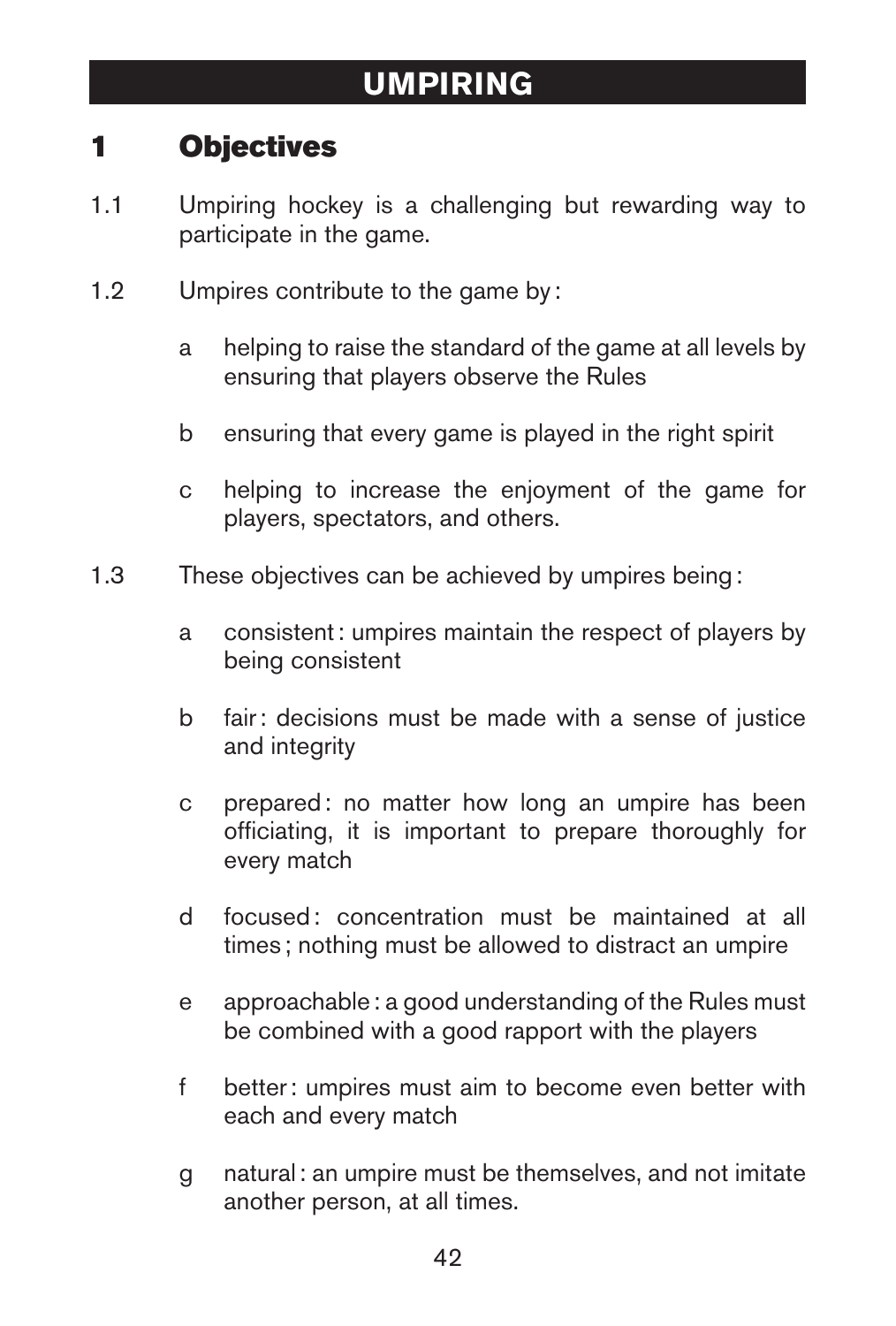- 1.4 Umpires must:
	- a have a thorough knowledge of the Rules of Hockey but remember that the spirit of the Rule and common sense must govern interpretation
	- b support and encourage skilful play, deal promptly and firmly with offences and apply the appropriate penalties
	- c establish control and maintain it throughout the match
	- d use all the available tools for control
	- e apply the advantage Rule as much as possible to assist a flowing and open match but without losing control.

# 2 Applying the rules

- 2.1 Protecting skilful play and penalising offences :
	- a the relative seriousness of an offence must be identified and serious offences such as dangerous or rough play dealt with early and firmly in a match
	- b intentional offences must be penalised firmly
	- c umpires must demonstrate that if players co-operate, skilful play will be protected and the match will be interrupted only when essential for its proper conduct.
- 2.2 Advantage:
	- a it is not necessary for every offence to be penalised when no benefit is gained by the offender; unnecessary interruptions to the flow of the match cause undue delay and irritation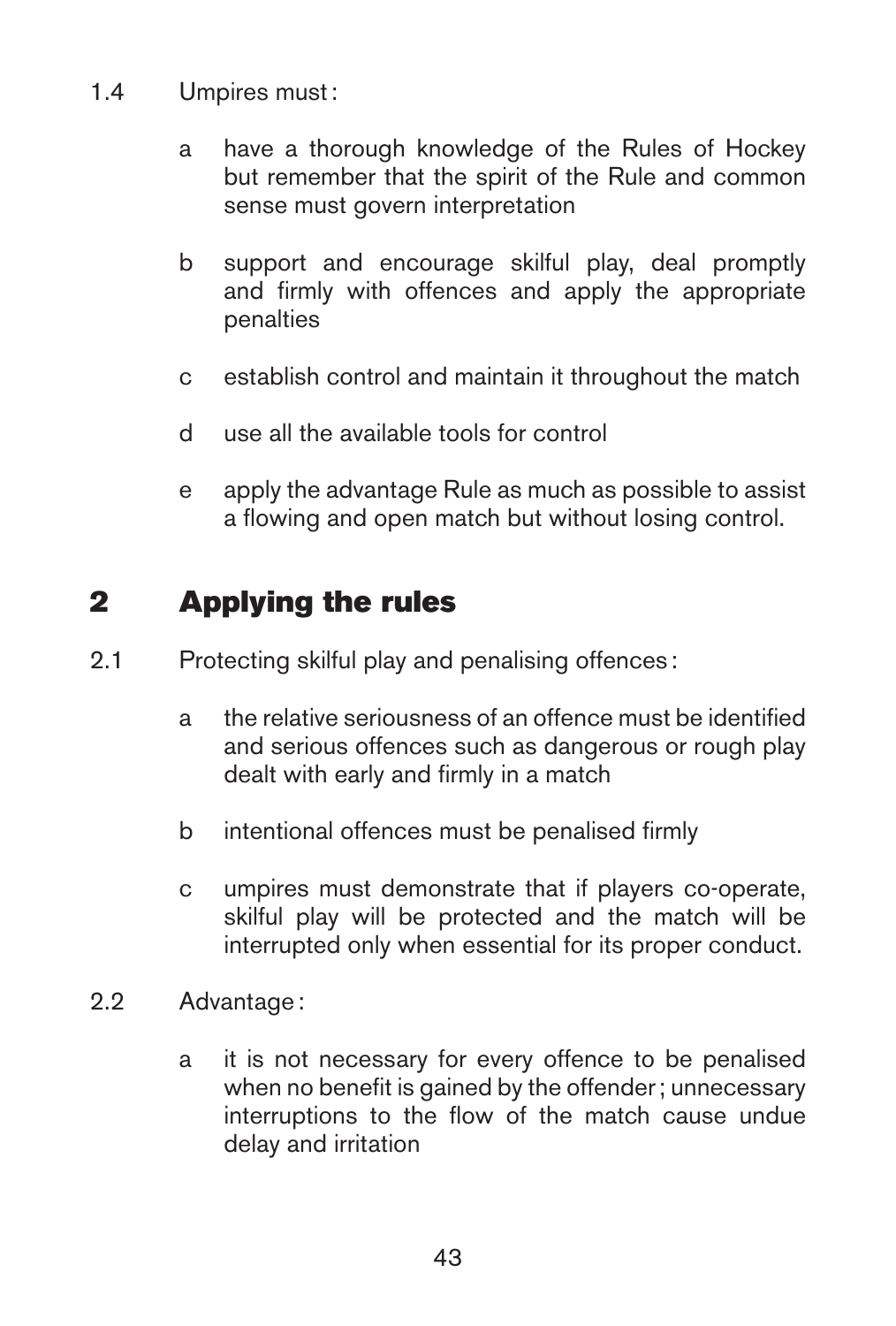- b when the Rules have been broken, an umpire must apply advantage if this is the most severe penalty
- c possession of the ball does not automatically mean there is an advantage; for advantage to apply, the player/team with the ball must be able to develop their play
- d having decided to play advantage, a second opportunity must not be given by reverting to the original penalty
- e it is important to anticipate the flow of the match, to look beyond the action of the moment and to be aware of potential developments in the match.
- 2.3 Control:
	- a decisions must be made promptly, positively, clearly and consistently
	- b strict action early in a match will usually discourage repetition of an offence
	- c it is not acceptable for players to abuse opponents, umpires or other technical officials verbally or through body language and attitude. Umpires must deal firmly with abuse of this sort and in appropriate circumstances issue a caution, warning (green card), or a temporary (yellow card) or permanent (red card) suspension. Cautions, warnings and suspensions can be given in isolation or in combination with another penalty
	- d cautions can be given to players in close proximity without stopping the match
	- e it is possible, although umpires are not encouraged to do so, for a player to receive two green or two yellow cards for different minor offences during the same match. However, when an offence for which a card has already been awarded is repeated, the same card must not be used again and a more severe penalty must be awarded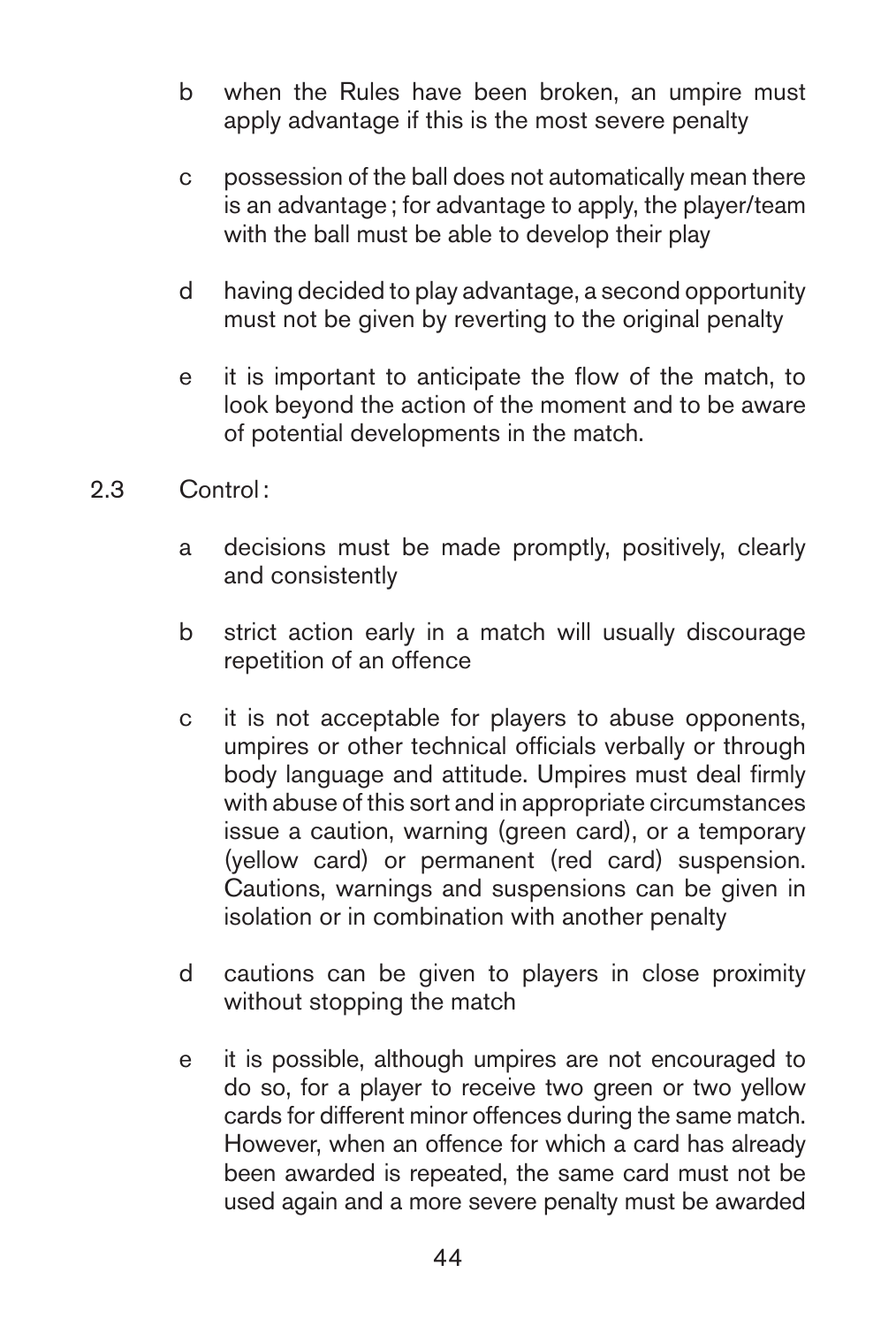- f when a second yellow card is awarded, the period of suspension must be significantly longer than the first suspension
- g there must be a clear difference between the duration of a yellow card suspension for a minor offence and the duration for a more serious and/or physical offence
- h when a player intentionally misbehaves in a serious manner towards another player, umpire or other match official the red card must be shown immediately.
- 2.4 Penalties :
	- a a wide range of penalties is available
	- b two penalties can be used together to deal with bad or persistent offences.

# 3 Umpiring skills

- 3.1 The main umpiring skill areas are:
	- a match preparation
	- b co-operation
	- c mobility and positioning
	- d whistling
	- e signalling.
- 3.2 Match preparation:
	- a umpires must prepare thoroughly for each match by arriving at the field in good time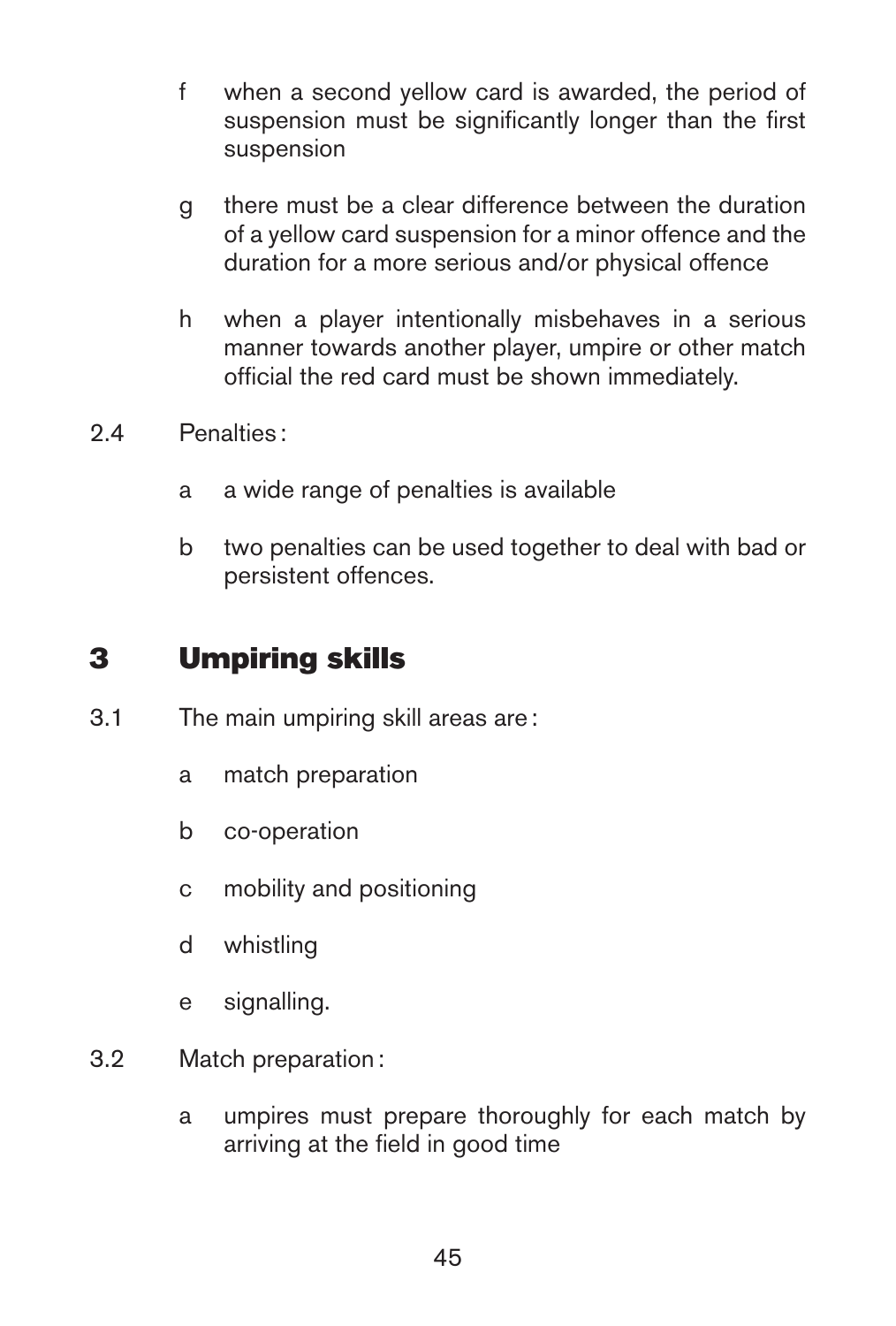- b before the match commences, both umpires must check the field markings, the goals and the nets and check for any dangerous playing equipment or field equipment
- c the two umpires must wear similar colours to one another, but different from those of both teams
- d clothing appropriate to the conditions must be worn
- e footwear must suit field conditions and assist mobility
- f umpiring equipment includes a copy of the current Rules book, a loud and distinctive whistle, a stop watch, coloured cards to indicate personal penalties and materials to record match details.
- 3.3 Co-operation:
	- a good team-work and co-operation between umpires is essential
	- b prior to a match, umpires must discuss and agree how they are going to work together to assist each other. Eye contact between umpires must be practised and maintained
	- c umpires must take responsibility and be prepared to assist when their colleague is unsighted or has difficulty seeing certain parts of the field. If necessary and if mobility is good, umpires must be prepared to cross the centre-line and go as far as appropriate into a colleague's half of the field to assist. This helps to reassure players that decisions are correct
	- d a written record of goals scored and cards issued must be kept by both umpires and confirmed at the end of the match.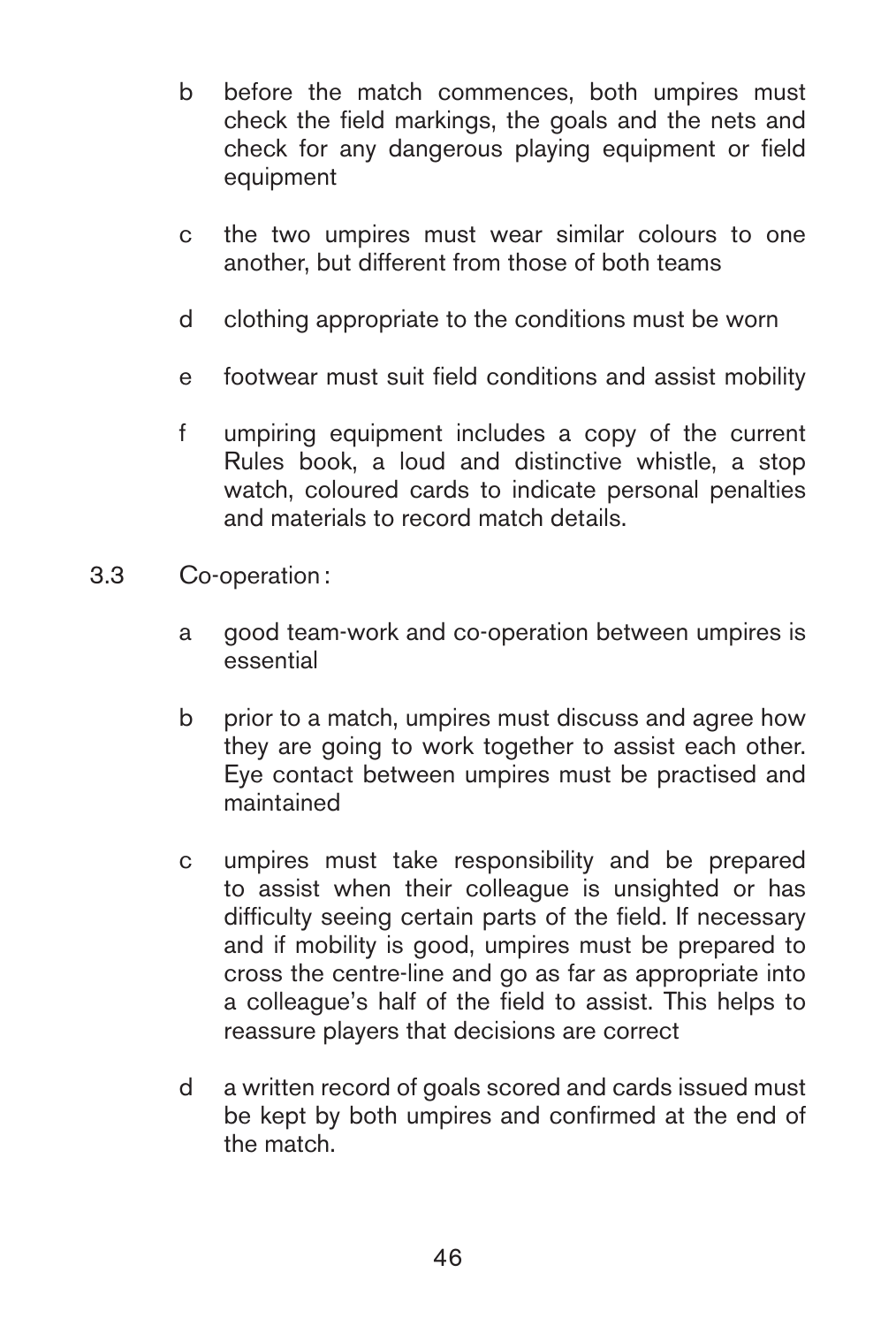- 3.4 Mobility and positioning:
	- a umpires must be mobile so they can move to appropriate positions throughout the match.
	- b static umpires cannot view play clearly enough to make correct decisions at all times
	- c fit, mobile and well positioned umpires are better able to concentrate on the flow of the match and on the decisions which need to be made
	- d each umpire operates mainly in half of the field with the centre line to their left
	- e in general, the most suitable position for umpires is ahead of and on the right of the attacking team
	- f for play between the centre-line and 23 metres area, umpires must be positioned near their side-line
	- g when play is in the 23 metres area or circle, umpires must move further into the field away from the sidelines and, when necessary, into the circle itself to see important offences and to judge whether shots at goal are legitimate
	- h for penalty corners and after the ball has gone outside the field, umpires must take up a position which gives a clear view of all potential action
	- i for penalty strokes, umpires must take up a position behind and to the right of the player taking the stroke
	- j umpires must not allow their positioning to interfere with the flow of play
	- k umpires must face the players all the time.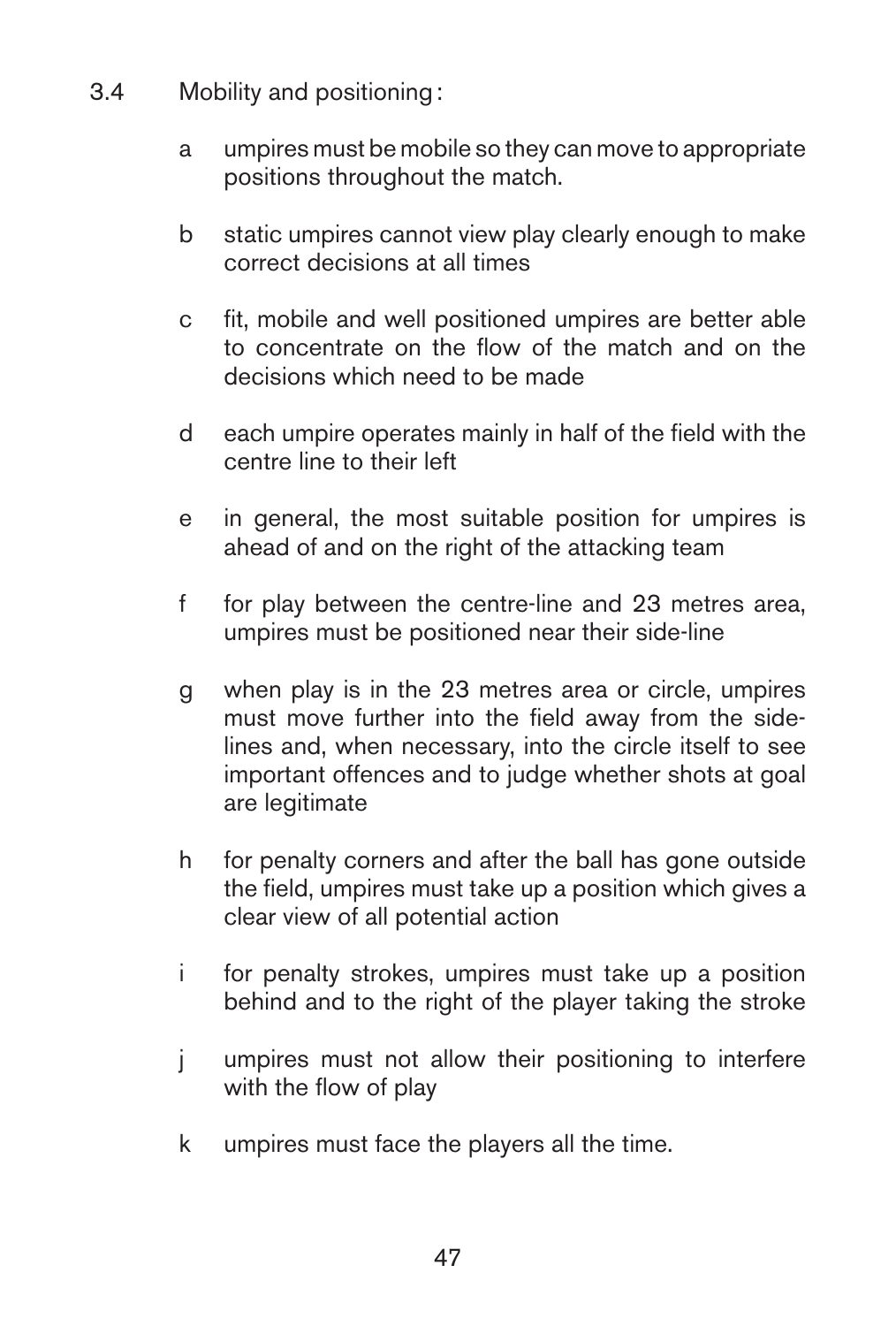#### 3.5 Whistling:

- a the whistle is the main way in which umpires communicate with players, each other and other persons involved in the match
- b the whistle must be blown decisively and loudly enough for all involved in the match to be able to hear it. This does not mean long loud whistling at all times
- c the tone and duration of the whistle must be varied to communicate the seriousness of offences to players.
- 3.6 Signalling:
	- a signals must be clear and held up long enough to ensure that all players and the other umpire are aware of decisions
	- b only the official signals must be used
	- c it is preferable to be stationary when giving a signal
	- d directional signals must not be made across the body
	- e it is bad practice to look away from the players when a signal or decision is made; further offences might be missed, concentration can be lost, or this can indicate a lack of confidence.

# 4 Umpiring signals

- 4.1 Timing:
	- a start time: turn towards the other umpire with one arm straight up in the air
	- b stop time: turn towards the other umpire and cross fully-extended arms at the wrists above the head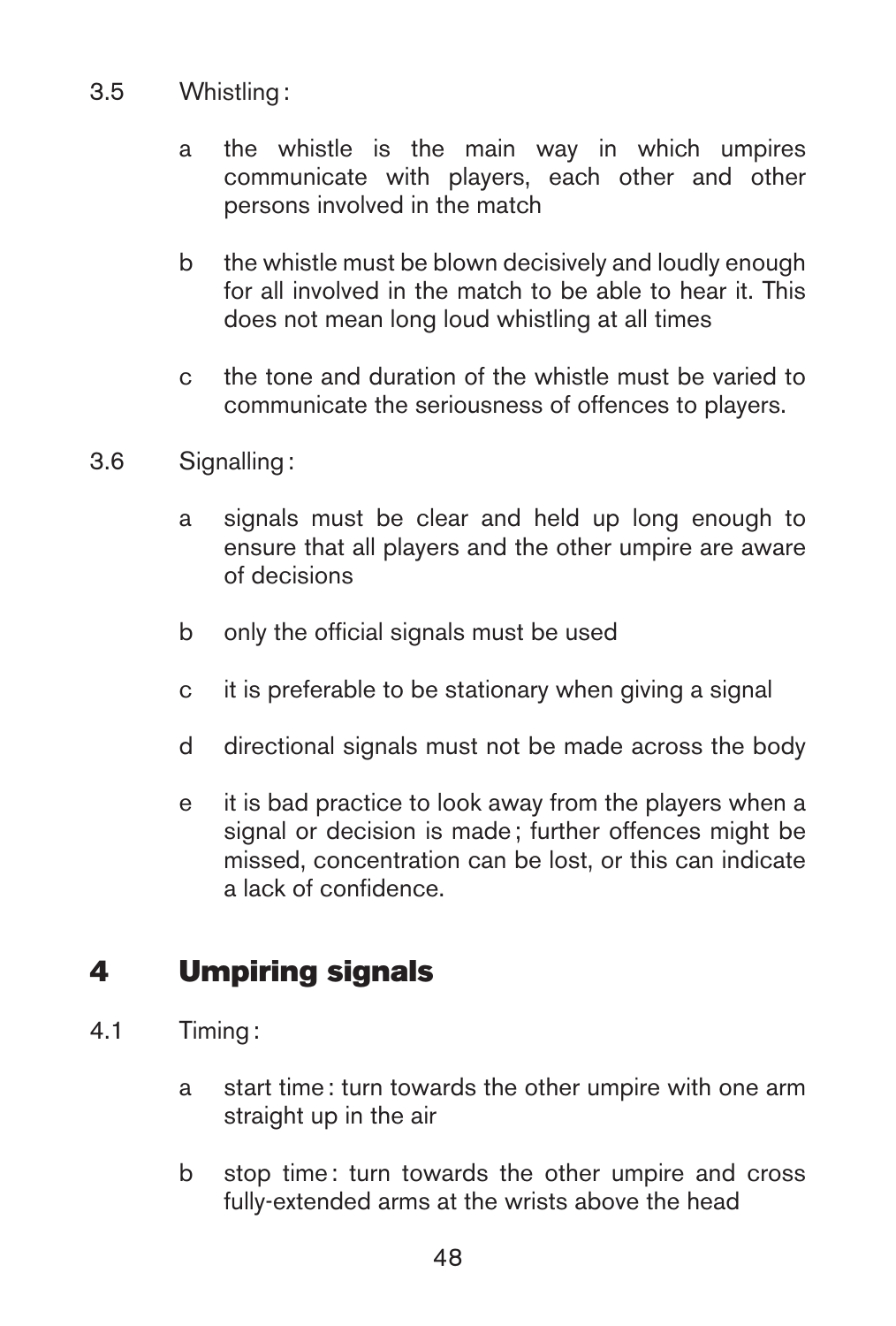- c two minutes of play remaining: raise both hands straight up in the air with pointing index fingers
- d one minute of play remaining: raise one hand straight up in the air with pointing index finger.

*Once a timing signal has been acknowledged no further time signal is needed.*

- 4.2 Bully : move hands alternately up and down in front of the body with palms facing each other.
- 4.3 Ball out of play :
	- a ball out of play over the side-line: indicate the direction with one arm raised horizontally
	- b ball out of play over the back-line by an attacker: face the centre of the field and extend both arms horizontally sideways
	- c ball out of play over the back-line unintentionally by a defender: point one arm at the corner flag nearest where the ball crossed the back-line.
- 4.4 Goal scored: point both arms horizontally towards the centre of the field.
- 4.5 Conduct of play :

*Signals for conduct of play offences must be shown if there is doubt about the reason for the decision.*

- a dangerous play: place one forearm diagonally across the chest
- b misconduct and/or bad temper: stop play and make a calming movement by moving both hands slowly up and down, palms downward, in front of the body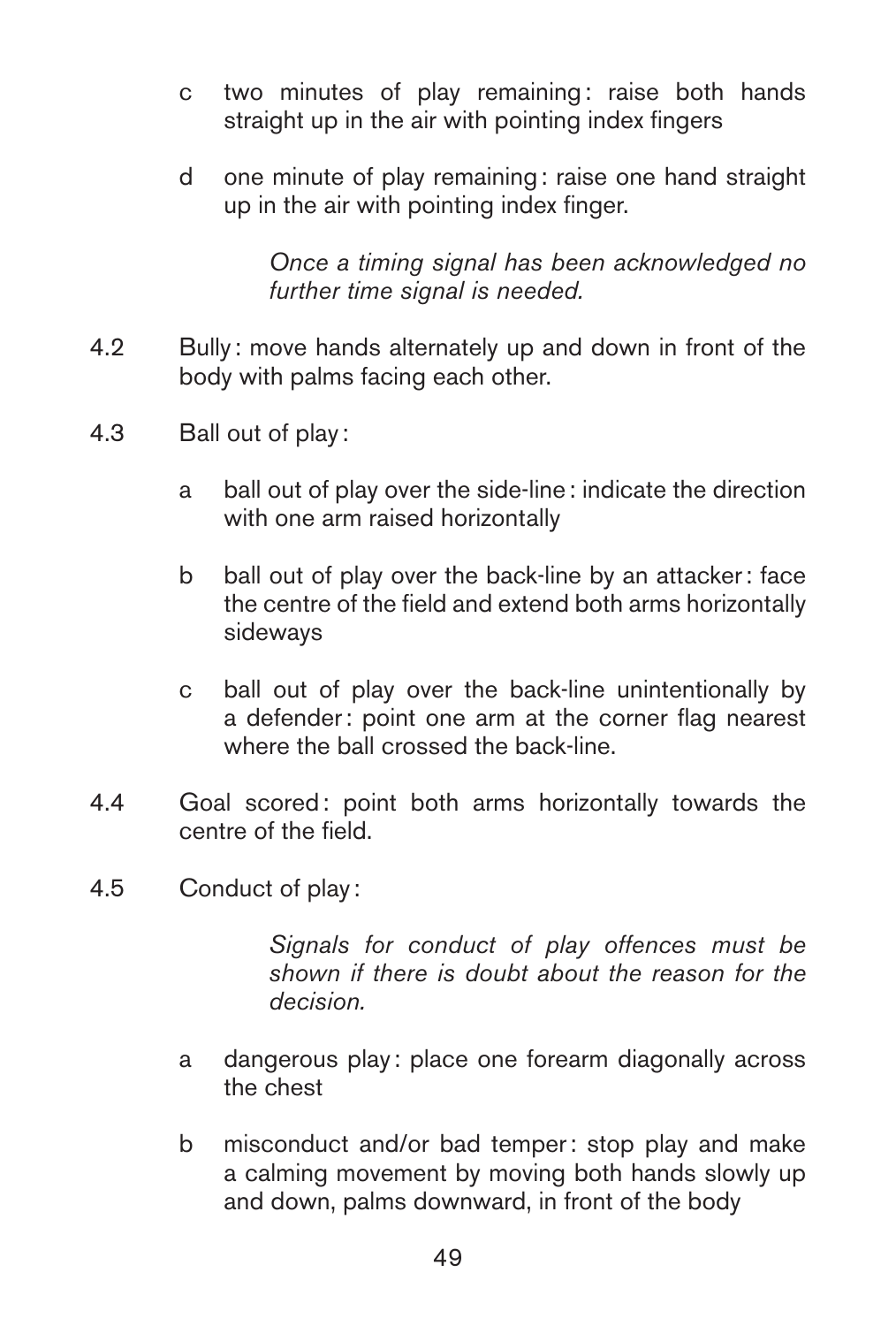- c kick : slightly raise a leg and touch it near the foot or ankle with the hand
- d raised ball: hold palms facing each other horizontally in front of the body, with one palm approximately 150 mm above the other
- e obstruction: hold crossed forearms in front of the chest
- f third party or shadow obstruction: alternately open and close crossed forearms in front of the chest
- g stick obstruction: hold one arm out and downwards in front of the body half-way between vertical and horizontal; touch the forearm with the other hand
- h 5 metres distance: extend one arm straight up in the air showing an open hand with all fingers extended.
- 4.6 Penalties :
	- a advantage: extend one arm high from the shoulder in the direction in which the benefiting team is playing
	- b free hit: indicate the direction with one arm raised horizontally
	- c penalty corner: point both arms horizontally towards the goal
	- d penalty stroke: point one arm at the penalty stroke mark and the other straight up in the air; this signal also indicates time stopped.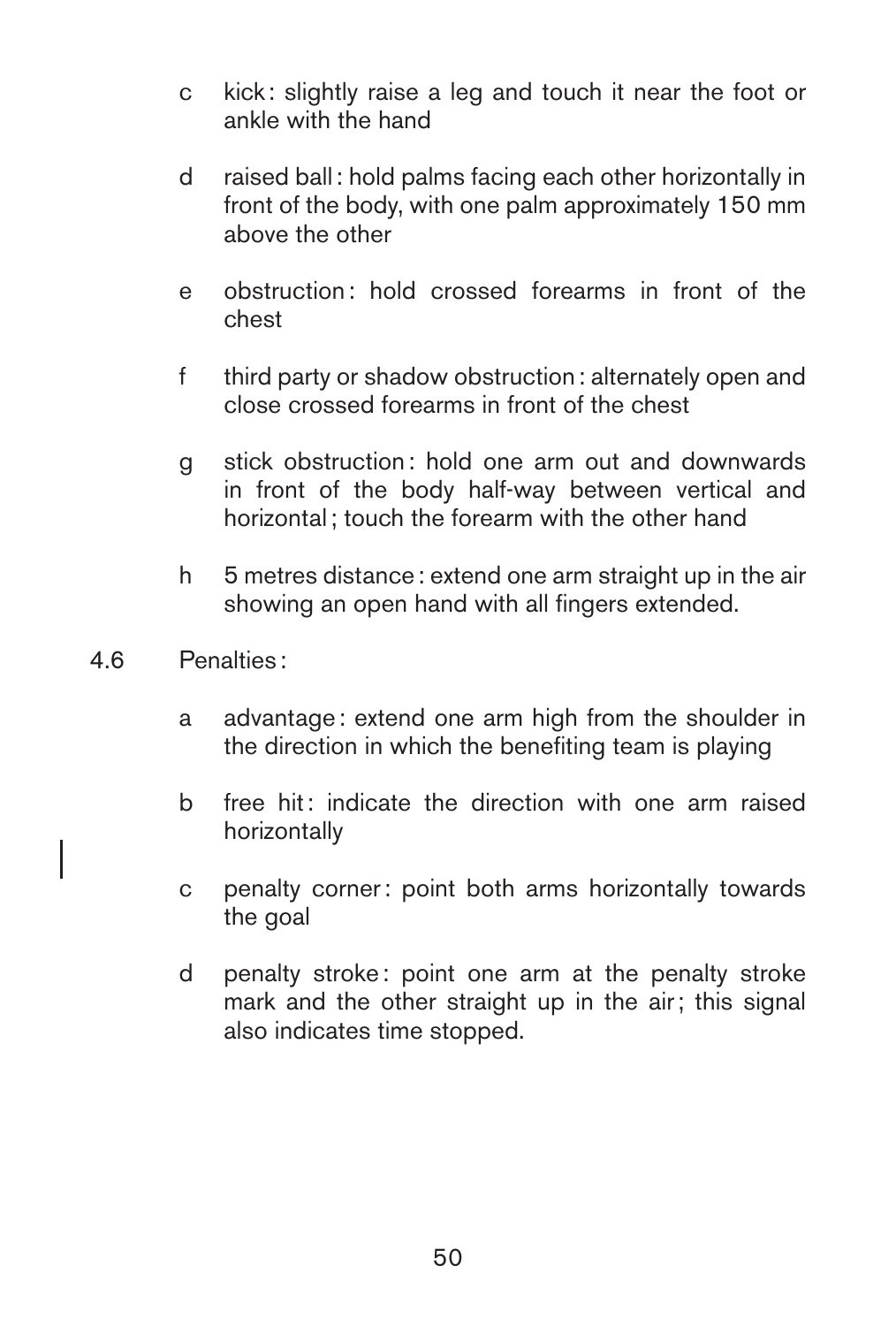# **FIELD AND EQUIPMENT SPECIFICATIONS**

*Diagrams are provided to assist interpretation of these specifications but they are not necessarily drawn to scale. The text is the definitive specification.*

## 1 Field and field equipment

1.1 The field of play is rectangular, 91.40 metres long bounded by side-lines and 55 metres wide bounded by back-lines.

> *The playing surface must continue (to create "run-off" areas) for a minimum of 2 metres at the back-lines and 1 metre at the side-lines with an additional unobstructed 1 metre in each case (that is, a total of 3 metres at the ends and 2 metres at the sides of the field). These are minimum requirements with the respective recommended areas being 3 plus 2 metres and 2 plus 1 metres (that is, a total of 5 metres at the ends and 3 metres at the sides of the field).*

- 1.2 Markings :
	- a no marks other than those described in this Rule are to be made on the playing surface
	- b lines are 75 mm wide and must be clearly marked along their entire length
	- c the side-lines and back-lines and all markings enclosed between them are part of the field
	- d all marks must be made in white.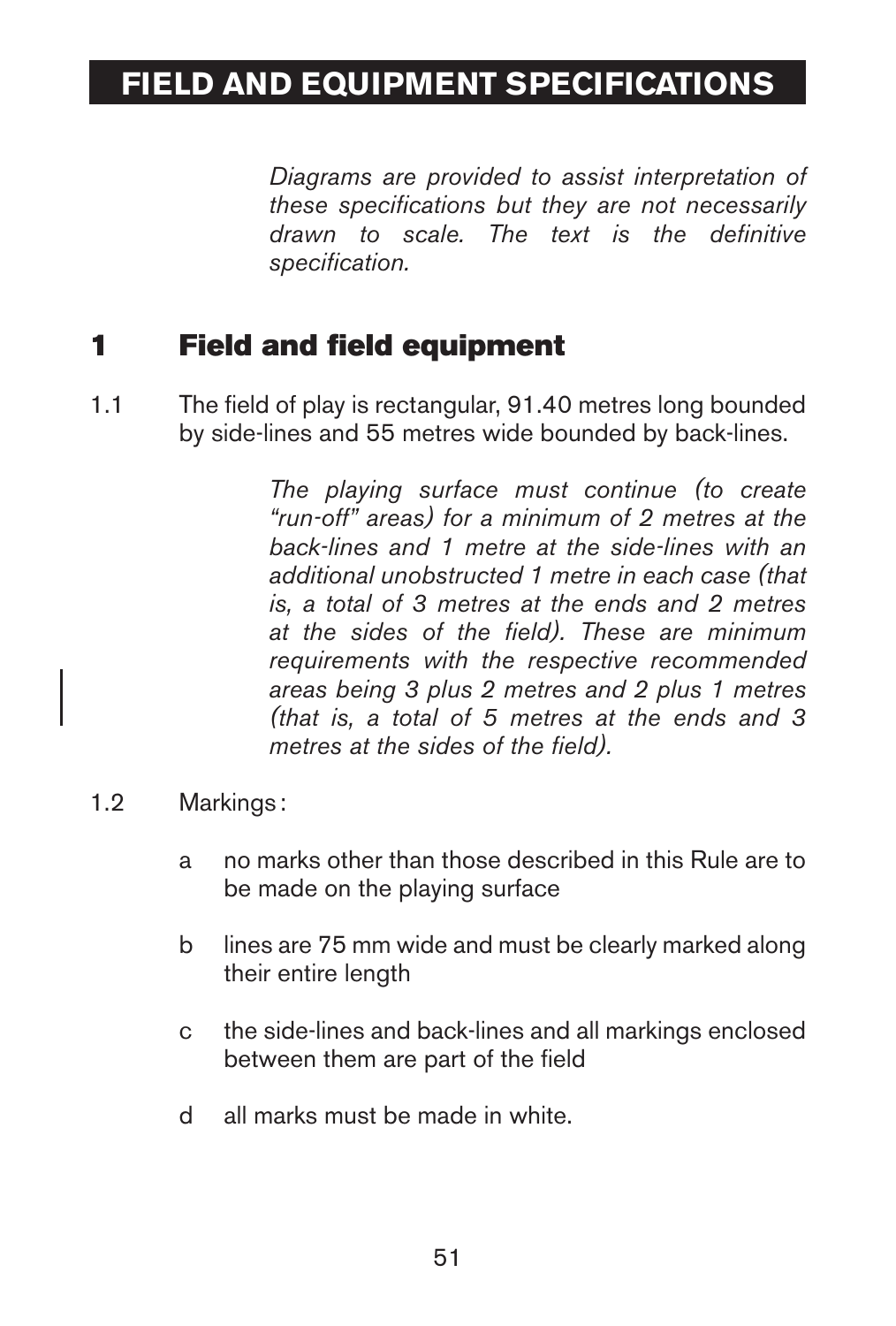- 1.3 Lines and other marks :
	- a side-lines : 91.40 metres long perimeter lines
	- b back-lines : 55.00 metres long perimeter lines
	- c goal-lines : the parts of the back-lines between the goal-posts
	- d centre-line: across the middle of the field
	- e 22.90 metres lines across the field 22.90 metres from each back-line as measured between the furthest edges of each line

*The areas enclosed by and including the 22.90 metres lines, the relevant part of the side-lines, and the back-line are known as the 23 metres areas.*

- f lines 300 mm long marked outside the field on each side-line with the further edge of the lines 14.63 metres from and parallel to the outer edge of the back-lines
- g lines 300 mm long marked outside the field on each side-line with the further edge of the lines 5 metres from and parallel to the outer edge of the back-lines
- h lines 300 mm long marked outside the field on each back-line on both sides of the goal at 5 metres and 10 metres from the outer edge of the nearer goal-post, as measured between the furthest edges of each line

*These markings apply to all new and re-marked fields. However, existing fields with the previously specified markings may continue to be used.*

i lines 150 mm long marked outside the field on each back-line 1.83 metres from the centre of the back-line, as measured between the nearest edges of these lines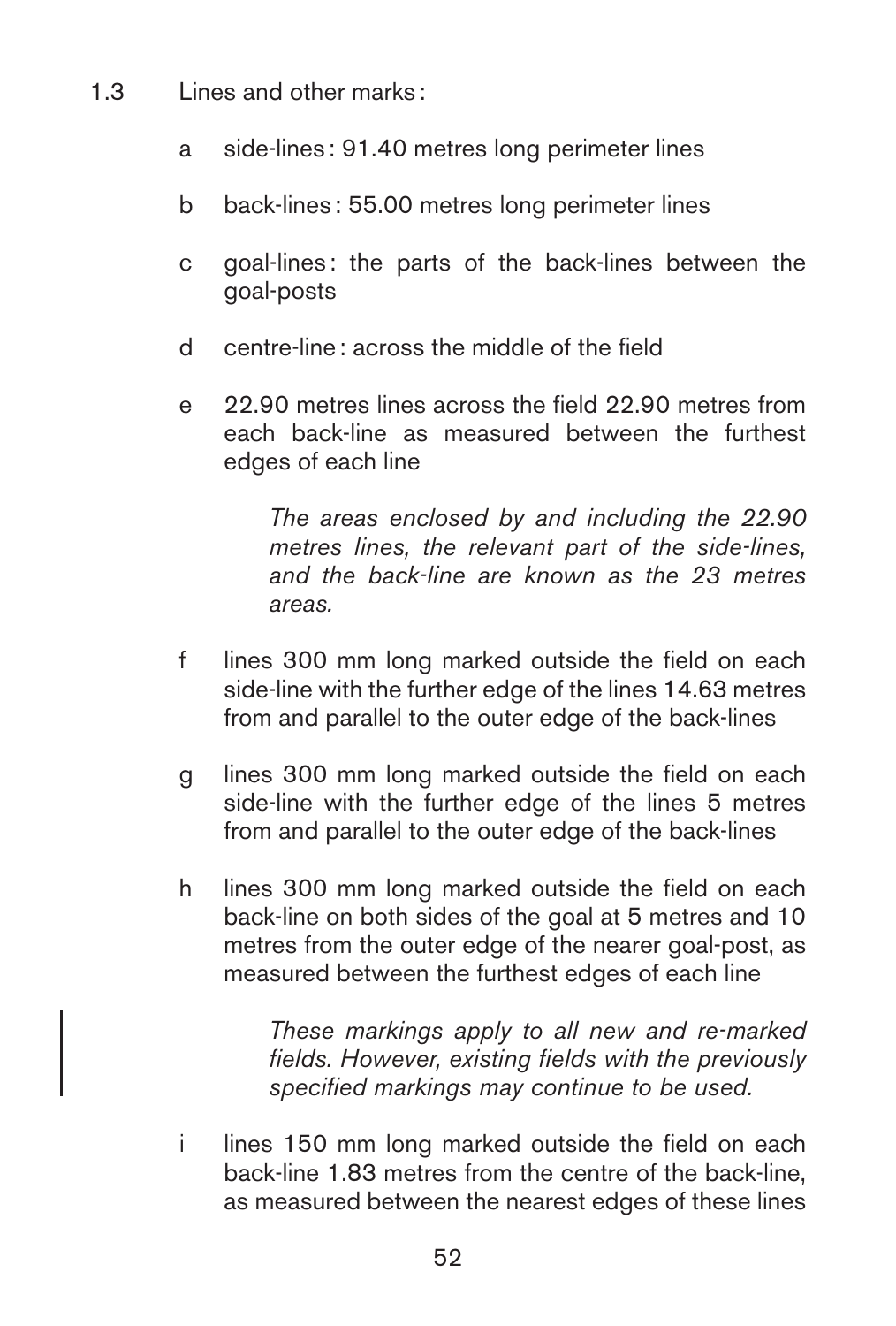- j penalty spots 150 mm in diameter marked in front of the centre of each goal with the centre of each spot 6.475 metres from the outer edge of the goal-line.
- 1.4 Circles :
	- a lines 3.66 metres long and parallel to the back-lines are marked inside the field with their centres in line with the centres of the back-lines ; the distance from the outside edges of these 3.66 metres lines to the outside edges of the back-lines is 14.63 metres
	- b these lines are continued in uninterrupted arcs in both directions to meet the back-lines in the form of quartercircles with centres at the inside front corner of the nearer goal-posts
	- c the 3.66 metres line and the arcs are called the circlelines ; the spaces enclosed by these lines, including the lines themselves, are called the circles
	- d broken lines are marked with their outer edges 5 metres from the outer edge of each circle-line; each broken line starts with a solid section at the top centre of the circle-line and each solid section is 300 mm long with gaps between the solid sections 3 metres long

*These broken lines became mandatory for international matches with effect from 1 June 2000. Their adoption for other matches is at the discretion of National Associations.*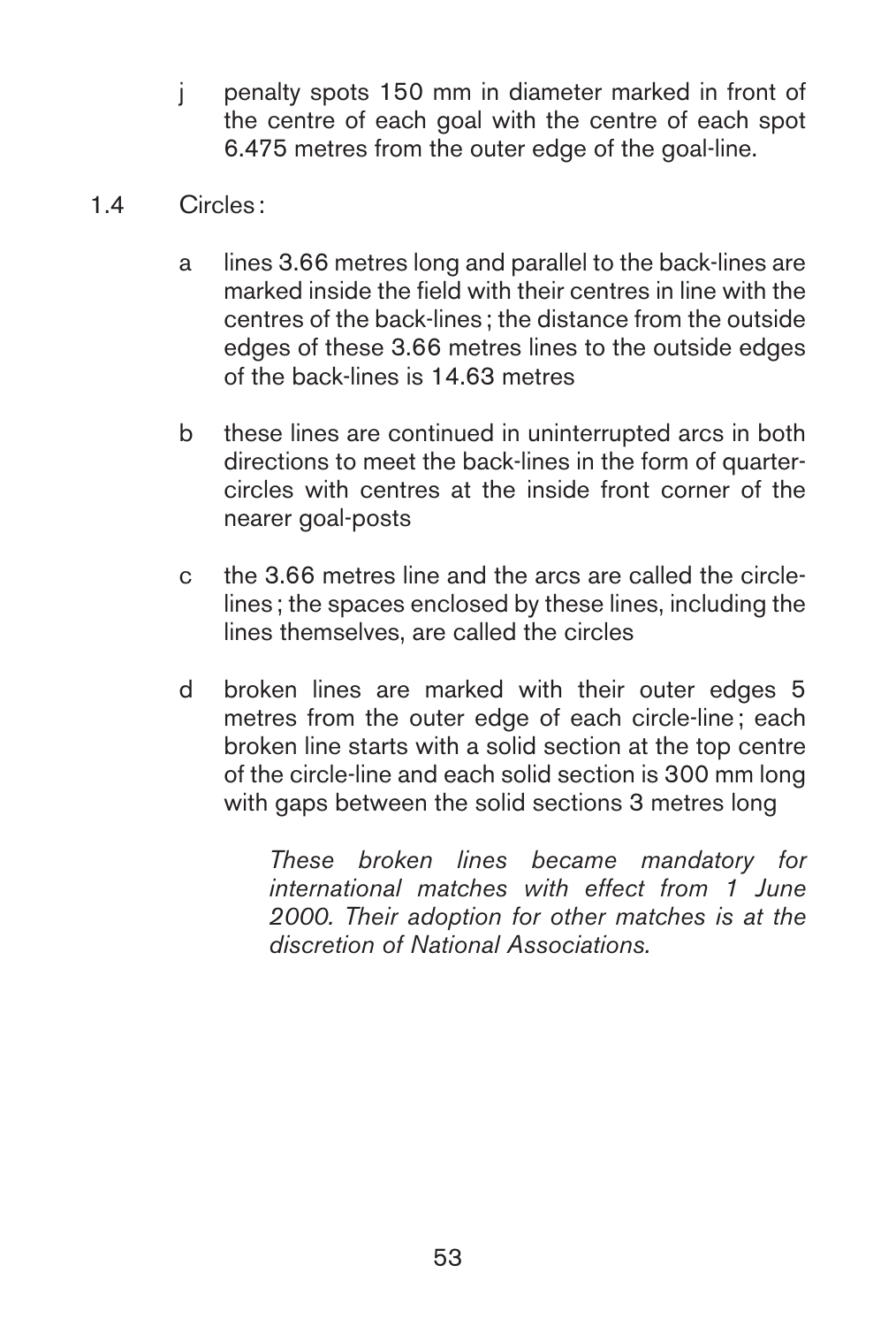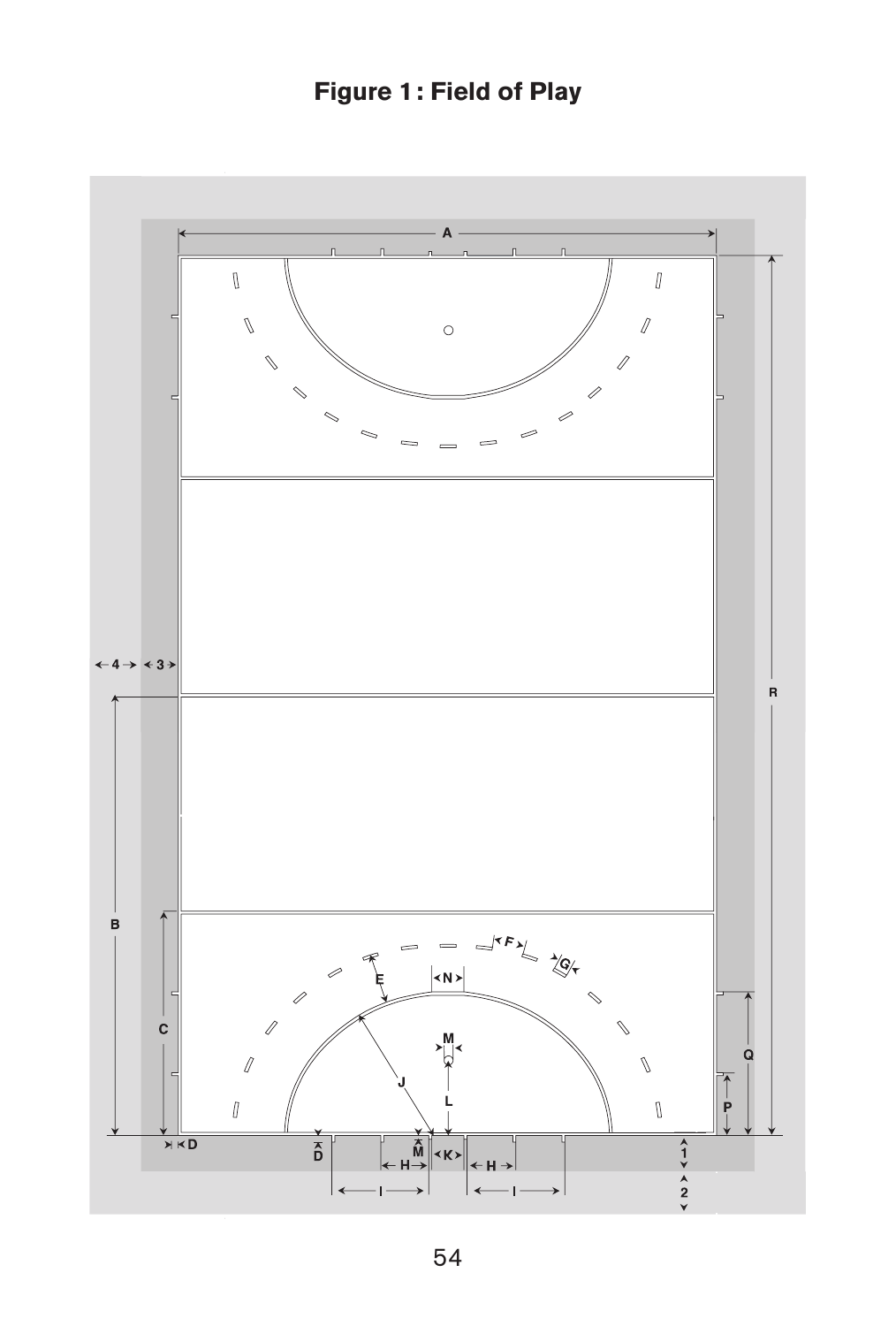### **Field Dimensions**

| Code | <b>Metres</b> | Code           | <b>Metres</b> |
|------|---------------|----------------|---------------|
| A    | 55.00         | M              | 0.15          |
| B    | 45.70         | N              | 3.66          |
| С    | 22.90         | P              | 5.00          |
| D    | 0.30          | Ω              | 14.63         |
| E    | 5.00          | R              | 91.40         |
| F    | 3.00          | 1              | minimum 2.00  |
| G    | 0.30          | $\overline{2}$ | 1.00          |
| H*   | 4.975*        | $(1 + 2)$      | minimum 3.00  |
| I*   | 9.975*        | 3              | minimum 1.00  |
| J    | 14.63         | 4              | 1.00          |
| Κ    | 3.66          | $(3 + 4)$      | minimum 2.00  |
|      | 6.475         |                |               |

*\* Dimensions H and I are measured from the goal-post line and not from the goal-post itself; the dimensions from the goal-post are 5.00 metres and 10.00 metres respectively.*

#### 1.5 Goals :

- a two vertical goal-posts joined by a horizontal crossbar are placed at the centre of each back-line on the external marks
- b the goal-posts and cross-bar are white, rectangular in cross section, 50 mm wide and between 50 mm and 75 mm deep
- c the goal-posts must not extend vertically beyond the cross-bar and the cross-bar must not extend horizontally beyond the goal-posts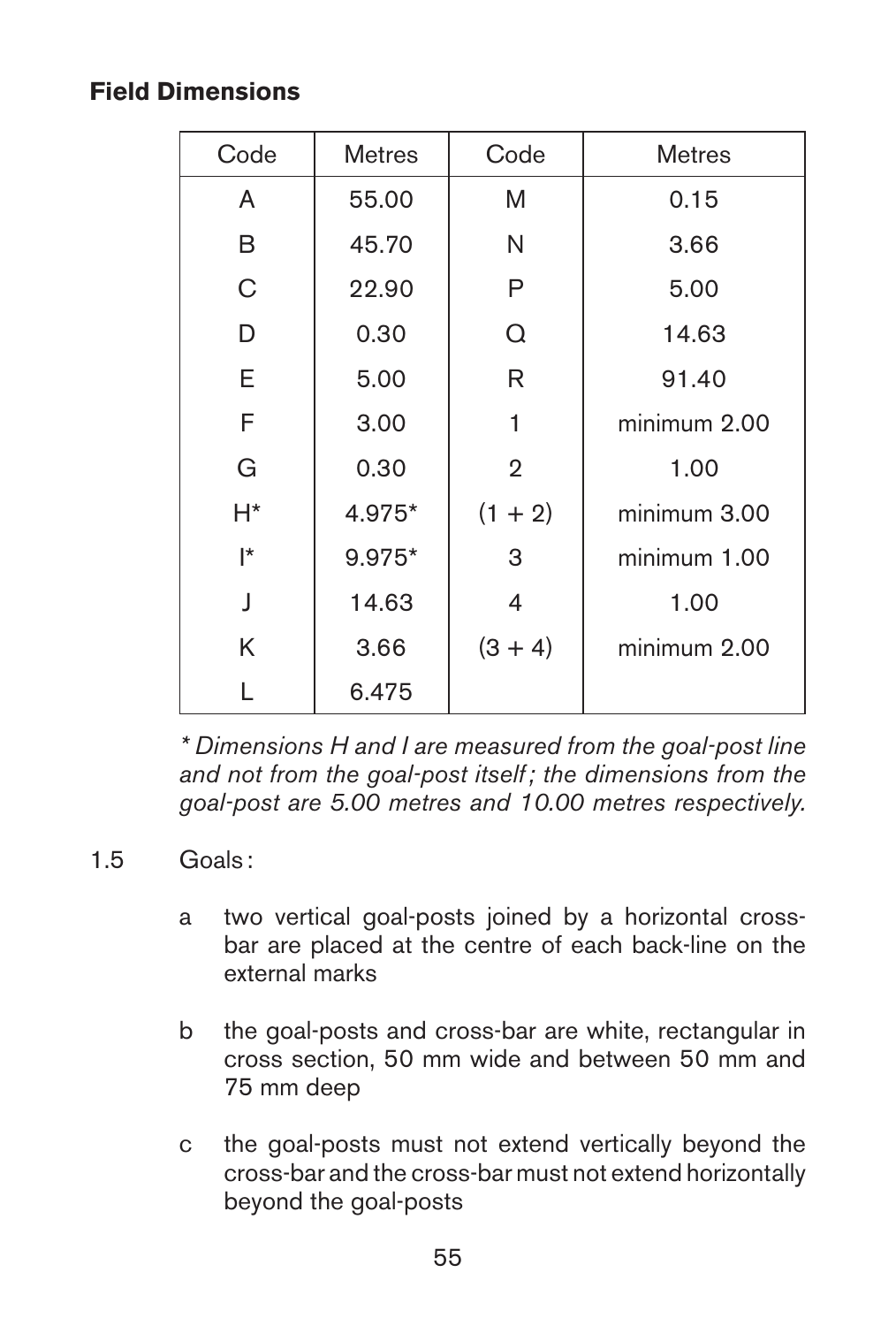- d the distance between the inner edges of the goal-posts is 3.66 metres and the distance from the lower edge of the cross-bar to the ground is 2.14 metres
- e the space outside the field, behind the goal-posts and cross-bar and enclosed by the net, side-boards and backboard is a minimum of 0.90 metres deep at the cross-bar and a minimum of 1.20 metres deep at ground-level.
- 1.6 Side-boards and back-boards :
	- a side-boards are 460 mm high and a minimum of 1.20 metres long
	- b back-boards are 460 mm high and 3.66 metres long
	- c side-boards are positioned on the ground at right angles to the back-line and are fixed to the back of the goal-posts without increasing their width
	- d back-boards are positioned on the ground at right angles to the side-boards and parallel to the back-line, and are fixed to the end of the side-boards
	- e side-boards and back-boards are of a dark colour on the inside.
- 1.7 Nets :
	- a the maximum mesh size is 45 mm
	- b attachment to the back of the goal-posts and cross-bar is at intervals of not more than 150 mm
	- c the nets hang outside the side-boards and back-board
	- d the nets are secured so as to prevent the ball passing between the net and the goal-posts, cross-bar, sideboards and back-boards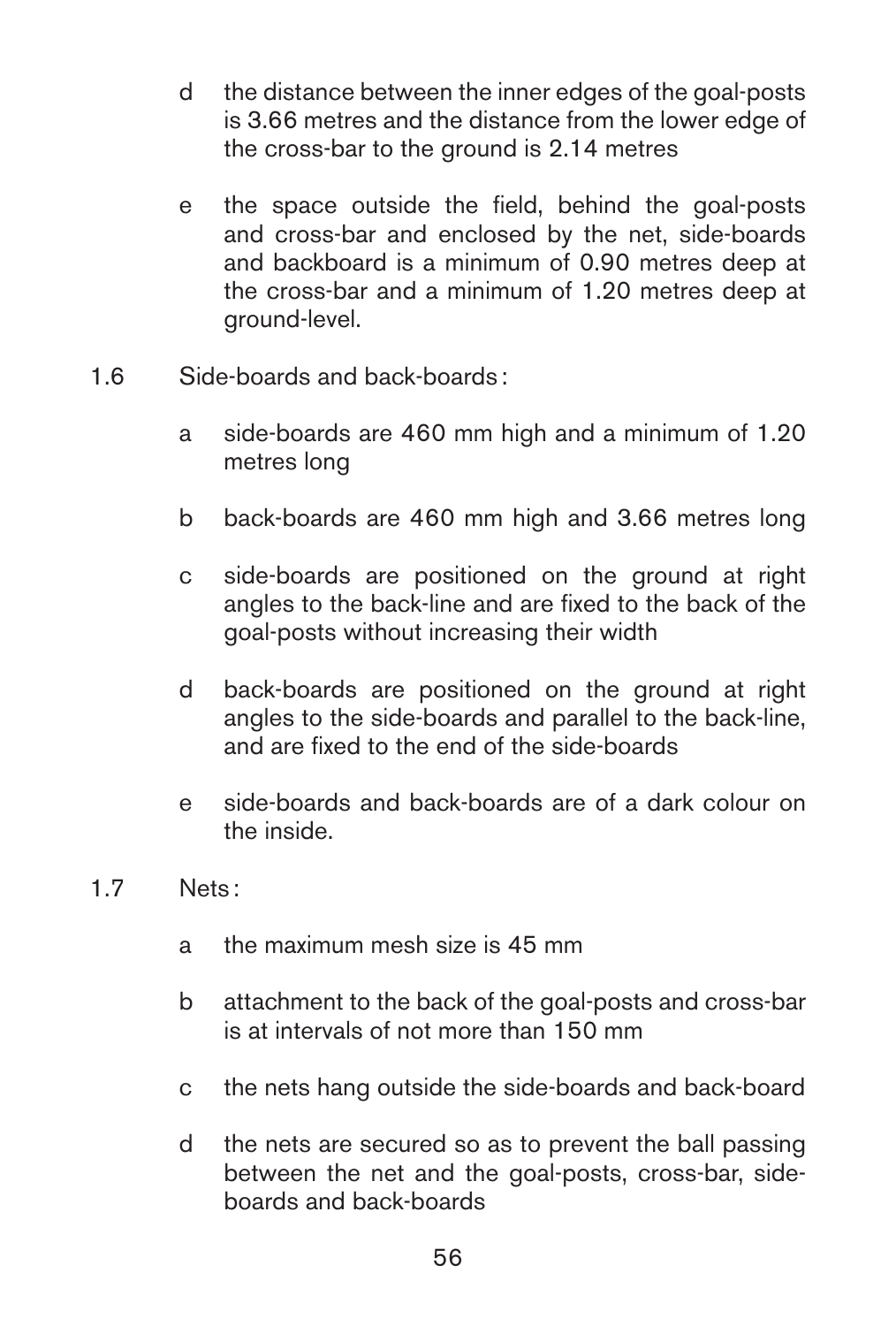e the nets are fitted loosely to prevent the ball rebounding.



**Figure 2: Goal**

### **Goal Dimensions**

| Code | <b>Metres</b> | Code | <b>Metres</b>  |
|------|---------------|------|----------------|
|      | 3.66          | F    | minimum 0.90   |
|      | 9.14          |      | 0.050          |
| C    | 0.46          | G    | 0.050 to 0.075 |
|      | minimum 1.20  |      |                |

#### 1.8 Flag-posts :

- a flag-posts are between 1.20 and 1.50 metres in height
- b flag-posts are placed at each corner of the field
- c flag-posts must not be dangerous
- d if unbreakable, flag-posts must be attached to a spring base
- e flag-posts carry flags, not exceeding 300 mm in width or length.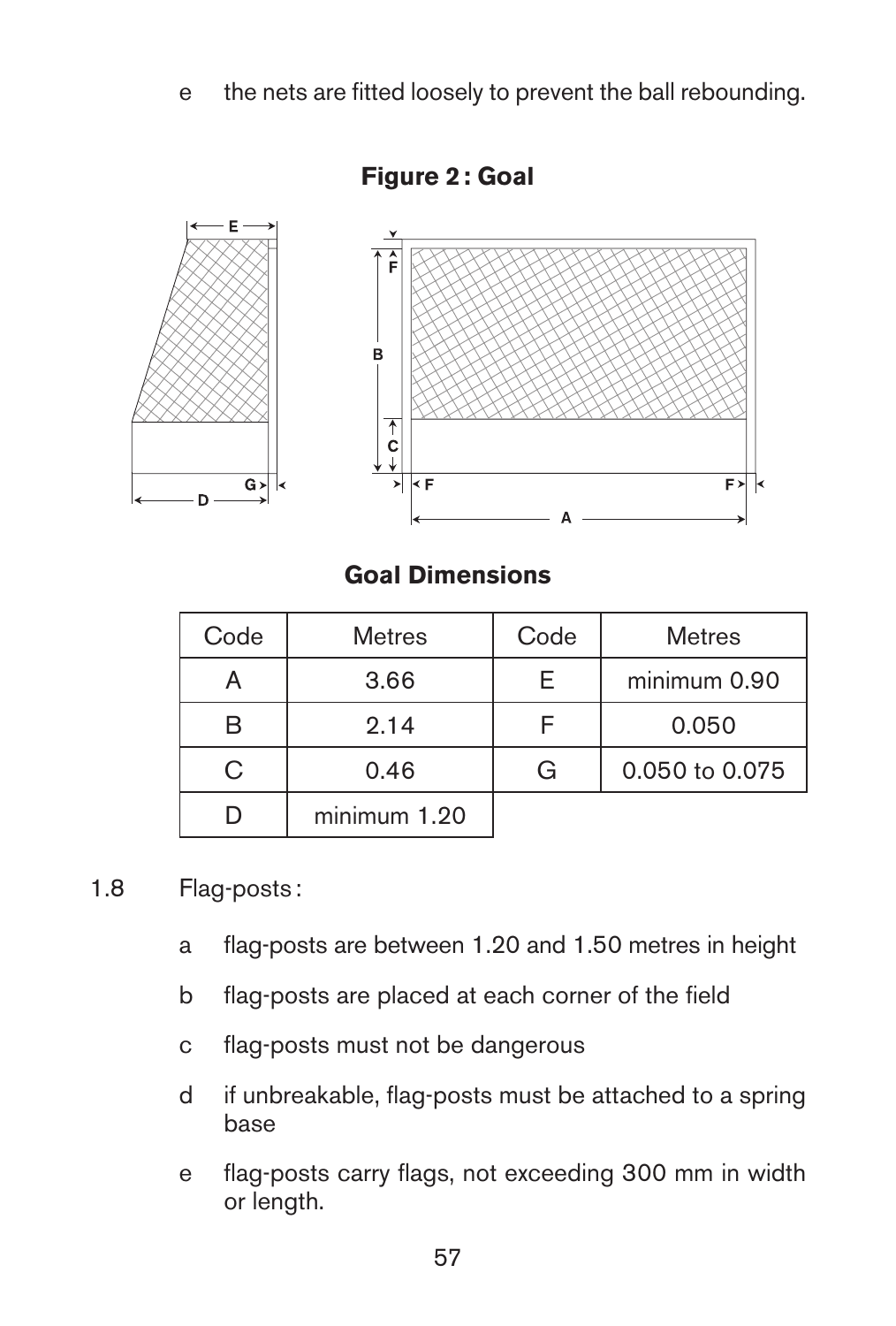*The following specification applies to all hockey with effect from 1 January 2013. However, National Associations are requested to use discretion when applying this specification at lower hockey playing levels where it is reasonable to permit continued use of sticks meeting the previous specification.*

*The change to the maximum length of a hockey stick applies with effect from 1 January 2015.*

*All measurements are made and other specifications assessed with any coverings or additional fixings attached to the stick (that is, with the stick in the form in which it is used on the field).*

2.1 This section specifies the properties of the stick. Properties outside the specifications are not permitted. Although the properties are described as explicitly as possible, the FIH reserves the right to prohibit any stick which, in the opinion of the FIH Rules Committee, is unsafe or likely to have a detrimental impact on playing the game.2.2 The shape and dimensions of the stick are tested by placing the stick playing side downwards on a flat surface marked with the lines shown in figures 3 and 4. Lines A, A1, B, B1 and Y are parallel and are perpendicular to lines C and X. The dimensions in figures 3 and 4 are:

| line A to line A1    | $51 \text{ mm}$  |  |
|----------------------|------------------|--|
| line A to line B     | $20 \text{ mm}$  |  |
| line A1 to line B1   | $20 \text{ mm}$  |  |
| line A to line Y     | 25.5 mm          |  |
| line $C$ to line $X$ | $100 \text{ mm}$ |  |

2.3 The stick has a traditional shape, consisting of the handle and the head: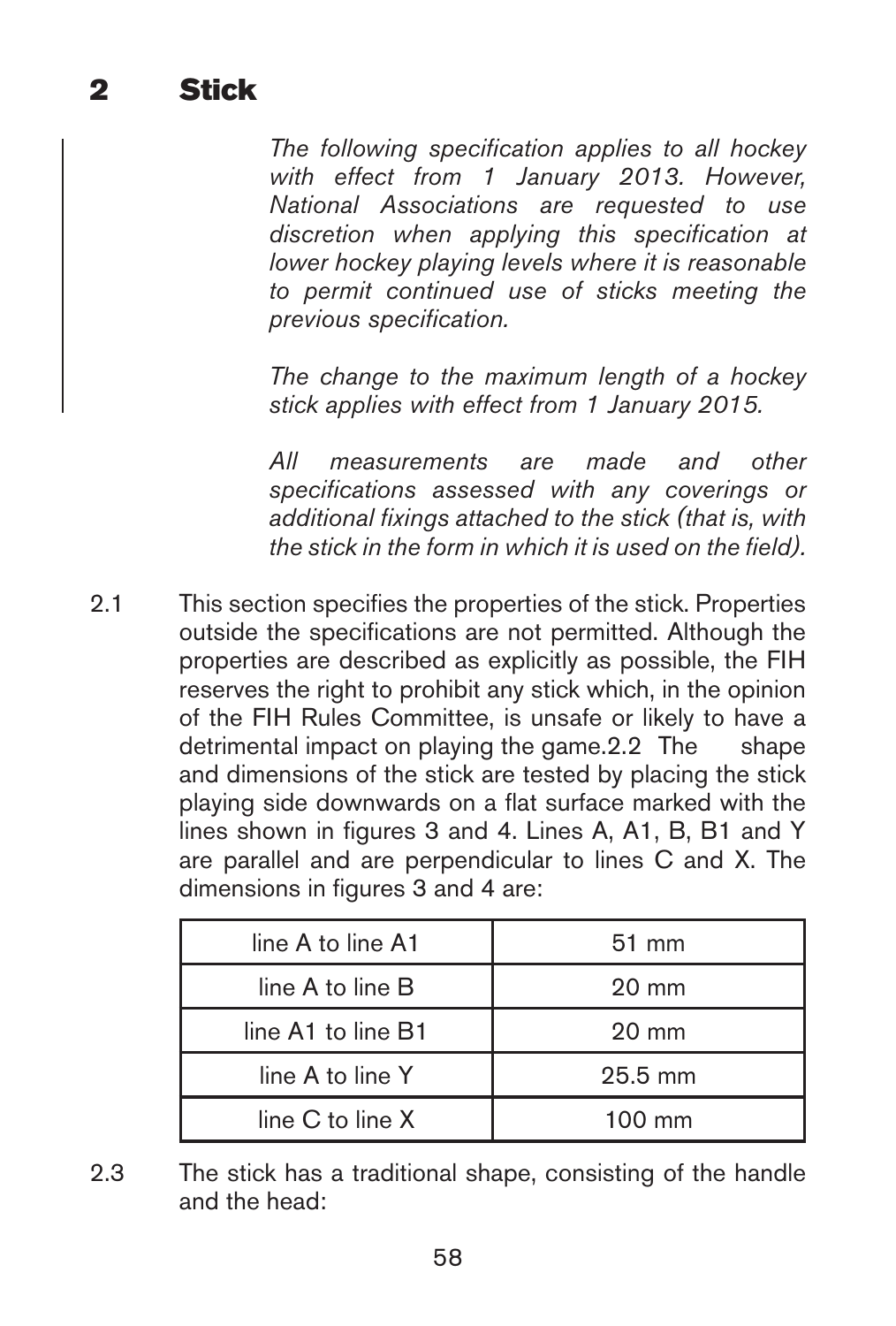- a the stick is positioned in figures 3 and 4 so that the line Y passes through the centre of the top of the handle; the handle of the stick starts at line C and continues in the direction Y+.
- b the base of the head of the stick is positioned touching line X; the head of the stick starts at line X and terminates at line C.
- 2.4 The stick is assessed with any covering, coating or fixing belonging to the stick.
- 2.5 In any of the specifications below, the following definitions apply:
	- a "smooth" means without any rough or sharp parts. The surface must be even and regular, free from perceptible projections or indentations and not rough, wrinkled, pitted, grooved or scored. No edge shall have an angle with radius smaller than 3 mm.
	- b "flat" means without any curved, high or hollow parts having a radius smaller than 2 m, transforming smoothly to an edge with a radius not smaller than 3 mm.
	- c "continuous" means all along the defined subject without interruption.
- 2.6 The playing side of the stick is the entire side shown in figures 3 and 4 and the edges of that side.
- 2.7 The transition from handle to head must be smooth and continuous without any unevenness or other discontinuity.
- 2.8 The head must be a 'J' or 'U' shape the upturned or open end of which is limited by the line C.
- 2.9 The head is not limited between lines C and X in the direction X- or X+.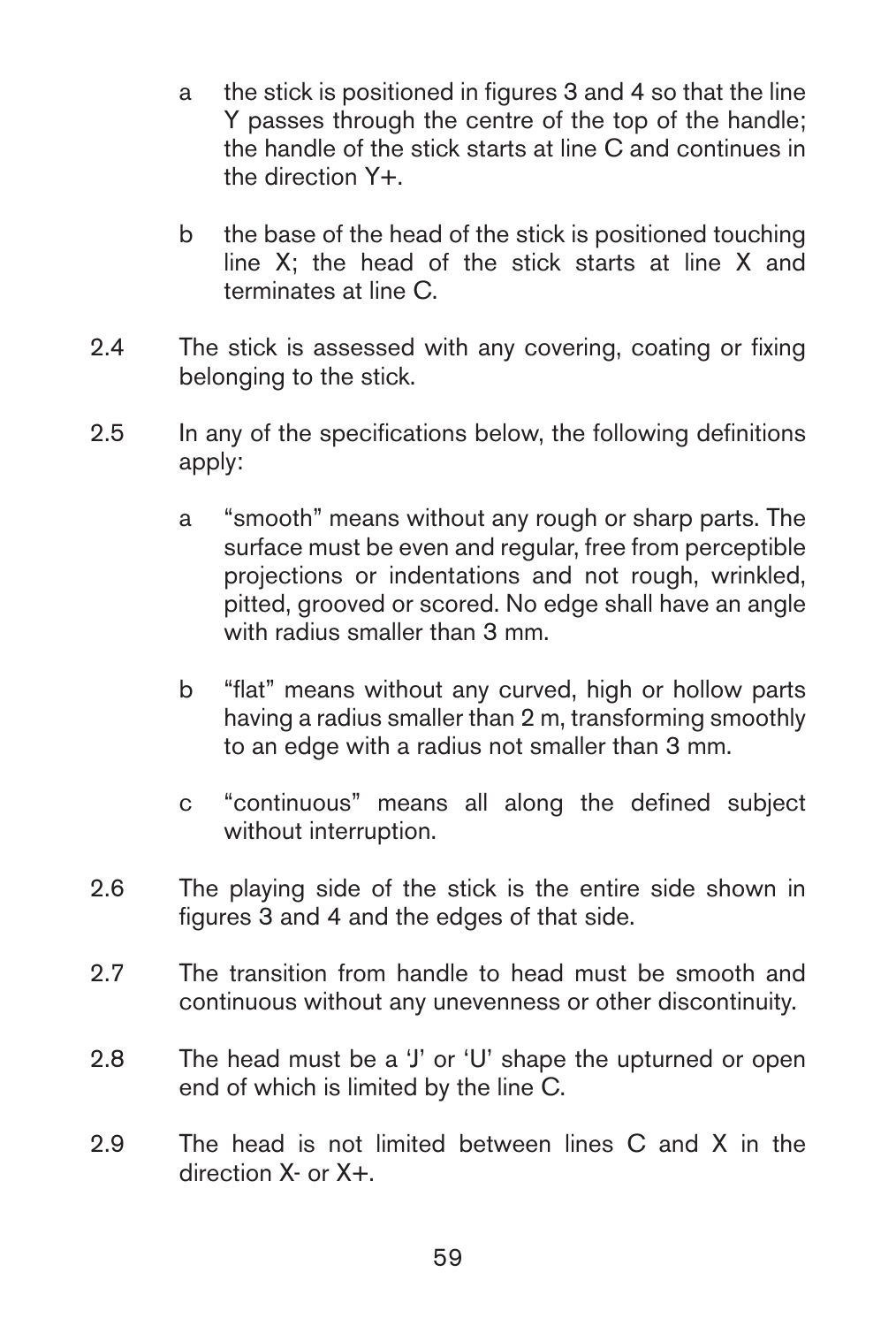- 2.10 The head must be flat on the left hand side only (the side which is to the player's left when the stick is held with the open end of the head pointing directly away from the player's front, ie the side shown in the diagrams).
- 2.11 A single convex or concave deviation with a smooth continuous profile and of maximum 4 mm at any point is permitted across the otherwise flat playing side of the head of the stick and any continuation of it along the handle.

*Deviation is tested by placing a straight edge of length 53mm across the stick at any point along the playing side and using a standard pointed depth gauge; the device used to measure bow or rake and shown in figure 6 can also be used for this purpose. The depth of concave curvature below the straight edge must not exceed 4 mm.*

*Other indentations or grooves are not permitted on the playing side of the stick.*

- 2.12 The flat playing side of the head of the stick and any continuation of it along the handle must be smooth.
- 2.13 A twist or twists along the flat playing side of the stick from the head and any continuation of it along the handle are not permitted; ie the intersection of the plane comprising the flat playing side of the stick with any plane comprising all or part of the flat side of the handle must remain parallel to line C-C.
- 2.14 It is permitted for the handle to be bent or curved to protrude beyond the line A once only to the limiting line B at maximum or but not also to be bent or curved to protrude beyond the line A1 once only to the limiting line B1 at maximum.
- 2.15 Any curvature along the length of the stick (the bow or rake) must have a continuous smooth profile along the whole length, must occur along the playing side or the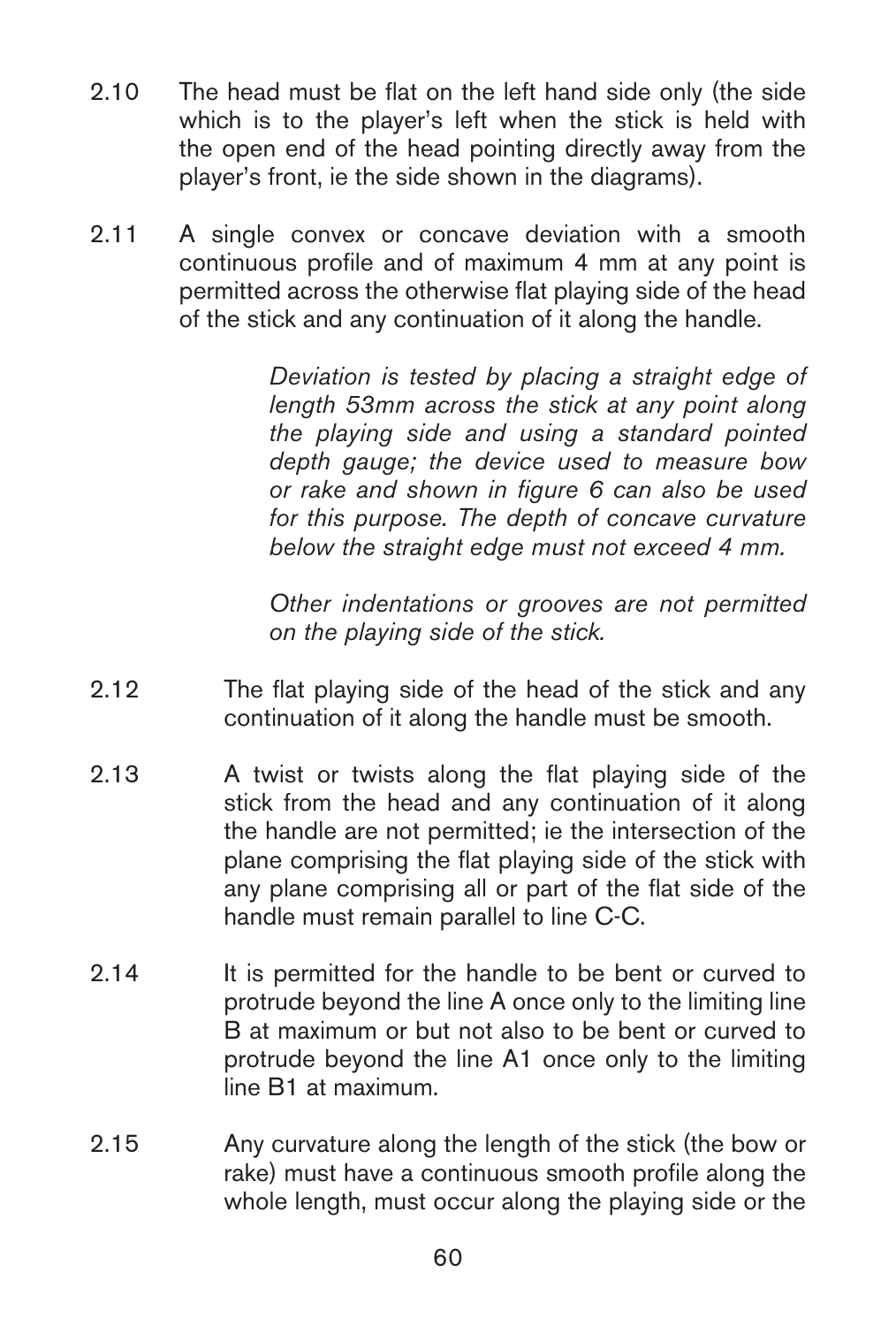back of the stick but not both and is limited to a depth of 25 mm. The point of maximum bow must not be closer to the base of the head (line X in figure 3) than 200 mm. Multiple curves are not permitted.

*The stick is laid playing side downwards on a flat surface in its natural resting position as shown in figure 5. The device shown in figure 6 is used to measure the bow or rake and is placed with its base on the testing surface. The 25mm high end of the device must not pass freely more than 8mm under the stick at any point; ie this end of the device must not pass freely under the stick to the extent that the edge of the stick touches the remaining part of the device.*

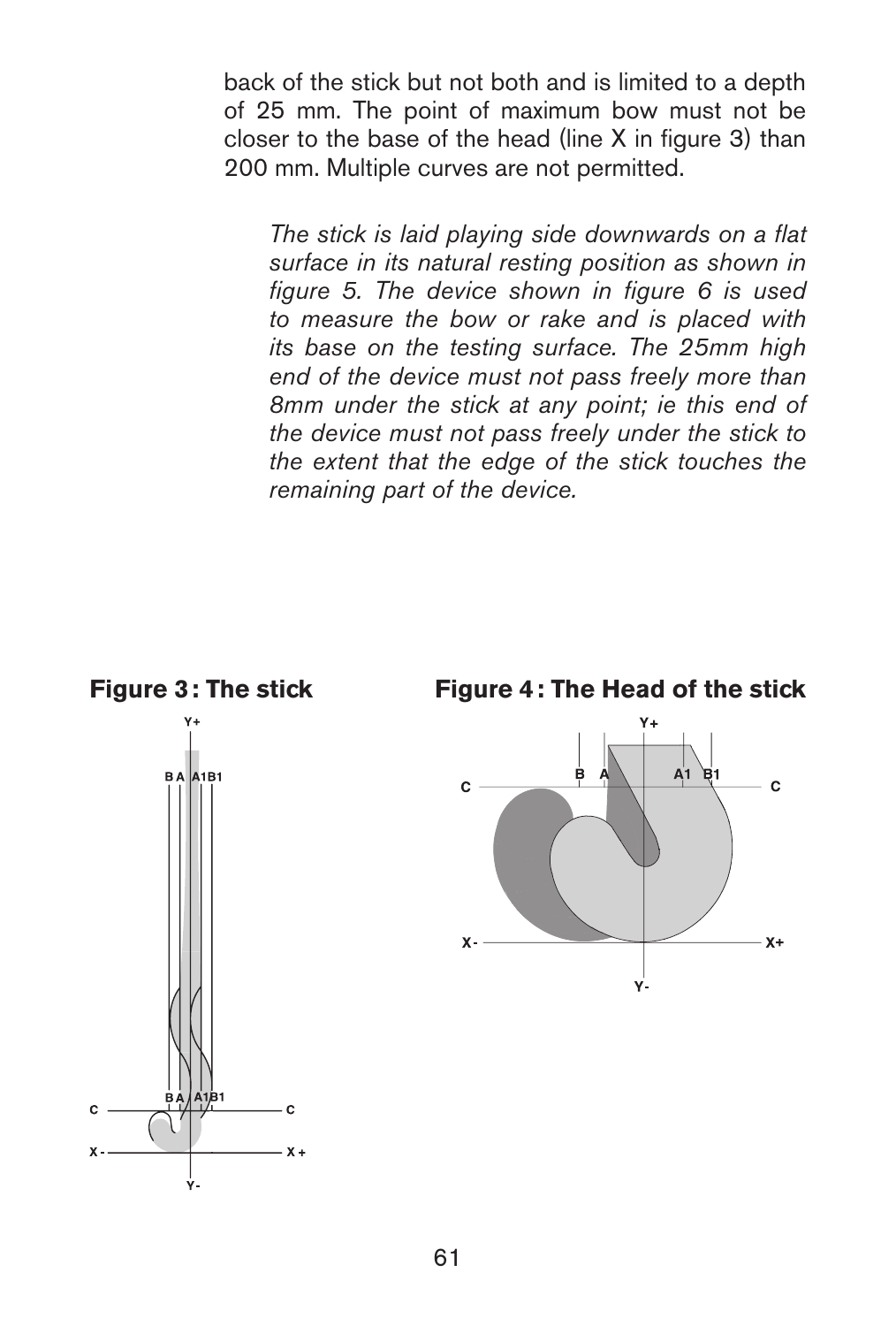

**Figure 6: Device for measuring stick bow or rake**



2.16 The edges and the non-playing side (back) of the stick must be rounded and must have a continuous smooth profile. Flat sections along the edges or back of the stick are not permitted.

> *Smooth and shallow undulations or indentations on the back of the handle are permitted to a maximum depth of 4 mm. No undulations or indentations are permitted on the back of the head of the stick.*

- 2.17 Inclusive of any additional coverings used, the stick must pass through a ring with an interior diameter of 51 mm.
- 2.18 The total weight of the stick must not exceed 737 grams. The length of the stick as measured from the top of the handle to the bottom of the head of the stick (line X in Figure 3) shall not be more than 105 cm.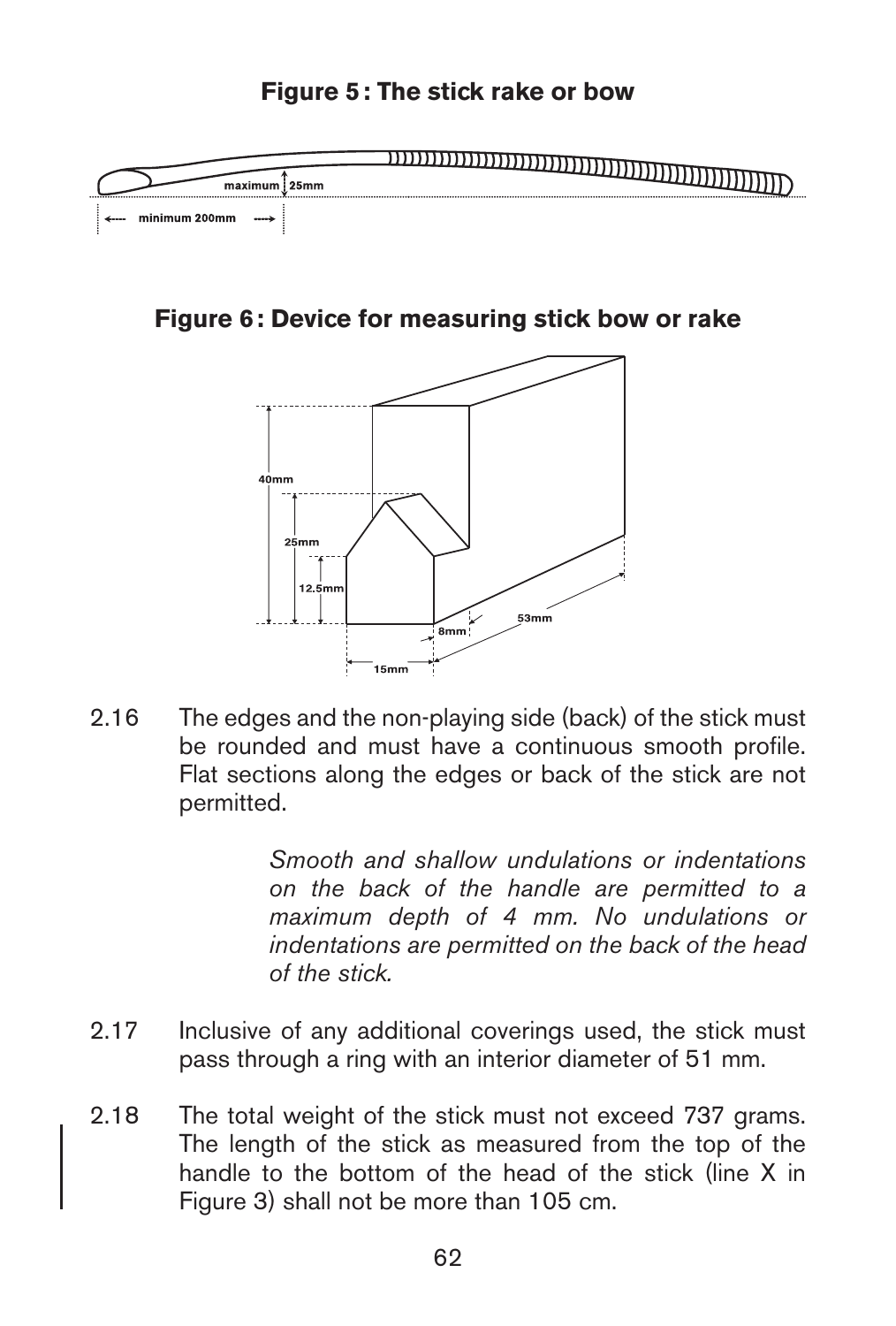2.19 Ball speed must not be greater than 98 % of stick head speed under test conditions.

> *Ball speed is determined over a series of 5 tests at a stick speed of 80 km/hour in the simulator of an FIH approved laboratory. Ball speed is calculated from the time the ball passes two measuring points and is expressed as a ratio to the specified stick speed. FIH approved hockey balls are used. The test is carried out at prevailing laboratory conditions with a temperature of approximately 20°C and relative humidity of approximately 50 %.*

2.20 The entire stick must be smooth

*Any stick which poses a potential risk for play is prohibited.*

- 2.21 The stick and possible additions may be made of or contain any material other than metal or metallic components provided it is fit for the purpose of playing hockey and is not hazardous.
- 2.22 The application of tapes and resins is permitted provided that they are not hazardous and that the stick conforms to the specifications.

# 3 Ball

- 3.1 The ball:
	- a is spherical
	- b has a circumference of between 224 mm and 235 mm
	- c weighs between 156 grams and 163 grams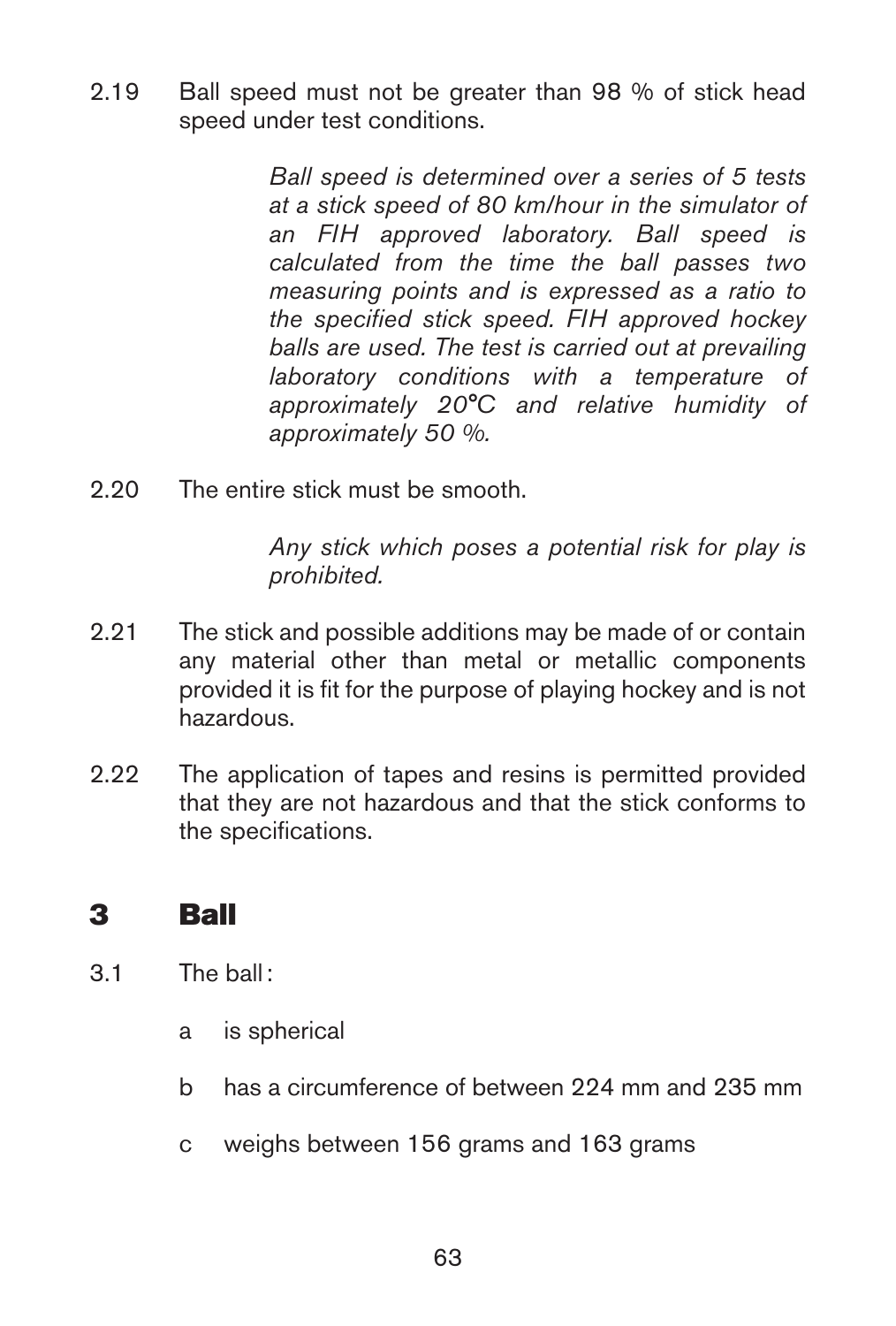- d is made of any material and coloured white (or an agreed colour which contrasts with the playing surface)
- e is hard with a smooth surface but indentations are permitted.

## 4 Goalkeeper's equipment

- 4.1 Hand protectors :
	- a each have a maximum width of 228 mm and length of 355 mm when laid flat, palm upwards
	- b must not have any additions to retain the stick when the stick is not held in the hand.
- 4.2 Leg guards : each have a maximum width of 300 mm when on the leg of the goalkeeper.

*The dimensions of goalkeeper's hand protectors and leg guards are measured using gauges with the relevant internal dimensions.*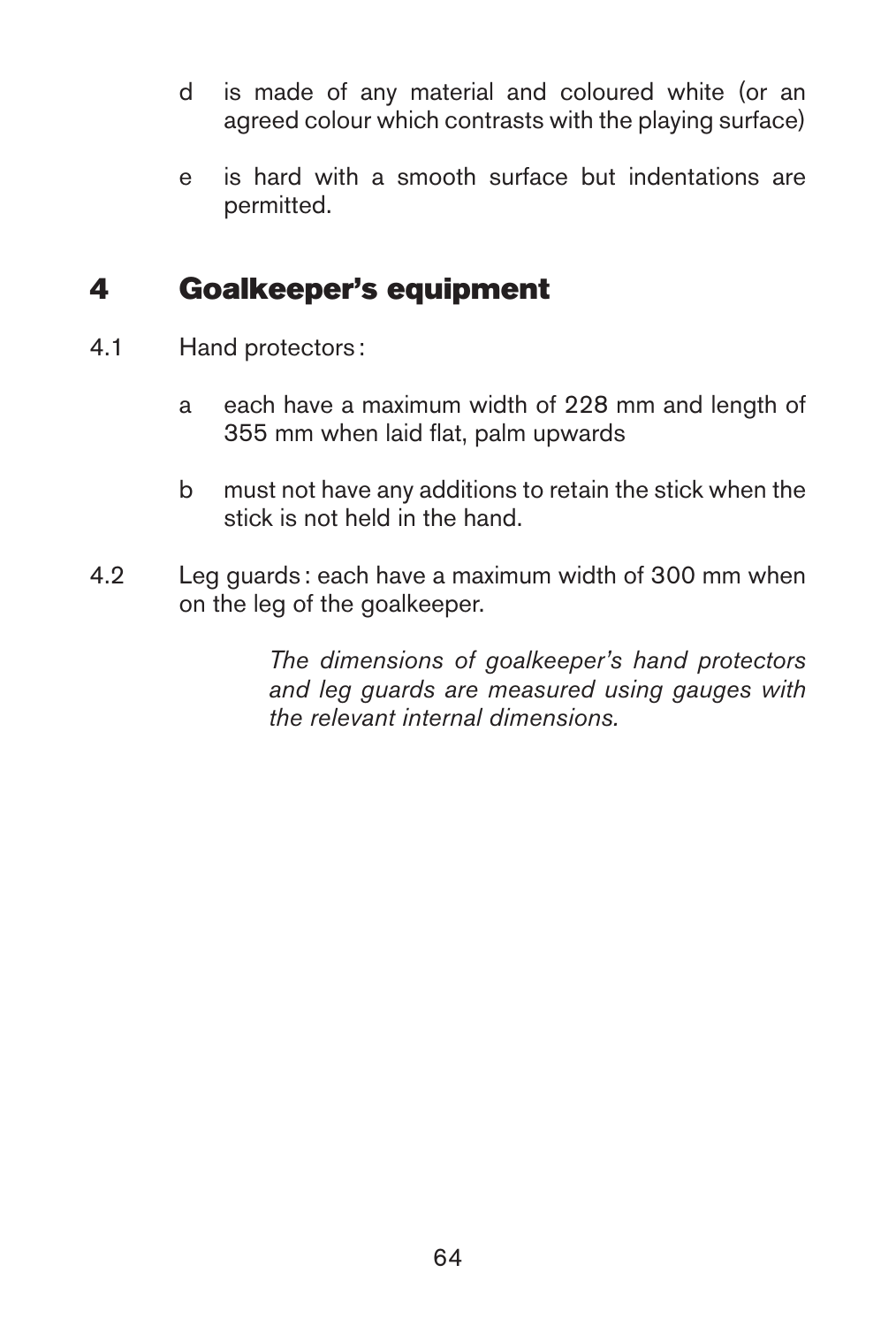# **Additional Information Available**

The International Hockey Federation can provide information on various topics to assist participation in the sport.

### **Indoor Hockey**

A separate publication provides :

- the Rules of Indoor Hockey.
- A guide to indoor facilities is also available

### **Synthetic Fields and Lighting (Outdoor)**

Information is available about:

- performance requirements
- guidelines for care and maintenance
- approved synthetic turf manufacturers
- installing pitches and facilities
- artificial lighting.

#### **Competition Regulations and Management**

Information includes :

- roles and responsibilities of competition officials
- specification of team clothing, equipment and colours
- advertising
- interruptions of a match
- procedures for handling protests
- competition plan and ranking procedure.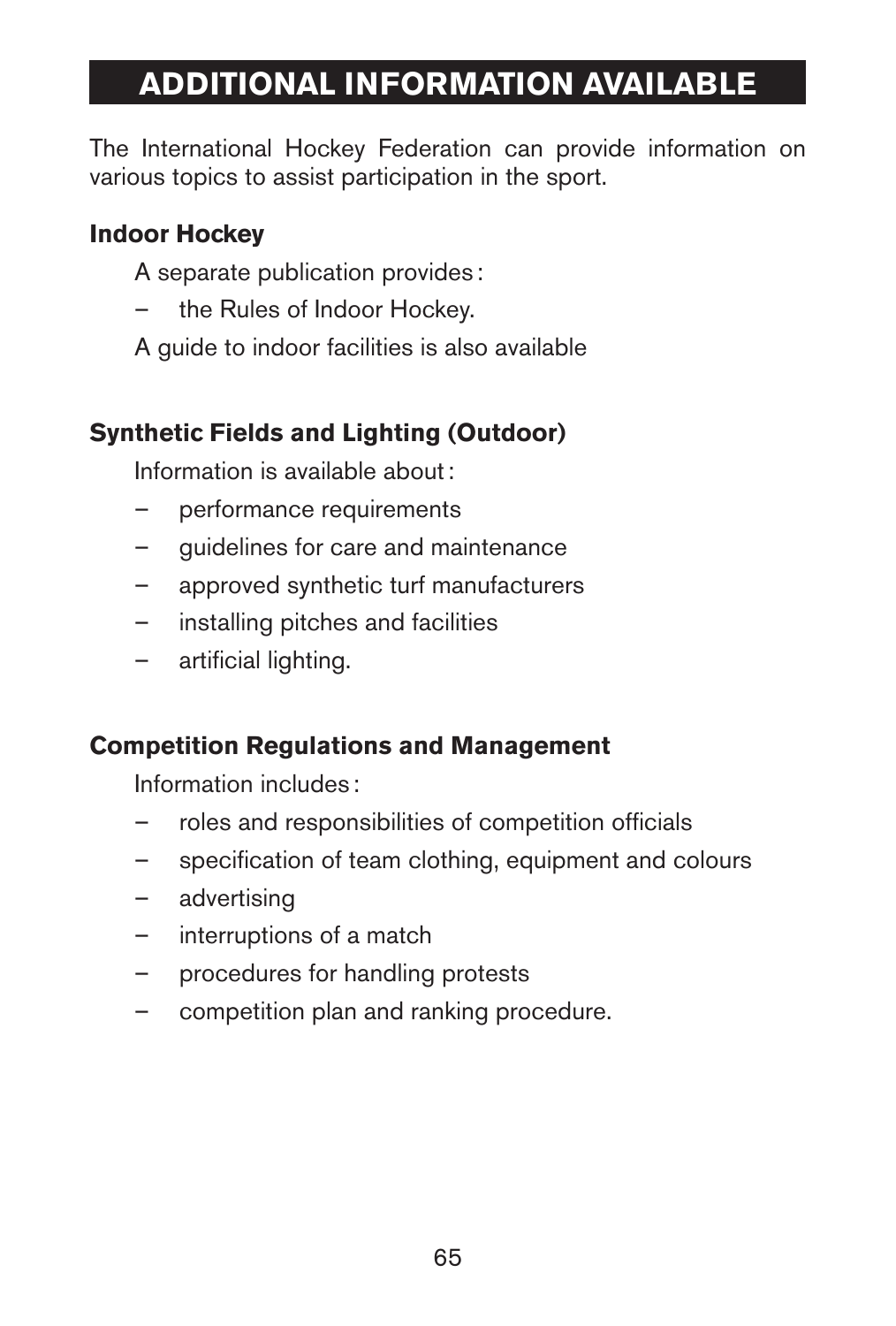### **Umpiring**

Information of interest to umpires includes :

- grading criteria for FIH umpires
- handbook for international umpires including information about umpiring skills, competition and mental preparation and a fitness programme
- umpire managers' competition checklist including information about duties, umpire coaching, fitness testing, performance feedback and assessor forms.

### **Hockey Development Resources**

Various materials produced by hockey participants throughout the world are available in print, on video and on compact-disk. They include:

- beginner, development and elite coaching
- school and youth programmes
- mini-hockey
- course manuals.

#### **The information above is available on the FIH website:**

www.fih.ch

or from the FIH Office:

The International Hockey Federation Rue du Valentin 61 1004 Lausanne **Switzerland** Tel.: +41 (21) 641 0606 Fax: +41 (21) 641 0607 E-mail: info@fih.ch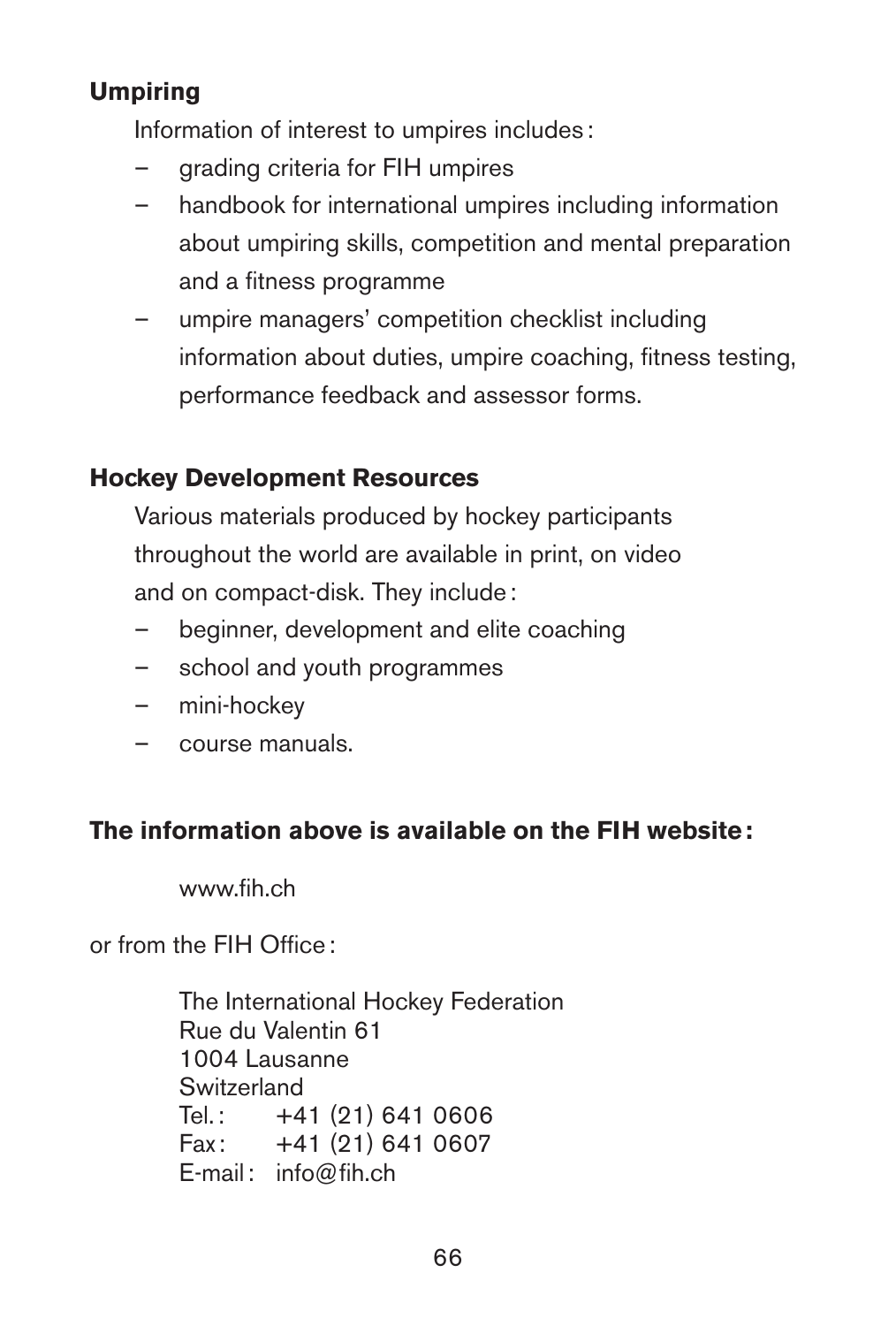# **Purchase of Rules Books**

- Price per copy for up to 10 copies is Swiss Francs (CHF) 10.00 including postage and handling.
- For more than ten copies, postage and handling may vary, so contact the FIH Office for a price.
- Payment must accompany each order.
- Payment instructions are available on the FIH website www.fih.ch or from the FIH Office

## **Copyright © FIH 2014**

The Copyright of these Rules is held by the International Hockey Federation. The contents may be reproduced or translated for distribution or resale by affiliated National Associations. Reprints must replicate the appearance of these Rules and incorporate the following text: "Reprinted with permission of the International Hockey Federation". National Associations seeking guidance on the reprinting of this Book must contact the FIH Office.